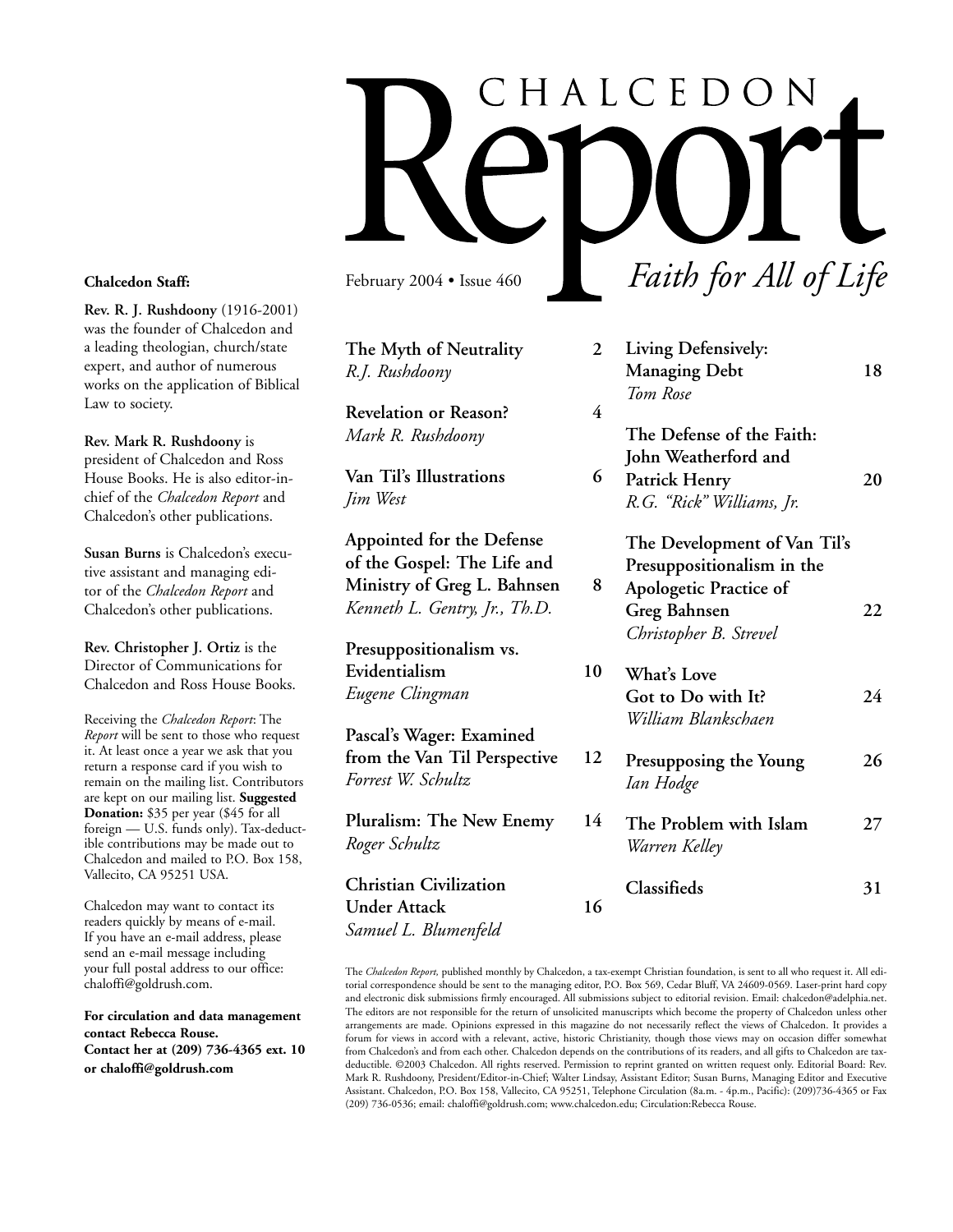## Founder's Column

*R.J. Rushdoony*

# The Myth of Neutrality

(Reprinted from *The Roots of Christian Reconstruction* [Vallecito, CA: Ross House Books, 1991], 1112-1114)

The of the most pernicious and evil myths to plague the human race is the myth of neutrality. It is a product of atheism and anti-Christianity, because it presupposes a cosmos of uncreated and meaningless factuality, of brute or meaningless facts. Because every atom and fact of the cosmos is then meaningless and also unrelated to every other fact, all facts are neutral.

## **The Nonsense of Neutrality**

The word "neutral" is a curious one. It comes from the Latin "neuter," meaning neither the one nor the other and has original reference to gender, *i.e*., neither male nor female. It still has that meaning: a neutered man is a eunuch, a castrate.

It now has also the meaning of not taking sides and, supposedly, the law and the courts are "neutral." This in itself is nonsense. No law is ever neutral. The law is not neutral about theft, assault, murder, rape, or perjury: it is emphatically against these things, or should be. Again, no good court or judge can be neutral about these things without destroying justice.

Moreover, neither the law nor the courts can be neutral with respect to a man charged with any of these crimes, or others. Rather, a good court "suspends judgment" pending the testimony. Neutrality posits an indifference; a suspended judgment means that any conclusion must be preceded by a rigorous examination of evidence.

The myth of neutrality prevents justice because it ascribes to the law and to the courts a character very much in conflict with their very natures. Moreover, it gives to the courts the power to falsify issues, as the United States Supreme Court habitually does. For example, in dealing with educational issues, the Court, which had declared humanism to be a religion, will not acknowledge that humanistic education, *i.e.*, our state educational systems today, is not neutral religiously. Christian schools are held to be "religious" and "non-neutral," but the humanistic state schools are seen as "neutral."

## **The Greatest Violation of the First Amendment**

There is a reason for this willful blindness. To admit that education is inescapably a religious task and is always non-neutral means that state schools violate the First Amendment. They are religious establishments which teach a religion alien to most citizens, and they do so with public funds. Few things in the United States are more in violation of the First Amendment than the public schools. From its inception, the public or state school system has been destructive of civil liberty and, increasingly, of Biblical faith.

For the Court to recognize this fact would require a radical re-direction of life in America. It would, moreover, require a radical change in the Court. The U.S. Supreme Court has become the Sanhedrin, Vatican, or National Council of humanism in America. It is a militant and fanatical agency of humanistic religion, and it uses its power to sup-



press and punish the rivals of the Federal religion. The sessions of the Court constitute a modern version of "the holy war" against Christendom.

At the same time, the myth of neutrality has been used to castrate theology and the churches. The American Educational Trust of Washington, D.C. recently published an atlas and almanac by John C. Kimball (*The Arabs*, 1983). Kimball writes:

Muslims have always believed strongly that religion concerns not only what a person believes but what he does and the interrelationships of society. Unlike Christian thought that sees a clear distinction between the secular and religious dimensions of life, Muslim thought holds that ideally the secular and spiritual belong to the same sphere. (p. 5)

This, of course, is the Biblical position, that all things are under God's law and rule, and any division of life between the religious and the nonreligious is false. Because God is the Lord and Creator of all things, there is no sphere of life and thought outside His jurisdiction, government, and law. To hold that there is denies God and affirms polytheism. And this is precisely what all too many theologians have done. The resurgence of Islam is due to the revival of this premise.

## **Van Til's Button**

The myth of neutrality is most congenial to man's fallen nature. Dr. Cornelius Van Til has pointed out that, if there were one button in all the universe, which, if man pushed, would give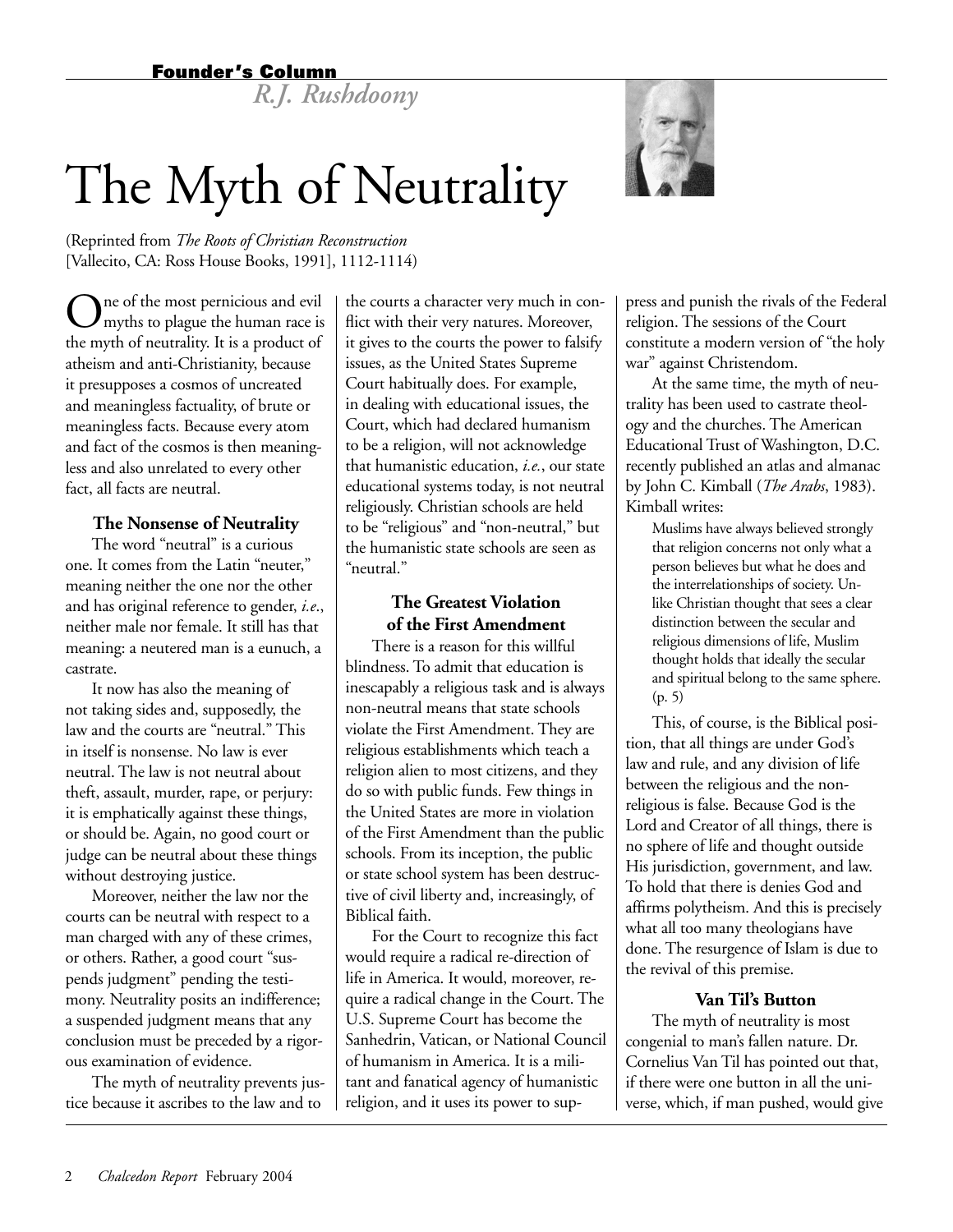him a small realm of experience outside of God and in freedom from God, fallen man would always have his finger on that button.

The tragic fact is that too many churchmen assume the existence of such a button! They hold that most of life is outside God's law, and even deny the validity of God's law. They believe in effect that man must be saved in the church but can be unsaved outside of the church, in education, politics, economics, and all things else. They literally posit that most of the world is by nature to be and to remain a godless realm.

The Gilamesh epic of the Babylonians held that only a small area of life is the concern of men, who are inescapably ignorant of good and evil because the gods "withheld in their own hands" knowledge of most high things. This was clearly an expression of religious cynicism. Modern theology goes further: it sees God as unconcerned about most of life, and limits the province of the sacred to a small realm. In Babylon, the laws of "justice" came from the king, not the gods. In modern Western civilization, the laws of "justice" come from man, from the state: Babylon the Great is in process of construction.

Phillip Lee Ralph, in *The Renaissance in Perspective* (1973), said, "Together with other thinkers of the age, Erasmus, More, and Machiavelli shared a conviction that, without any change in human nature or any drastic altering of institutions, the political order could be made to serve desirable human ends" (75f.). In other words, the whole world is outside of God and neutral to Him, and therefore the good society can be created outside of God's salvation and His law-word and in indifference to Him. In the United States, this is the assumption of every modern State of

the Union presidential address, and it is everywhere the premise of modern politics. By beginning with the premise that there are neutral spheres outside of God, man ends up by declaring God out of bounds as a concern to men. We are told that it is a matter of neutrality whether or not men believe or disbelieve in God and His law. In all such thinking, man is operating on the assumption that, by pushing this intellectual button of neutrality, the claims of God are eliminated and disappear.

The fact is, however, that God controls all the buttons! And His verdict on the myth of neutrality and all its adherents can only be judgment. **CR**

# Get 24 Years worth of Rushdoony's research and writing on numerous topics for only \$20!



The *Roots of Reconstruction* by R.J. Rushdoony is one of the most<br>important reference works you'll ever purchase. If you are committed to the comprehensive worldview espoused by Rushdoony then this volume is a must for your personal, church, or school library.

This giant book of 1124 pages contains all of Rushdoony's *Chalcedon Report* articles from the ministry's beginning in 1965 to the middle of 1989. You'll discover world-changing insights on a number of topics such as:

**Theology The State Philosophy Wealth Prayer The Family Eschatology Taxation Politics**

**False Religions Revolution God's Law World History American History Education Ethical Philosophy Culture Dominion**

**Work The Church Heresies Humanism Secularism Abortion Covenant Reformed Faith Much more**



**Ordering is easy. Simply use the order form on page 32**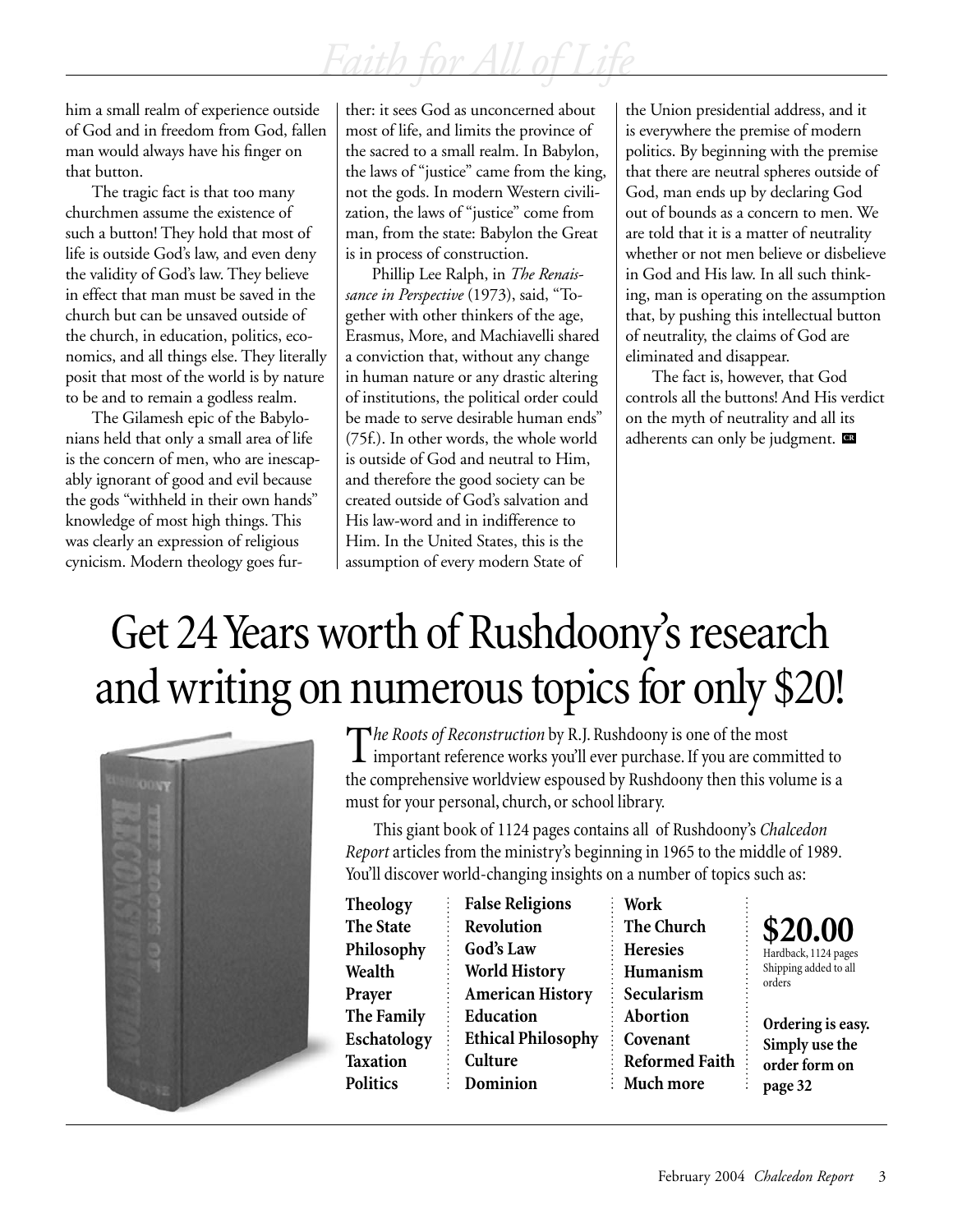## From the President

*Mark Rushdoony*



# Revelation or Reason?

It is very easy for a person to say<br>believe that he has faith in God  $\mathbf{T}$ t is very easy for a person to say and while, in reality, he has faith in his own opinion about God. Believing our own opinion of God is, in fact, present in our sin because it was a very real part of man's first sin.

You have likely heard the quip, "You think too much!" In a similar vein, our sin often centers around thinking too much of our thoughts. Much of our sin occurs when we give our thoughts priority over God's Word, which is, really, to put ourselves before God.

## **Satan and Eve**

Satan's first words to Eve were a challenge to doubt God's Word, to question it. Rather than "Thus saith the LORD," Satan encouraged Eve to question, "Yea, hath God said…?"

Eve, in fact, knew the words of God and quoted them to Satan. Satan's response was to cast doubt on the reliability of God's words: "Ye shall not surely die." Man, Satan declared, had other options. In fact, he claimed, God was hiding the full truth, He was being selfish in trying to maintain control over two potentially autonomous moral beings. God, the tempter claimed, was a spin-doctor hiding the full truth, "For God doth know that in the day ye eat thereof, then your eyes shall be opened, and ye shall be as gods, knowing good and evil."

Satan's suggestion to Eve and "her husband with her" was first of all to question God's revelation of truth and then to decide on a course of action for themselves based on their own selfinterest. All sin repeats this pattern of rejecting God because we are too busy playing God.

Man's sin was to play God, to determine for himself good and evil. In order to do that, man has to repeat the concurrent sin of Adam and Eve of questioning God's revelation, of determining truth by his own criteria. Satan persuaded our first parents to submit God and His Word to the bar of their reason, as if their intellect could sit in judgment over their Creator.

## **In Modern Times**

In modern times, two major intellectual movements in the West represent the continuing struggle between ultimate faith in revelation and in reason. The Reformation stood firmly in terms of Scripture as the basis of faith and life. This faith in the revelation of God was accompanied by a corresponding faith in its Sovereign Author. Scripture, as the law-word of God, was the standard of truth to which men deferred.

The Enlightenment rejected the theistic emphasis of the Reformation. It involved a conscious repudiation of divine revelation and Biblical law in favor of man's reason and nature as the source of "natural law." Building on the advancing frontiers of Protestant Europe, the Enlightenment saw the progress of reason as inevitable. The French Revolution was the beginning of a series of horrors spawned by this humanistic rationalism. More revolutions followed in the 19<sup>th</sup> century, until WWI broke the faith of modern man in the inevitability of progress. Darwin also contributed, on an intellectual level, to the loss of faith in man's progress. Though he attempted to explain the world by naturalistic means, in doing so he destroyed the concept of nature as a source of natural law. Darwin's theory necessitated a view of nature as a realm of the random, meaningless combination of matter. Nature, after Darwin, could not be a source of law.

Marked by a sequence of bloodletting revolutions and war, the faith of man in reason as a process of civil discourse gave way to what we now call political correctness, which is a code of humanistic morality imposed by coercion. Such coercion in schools, courts, and media was accomplished by the advance of relativistic rationalism not by poets and philosophers, but increasingly by revolutions and statist action. The progress of reason's march has continued to be marked by enslavement, destruction, decapitalization, and death.

Sin, whether by an individual or by a culture, never allows man to get ahead.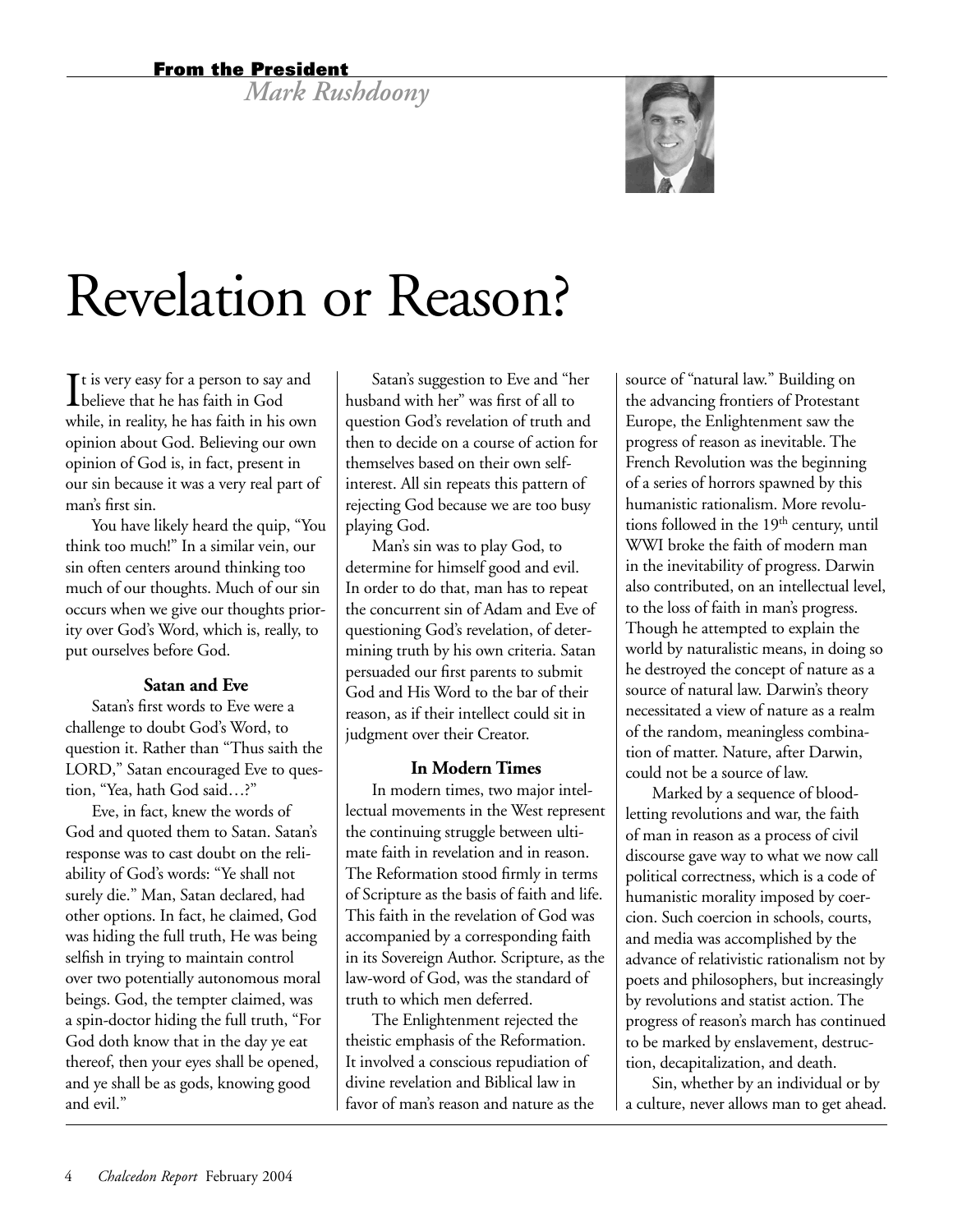In viewing the present state into which Enlightenment thinking has brought us, we are, at times, awed by the forces that align themselves against God and His Word. The threat of coercive action awaits all those who resist the march of the humanist's dream.

## **Today's Humanists**

The humanists, however, have failed to live up to their professed allegiance to reason. They display this failure every time they resort to law and coercion. As liberalism becomes truer to itself it becomes uglier and its failures more prominent. Because God is Truth, all things must conform themselves to His logic and plan or be dashed to pieces in judgment.

Lest we see the sin of reliance on reason only in terms of its most anti-Christian advocates, we must remember that Christians can and often do elevate reason above God and His Word. Rationalism is not just the sin of avowed rebels. The serpent was, remember, "more subtle than any beast of the

field." As Adam and Eve fell for Satan's subtlety, we fall for it whenever we place ourselves in the position of questioning God.

When we create an idea or image of God that we try to impose upon Him we put that idea above Him as our law and act as the judge of God. When we view the world as one of mere facts that are ours to interpret in terms of our own understanding we play god and allow our reason a priority over God and His Word. When our experience, logic, or preferences cause us to preface our approach to God with the idea "*I* think…" we play the role of a deity standing over God Himself. Ultimately, a man who depends on reason knows only one authority, himself.

## **God as Our Center**

It was part of man's first sin to believe that he could question God's revelation and decide good and evil for himself. We repeat that sin every time we fail to begin and end with God as the center of our thoughts.

God gave us minds to use in His service. He did not give us minds to exalt over Him and His revelation. Reason, when used to challenge God, is irrational and schizophrenic, for reality and truth are centered in God. Reason cannot be independent of God or it becomes a false god and an aspect of rebellion against the living and true God.

Our God must be the God of Scripture. Our faith must be in Him and we must claim no other standard of understanding and judgment. We are called, moreover, not to prove God by our fallen and fallible criteria, but to have faith in Him as He reveals Himself to us in His Word.

When Adam and Eve sinned, their eyes were opened (Gen. 3:7). They knew what they had done and hid from God's righteous judgment. God had mercy upon them, however. May He have mercy upon us for too often elevating our pathetic minds over Him and His Revelation. **CR**



# **Power today does not lie in politics or governments, but in God's people of faith.**

There is a marked resemblance between our time and that of Elijah<br>and Elisha. Like ours, their day was an age of radical compromise between the worship of God and Baal. By blending the two into one, they sacrificed the power of an uncompromising religion.

In the never-before released *Chariots of Prophetic Fire*, R.J. Rushdoony challenges the modern church to resist compromise between humanistic powers and Christianity.

## **Only \$30.00 (+S/H) Hardback, 163 pages, indices.**

**Ordering is easy. Simply use the order form on page 32 or visit www.chalcedonstore.com**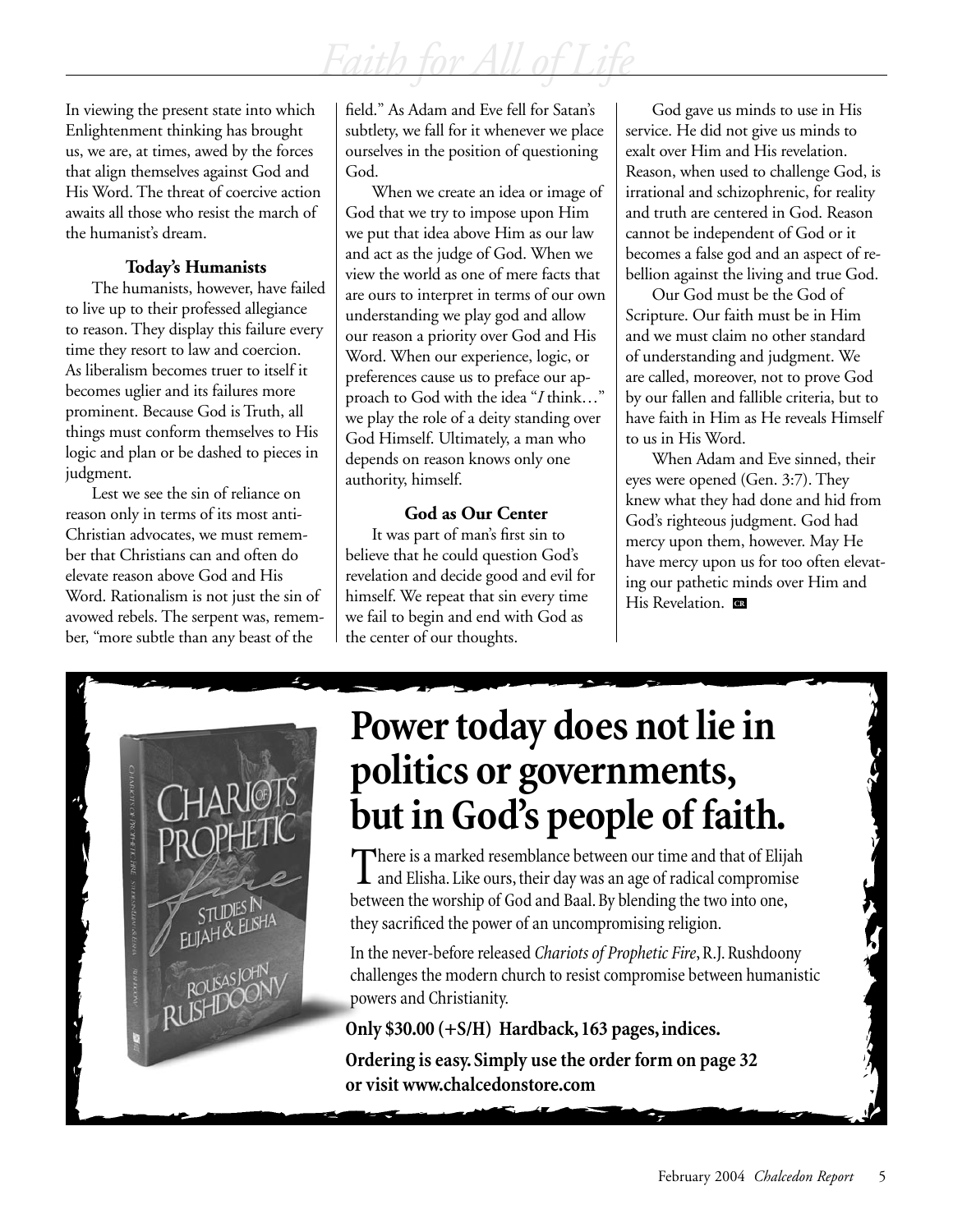# **Van Til's Illustrations**

*Faith for All of Life*

*Jim West*



There is an Arabian<br>proverb that reads, "He who speaks best must turn men's ears into eyes." We see this aphorism displayed in the

ministry of Christ, who made frequent use of metaphors, similes, and especially parables in His public and private preaching.

The employment of colorful speech to illuminate Biblical truth can be a tricky matter, especially when we try to prove a point with an illustration. Actually, the best we humans can do with an illustration is to do just that, that is, we illustrate, but we do not prove. To prove, we must rely upon other criteria. Consider the compelling illustration of theologian Robert Dabney, who justified church unity, but without a mandate for actual, organic union. To accomplish this, he appealed to the coinage of the United States. There are dimes, nickels, one-cent pieces, Morgan dollars, Double-Eagles, etc. Thus, as there are different denominations of coinage and yet one nation, so (he argued) there can be different denominations of Christian churches, and yet one church. He argued from his *Paradigm of the Mint* the idea of "unity without union."

 Dabney's example is compelling, but not conclusive. It is only illustrative, and no more. If we want to dub illustrations with absolute authority, we should batten the hatches for illustrations *against* the Christian Faith, too. My favorite is from Richard Porson, a classical scholar of the early 19<sup>th</sup> century. He was walking with a Trinitarian friend when a buggy passed with three

men in it. "There," said the friend, "that's an illustration of the Trinity." Porson countered, "No, you must show me one man in three buggies – if you can." The lesson is that only the Bible itself can infallibly establish the truth of the Trinity. The only exception is when Jesus Himself coins an illustration; Jesus' illustrations *always* prove and illustrate simultaneously.

Now, when we muster Dr. Cornelius Van Til's illustrations concerning Christian apologetics, we must always keep the previously stated rules before us. Van Til always proved before he illustrated; therefore the following samples must be viewed as confirming illustrations that follow his weightier, clincher arguments. None of his illustrations stand by themselves. They are the G.I.s who occupy the field after a city has been leveled. Or, better, they are supporting artillery that accompany the onslaughts of the infantry who alone win the field.

## **Two Circles**

There is a renowned Van Tilian illustration. Imagine two circles, and these distinguish between the creature and the Creator (Rom.1:25). Man is not God; God is not man. Pantheism ("all is God") is a lie; Pan*en*theism ("All is in God") is a lie; and mysticism (man being absorbed into God) is a lie. Man is man and God is God, two circles! The Greek idea that all reality is one endless Chain of Being so that the only difference between man and God is gradational is also a lie. Elton John's popular song, *The Circle of Life*, is spurious because it envisions only one circle. There are *two* circles and these two



circles illustrate the Creator-creature distinction. That is fundamental Van Tilian apologetics.

## **Yellowed Glasses**

The sinner is born into this world harboring enmity against God (Rom. 8:7). He is not a white slate, nor a *tablua rasa*. Rather, what he sees he sees through colored glasses; his eyes are jaundiced and all is yellow to him. When the believer looks into the starry skies, he sees the glory of God. When the unbeliever looks, he sees Big Bang, evolution, and chance. When the princess kisses the frog and it turns into a handsome prince, the believer exclaims, "Fairy Tale." But when Darwin says that frogs turn into princes, unbelievers call that "science." It is thus impossible to be neutral; the unbeliever's understanding of the facts is distorted by his jaundiced subjectivity.

## **Sky-rocket God**

A skyrocket god is a projection of men's carnal minds. On the Fourth of July when we are mesmerized by the fireworks so that our eyes are in a heavenly trance, we are quickly brought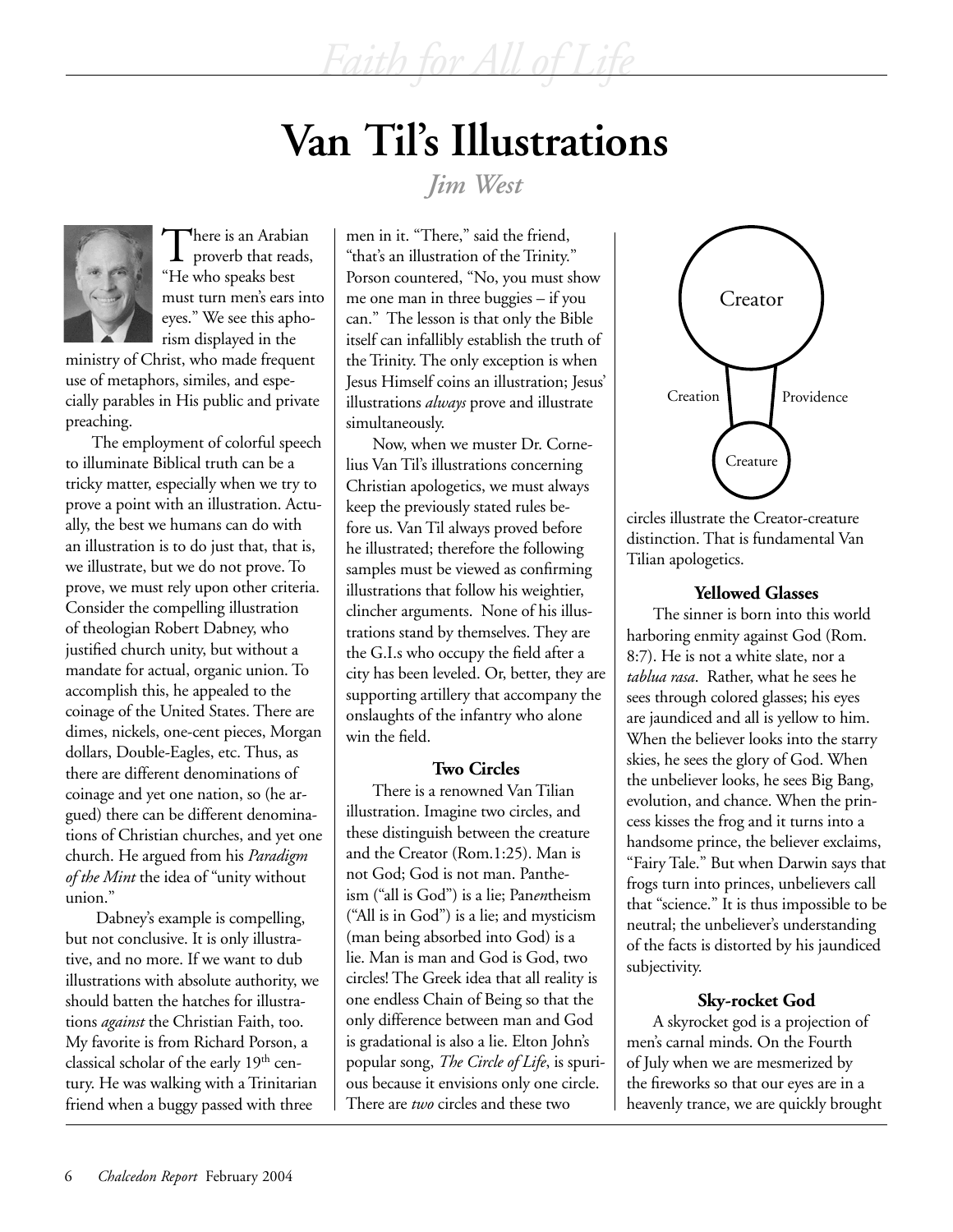back to reality when we consider that the skyrocket has been launched from *this terra firma*. Van Til used this illustration to show how the god of Neoorthodox theologians, who *appears* to be the same God of the Bible, has really been launched from Cape Cerebrum. Thus the Christ of Karl Barth, who is cloaked in an orthodox wardrobe, is an entirely different god from the true God of the Bible. Van Til employed the skyrocket imagery to warn gullible evangelicals about the glittering wiles of Barthianism. The true God of the Bible descends (from heaven); the god of Neo-Orthodox theologians, no matter how spectacular, colorful, and explosive, ascends. He is a "belly god," even if he presents himself with the name of Jesus (2 Cor.11:4).

## **The Brat Who Slapped Her Father's Face**

Once while Van Til was a youth traveling on a train in Holland, he noticed a father with his young daughter sitting in his lap. Apparently, the father urged his daughter to do something when she suddenly slapped her father in the face. Van Til's application? The girl's behavior illustrates rebels who live in God's world and who are supported by God's common grace (Ps. 24:1). They sit, as it were, on the lap of God, and it is precisely because they sit on God's lap that they are able to deliver the slap of ingratitude. Thus unbelievers who toot their own independence and autonomy are only able to do so as they are supported by God Himself (Jn. 19:10-11). Their denial of God is His affirmation. Atheism does not invalidate theism, but proves it because atheism is only possible given the premise of theism. As the atheist Nikita Khrushchev once described the Soviet Union, "In Russia, *thank God*, there is no God" (my emphasis).

## **The Man of Water**

Perhaps alluding to the primordial ooze that is the hallmark of evolutionary philosophy, Van Til compared the natural man's search for truth as futile. His metaphor was vivid: the unbeliever is like a man of water standing upon a ladder of water in an infinitely extended and bottomless ocean of water, against a wall of water, trying to climb out of the water. "So hopeless and senseless," said Van Til, "a picture must be drawn of the natural man's methodology based as it is upon the assumption that time or chance is ultimate." The man-of-water analogy shows the futility of all thought that is not anchored in God's self-attesting Word. Darwin himself unwittingly acknowledged this when he asked that if man evolved, who would rationally entrust himself to the worldview of a monkey mind? He was not able to face the obvious answer to his own question.

## **The Stolen Ducks**

In Holland there was a young boy with a father who was a thief. The young boy would often come to school and, unsolicited, blurt out, "My father didn't steal no ducks! My father didn't steal no ducks!" Reminiscent of Shakespeare's "The lady doth protest too much, Methinks," the boy's denial was an admission of guilt. The boy's denial is like the child who in family devotions reports on his sister, "Mary didn't have her eyes closed for prayer!" Or, like the Apostle Peter who began to curse and swear, saying, "I do not know this man of whom you speak!" (Mk. 14:71) Sinners are vulnerable; they shake at leaves and when their consciences are riddled with guilt, the very thought of stolen ducks incites a preemptive confession of their own criminality.

## **Borrowed Capital**

There is another stellar Van Tilian metaphor that illustrates the doctrine of God's common grace, that is, that God **continued** on page 28

bestows favor on both the just and the unjust. The unbeliever lives in God's world and even lives and moves and has his being in God, whether he acknowledges it or not (Ps. 24:1; Ac. 17:28). All of the contributions of the unregenerate in literature, science, mathematics, etc., are borrowed capital from the Bank of Heaven (Jn. 3:27). Few emulate the theological honesty of Samuel Morse who sent his first telegram in 1844. The text of his telegram read: "What God hath wrought." Because men are prideful and defiant, they refuse to acknowledge the true source of their wealth. Like Nebuchadnezzar who was proud not only of his empire, but also the artistic and educational achievements of his kingdom, he thinks to himself, "Is not this great Babylon that I have built for a royal dwelling by my mighty power and for the honor of my majesty?" (Dan. 4:30)

## **Ripley's** *Believe it or Not*

Van Til often challenged the anemic apologetics of Evangelical Christians who capitulate too much in the interest of "winning" the unbeliever. One way this is done is by disclaiming the Bible as a dogmatic, self-attesting Book that bears infallible witness to the resurrection of Christ. Evangelicals might say that "No book is self-attesting" or that "The statements of the Bible do not prove themselves to be God's Word." Instead, the Bible is presented as a history (like any other history book), and its doctrines as historically-verifiable truths that can be proven to men with *neutral* minds. It is thought that the unbeliever can be convinced of the resurrection of Christ on the basis of probability arguments from this reliable history book. Van Til argued that even if we are able to convince the unbeliever of Christ's resurrection that this would not bring him one millimeter closer to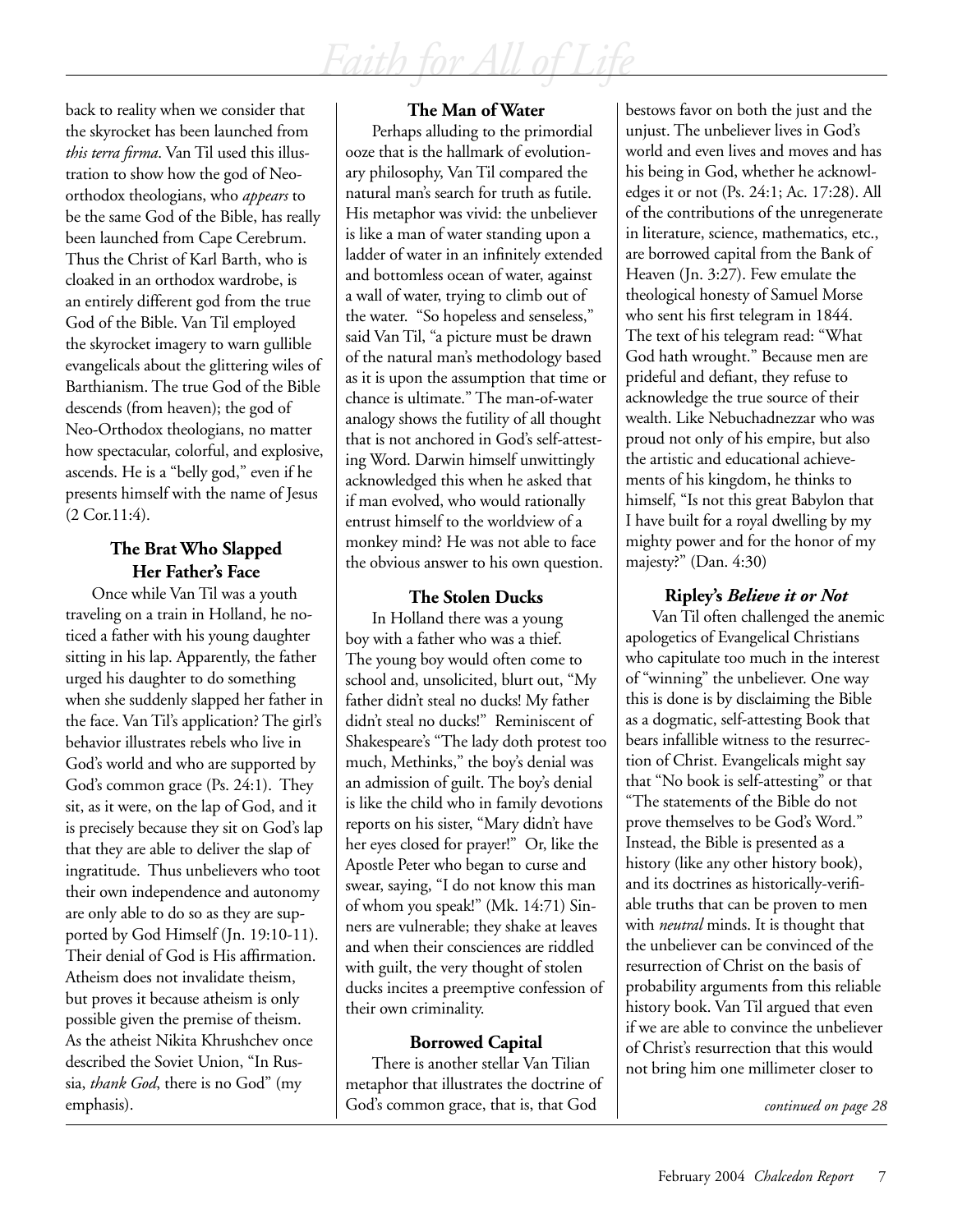# Appointed for the Defense of the Gospel: The Life and Ministry of Greg L. Bahnsen

*Kenneth L. Gentry, Jr., Th.D.*



ne of the key areas of Christian endeavor is also one of the most pressing religious concerns before the church today: apologet-

ics. The Scriptures call us to "sanctify Christ as Lord in your hearts, always being ready to make a defense to everyone who asks you to give an account for the hope that is in you, yet with gentleness and reverence" (1 Pet. 3:15). And with the world set in rebellion against God, man universally "suppresses the truth in unrighteousness" (Rom. 1:18). So not only do we have an obligation to engage in apologetics but we also have a *difficult* obligation — in that Scripture forewarns that men will resist us from the very depths of their being.

Both of the Biblical statements mentioned in the previous paragraph have a strong bearing upon apologetics. Peter directs us to an apologetic that sanctifies the Lord; not just any apologetic method will do. Paul informs us that man really knows the truth, which, because of his unrighteousness, he vigorously suppresses. With these Scriptural insights we are pressed to engage an apologetic that is uncompromising in its commitment to Christ and that takes account of man's inherent knowledge of God as a point of contact. This calls us to the transcendental method that engages apologetics at the presuppositional level — the view explained and promoted by Dr. Cornelius Van Til and two of his leading disciples, Rousas J. Rushdoony and Greg L. Bahnsen.

## **My Interest in Bahnsen's Life and Ministry**

I have been asked to write a brief article introducing the ministry of Dr. Bahnsen, whose ministry was largely rooted in apologetics. I thank God that, by His providence, I was able to study under Bahnsen at Reformed Seminary from 1975 to 1977. The four theologians who have most influenced my personal life, Biblical faith, and pastoral practice are John Calvin, Cornelius Van Til, Rousas J. Rushdoony, and Greg L. Bahnsen. They have shown me that Calvinism is "Christianity come into its own." And I praise God for their ministerial labors.

Paul tells us of the victory associated with Christ's entry into heaven. At that glorious event He poured out abundant and glorious gifts upon men (Eph. 4: 8ff.). One of those important gifts for the ongoing life and ministry of the church is the gift of "teacher" (Eph. 4: 11). I count Greg Bahnsen as one of the great gifts of God to the church in our time.

In my circuitous route to Reformed theology and the Presbyterian pastorate, I had come out of a dispensational church, through a dispensational college (Tennessee Temple College) and seminary (Grace Theological Seminary), to the growing conviction of the covenantal nature of God's dealings with man.

In 1976 I transferred from Grace Theological Seminary in Winona Lake, Indiana, to Reformed Seminary in Jackson, Mississippi. As providence would have it, I was there for most of Bahnsen's tenure with that institution. But those

two years were of dramatic life-changing and ministry-encouraging consequence — because of Greg Bahnsen.

When I first enrolled in a Bahnsen class, I admit that I was not pleased. Here was a professor who really made you work for your grades. And some of his views were new and unusual to me: theonomic ethics and postmillennial eschatology, in particular. But thank God for this mind-expanding, ministryaltering experience! Initially I resisted Bahnsen's unusual positions. In fact, I set about to challenge those positions among my fellow students. But anyone who has experienced Bahnsen's instruction, knows that he was so careful in his presentation, so logical in his argumentation, so quick in his thinking, so Biblical in his foundations, and so forceful in his conclusions that all hope of credible resistance was futile. I eventually was swayed by his presentations and adopted his positions. And I have never regretted having done so.

Intellectually, he taught me to study and to think; pastorally, he showed me the relevance of Scripture for all of life; personally, he encouraged me to stand firm in my convictions and to trust in God against all opposition. I will never cease to be amazed at the incredible breadth of knowledge he possessed, at the ease with which he could analyze and respond to questions and arguments, both philosophically and scripturally. He is an example for anyone who would promote God's Word according to the Pauline directive in 2 Corinthians 10:4-5.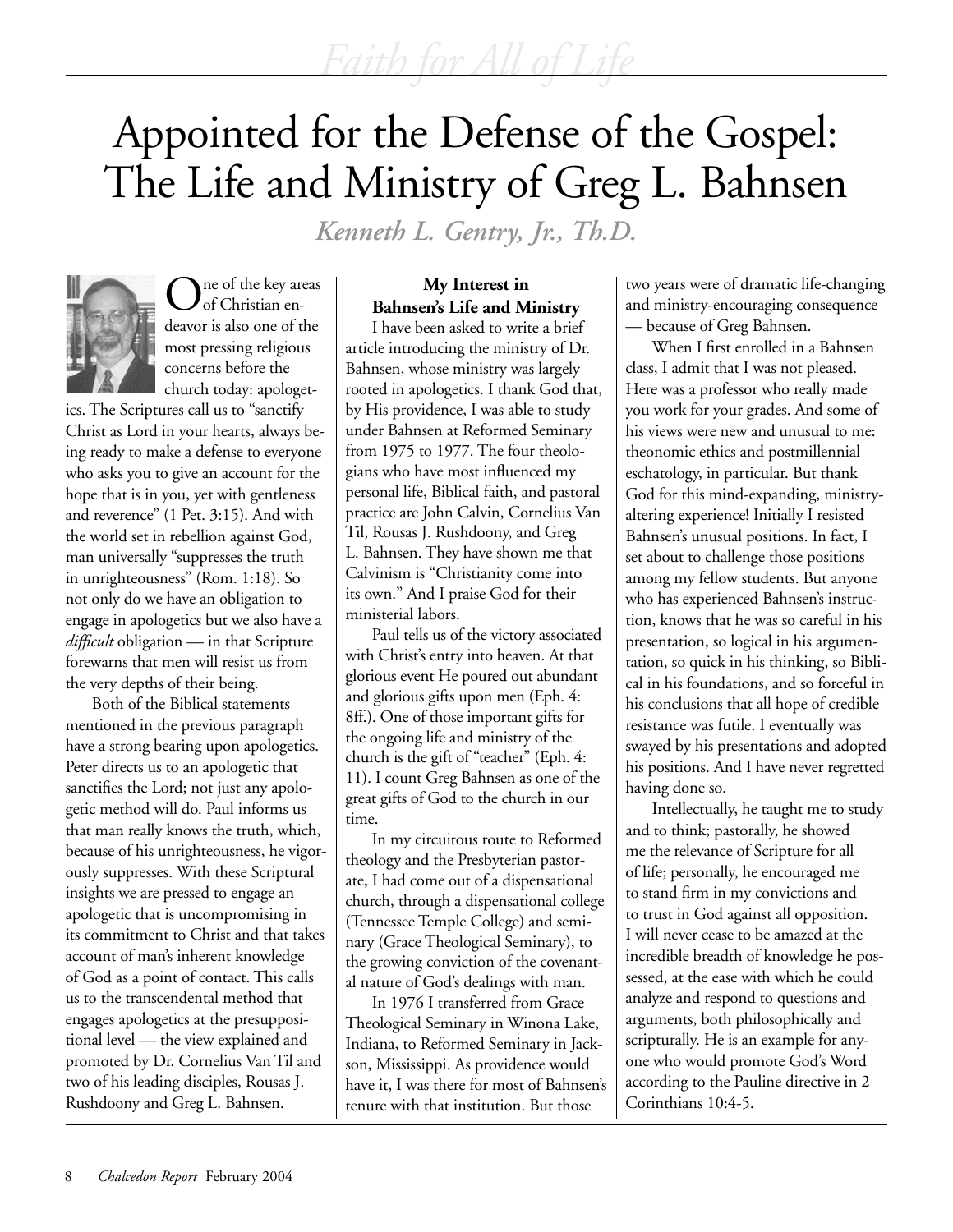Over the years it was my joy and privilege to have Greg stay in my home on several occasions, to have him proclaim the Word of God in my pastoral charges, to co-author a book with him, and to appear on the same platform with him at several conferences. I continued to grow because of his ministry even after my formal training under him in seminary. I am thankful for the enormous influence he has had, and for the large collection of tapes (over 1800) that are and will continue to be available and circulating among God's people. My only disappointment is that circumstances did not allow him time to produce more books — though the few he did release are enormously important contributions to applied theology.

I am thankful, though, that the Lord allowed him to finish his extremely important work: *Van Til's Apologetic: Readings and Analysis*. Greg knew the enormity of his health difficulties in his final days, so he labored diligently to finish the book before his heart surgery — just in case. The book focuses on key passages in Van Til's writings which are necessary for understanding presuppositionalism, arranges them topically for easy, flowing reading, and provides clear and insightful commentary on the issues involved. It is a must-read for understanding the greatest Christian apologist of the 20th century, Dr. Cornelius Van Til — an apologist who was not the clearest of writers.

## **Bahnsen's Early Life and Training**

Greg L. Bahnsen was born on September 17, 1948 in Auburn, Washington, to Robert and Virginia Bahnsen. He was the eldest of two sons. As a young child Bahnsen grew up in Pico Rivera, California, where he suffered numerous medical complications. His most serious problem was a severe blood platelet problem that nagged him for the rest of his life, causing him to have

difficulty stanching bleeding. His physical problems were aggravated at the age of five by a water tank falling on his right hand, causing a mild deformity. It was not until his medical exam, required for enrolling in college, that he discovered he also had a heart problem, which was to claim his life twenty years later after his third valve implant surgery.

Despite his physical difficulties, he was blessed to be raised in a Reformed home with loving Christian parents who saw the importance of covenantally passing on their spiritual inheritance to their sons. He regularly attended church, church camps, Youth for Christ, and other Christian and church related activities, never straying from the Faith. For his entire life he was either a member of or a minister in the Orthodox Presbyterian Church (OPC).

Dr. Bahnsen was also gifted by God with a strong intellectual capacity, which showed itself in superior grades all the way through high school. Even as early as high school he was already reading and absorbing the works of Cornelius Van Til. Later he graduated from Westmont College in 1970 with a Bachelor of Arts in philosophy, securing magna cum laude honors and the John Bunyan Smith award for overall grade point average.

Before graduating Westmont College, Bahnsen married Cathie Wade in 1969 (they would eventually have three sons and an adopted Vietnamese daughter; they were divorced in 1990 after she deserted him). While he attended college he began writing for Rushdoony's Chalcedon Foundation, where he could employ his appreciation of Van Til. His covenantal Calvinism was becoming more pointedly focused; his desire for applied Calvinism was leading him to admire Rushdoony's strong convictions in the fields of apologetics, theology, and social ethics.

## **His Graduate Life and Later Ministry**

In 1970 he enrolled in Westminster Theological Seminary (WTS) in Philadelphia, the premiere Reformed seminary in the nation at that time. There he studied under and became close friends with Dr. Van Til, who greatly appreciated his apologetic prowess. He graduated from WTS in May of 1973, securing two degrees simultaneously: a professional ministerial degree (the Master of Divinity) and an academic degree (the Master of Theology). Not only did he acquire these two degrees but he did so in style, winning the William Benton Greene prize in apologetics and a Richard Weaver Fellowship from the Intercollegiate Studies Institute.

Upon securing his graduate degrees in theology, he enrolled in graduate studies in philosophy at the prestigious University of Southern California (USC) in Los Angeles in 1973. Two years later (in 1975) he was ordained as a minister in the Orthodox Presbyterian Church and moved to Jackson, Mississippi, to accept the position of Associate Professor of Apologetics and Ethics at Reformed Theological Seminary (RTS). He would continue in his doctoral work at USC while teaching at RTS, earning his Doctor of Philosophy degree in June of 1978. His dissertation was in the field of epistemology and was titled: "A Conditional Resolution of the Apparent Paradox of Self-Deception."

In 1977 a reworked version of his master's thesis from Westminster Theological Seminary ("The Theonomic Responsibility of the Civil Magistrate") was published as the nearly 600 page *Theonomy in Christian Ethics*. Unfortunately, theonomic ethics caused a firestorm of controversy in seminary and presbytery circles, resulting in his contract with RTS not being renewed after the 1978–79 academic year. The

*continued on page 28*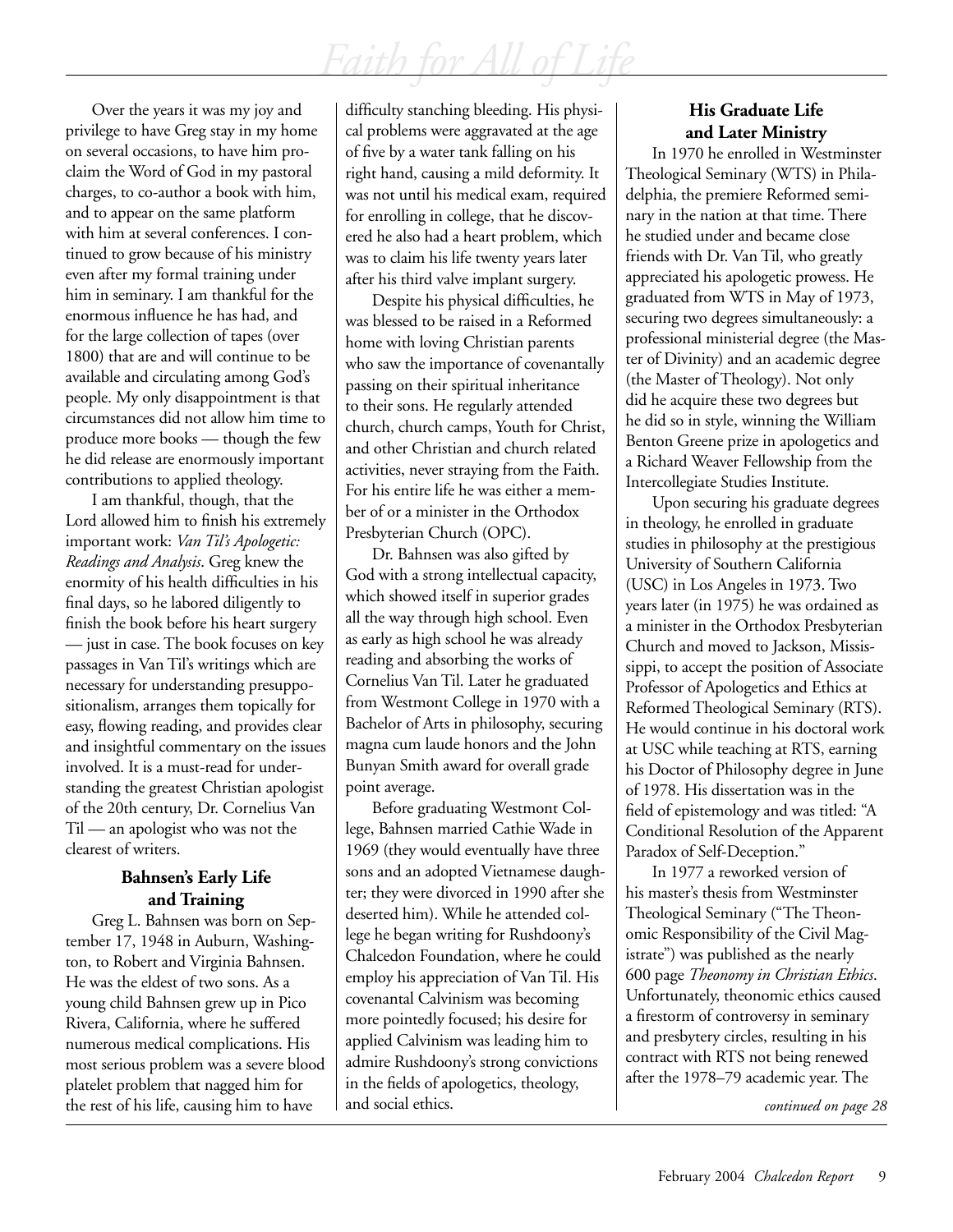# Presuppositionalism vs. Evidentialism

*Eugene Clingman*



"Where is the wise man? Where is the scribe? Where is the debater of this age? Has not God made foolish the wisdom of the world?" (Rom.1:

18). According to Cornelius Van Til this verse and the next contain the crux of the Biblical apologetical method, which has come to be known as the presuppositional method.

Van Til, thoroughly familiar with the writings of the ancient philosophers, believed God had allowed philosophical history to progress to such a state by Paul's time that it was evident that man's wisdom had proven itself incapable of giving an answer to the deepest issues of life (origins, personality, morality, intelligence, after-life). According to Paul, the Greek worldview was not simply uninformed or mistaken, but apostate, knowingly rebellious, actively obfuscating the Truth. The Greeks had so worked out their philosophy and epistemology that with skill and precision they would "suppress the truth in unrighteousness," while they "exchanged the truth of God for a lie, and worshiped and served the creature rather than the Creator, who is blessed forever. Amen" (Rom. 1:25).

## **A Head-on Collision**

Van Til observed that Paul did not come to the Greeks and place the gospel alongside their other Greek epistemological options in order to ask them to reason and consider if they might please kindly take the gospel as their worldview, or at least examine it in light of their accumulated wisdom as to whether it was worthy of being incorporated into their worldview. Rather, says Van Til, Paul "proclaimed," he "preached," he set forth the reality revealed by the only One capable of knowing reality (*i.e.,* knowing on His own and knowing fully), the only Living God. Paul's gospel, says Van Til, was preached fully with all its implications, including creation, the Fall, sin, redemption, and eternity. Van Til said the only way to meet the philosophy of unbelief is "in head-on collision."

Van Til taught that the ancient Greeks were not as modern textbooks portray them — innocent and childlike in their search for truth and reality; helplessly blind, chained by the neck in a dark cave (as in Plato), groping for light, longing and searching for truth. Rather they were those who intentionally put out their own eyes; they were culpable, guilty in the first degree of knowing clearly the truth of God and exchanging it for a lie, "being darkened in their understanding…*because of the hardness of their heart*" (Eph. 4:18). Van Til said, "Psychologically there are no atheistic men; epistemologically every sinner is atheistic."<sup>1</sup> The presuppositional apologetic takes this fully into account when presenting the gospel to the unbeliever.

Second, the presuppositional approach denies the natural man's claim to the right to predicate (*i.e.,* to begin with and from himself to determine

for himself the standard of truth and reality). The presuppositional approach acknowledges the Biblical position that man has neither the ability nor the right to predicate. Any statement of ultimate reality must come from an ultimate authority. The natural man claims to be able to draw ultimate conclusions about reality from his observation, reason, logic, and intuition, and thus claims for himself ultimate authority. The presuppositional approach insists the Creator is the ultimate authority from which definitive statements about reality must be received; such knowledge of reality comes by revelation given in Christ and the Scriptures.

## **Fundamental Errors**

So the presuppositional approach finds two fundamental errors at the crux of the natural man's unbelief: He willingly rejects the truth and claims not to believe in God whom he in fact knows; and he insists he has the right to decide for himself what reality and truth are, the right to "be like God."

Here then is the essential difference between the presuppositional and evidential approaches to apologetics. The evidential approach essentially agrees with the natural man in the two fundamental errors that the presuppositional approach targets. The evidential approach assumes that the natural man needs and *has a right* to more evidence; and that once the natural man receives the new evidence, he *has the right to decide for himself* whether the evidence is worthy of inclusion in his view of real-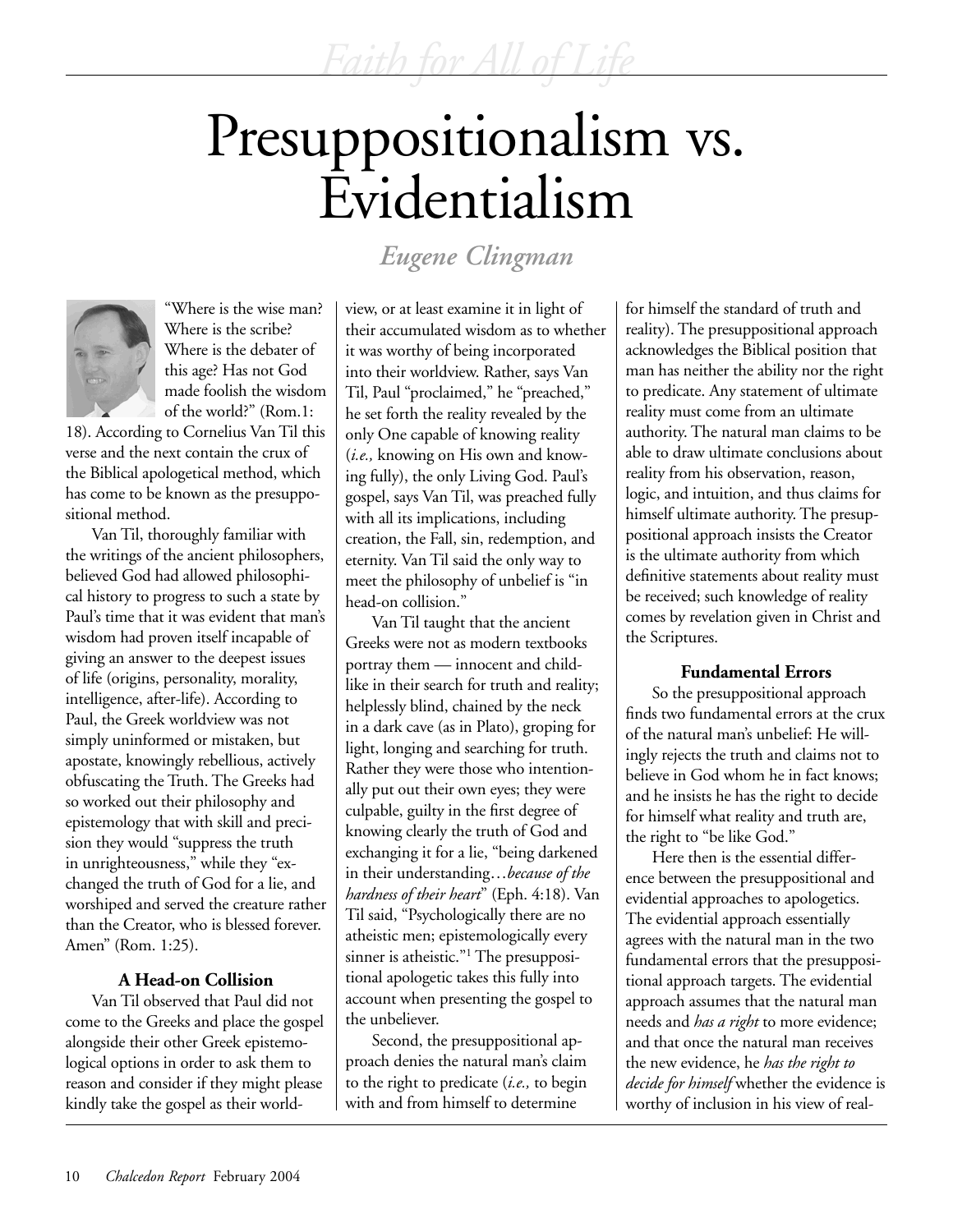ity. Van Til's presuppositional approach does not allow the sinner to maintain either his claim to a lack of sufficient evidence, or his right to predicate. The presuppositional approach maintains that man's ignorance is willful and culpable and that man's autonomous epistemological position is nothing less than rebellion against God his Creator whom he in fact knows to be the Creator, also knowing himself to be His creature, and utterly dependent on Him. The evidential approach does not challenge these fundamental issues.

In reality the evidential approach agrees with the natural man, for when the unbeliever says, "I need more evidence to believe," the evidentialist says, "Here is more proof!" The presuppositionalist, on the other hand, will draw the unbeliever's attention to the fact that he already has overwhelming evidence which he continues to reject and close his eyes to, and that, so long as he rejects Christ (to whom all the facts witness) he is "suppressing the truth in unrighteousness." As the natural man steadfastly maintains that he does not yet have sufficient evidence to believe in an unseen God, the evidentialist seeks to provide more and more, while the presuppositionalist insists that he is already rejecting overwhelming evidence for which he is in fact now culpable and for which he will be judged. Van Til claimed that by not challenging the fundamental issues, the evidentialist essentially moves off of the solid epistemological ground of the gospel (*i.e.*, Biblical reasoning) to reason with the natural man from his false epistemological position (beginning with a false premise can never rationally lead to discovery of the truth). In doing this, the evidentialist essentially (at least temporarily) forfeits his Christian worldview.

Are presuppositionalists opposed to evidence? Not at all. Evidence is useful both for the edification of the saint,

and for the conviction of unbelievers. However, when it comes to challenging the unbelief of the natural man, the real issue is moral rather than evidential. Van Til would often admonish his listeners in words like these: "You must be gracious when you are talking to the unbeliever; you must always pay for the extra cup of coffee! But before you leave him, you must bring to his attention the real issues."

## **For Further Study**

As Van Til himself often referred, a careful reading of Romans 1 and 2 is indispensable for understanding Christian apologetics. He also often told his students, "If you have not read Calvin's *Institutes*, at least read the first two pages" (I think he probably meant the short first three chapters). In those pages Calvin mentions Cicero, whom he calls the "eminent pagan," and quotes Cicero's own words, "Where is there to be found a race or tribe of men which does not hold without instruction, some preconception of the gods?" In these beginning pages of the *Institutes*, Calvin demonstrates from the Scriptures and from common knowledge that "Men of sound judgment will always be sure that a sense of divinity which can never be effaced is engraved upon men's minds."2

Two other books are of great benefit in further understanding Van Til's apologetic, in this order: 1) *Defense of the Faith*, by Van Til; 2) *Van Til's Apologetic – Readings and Analysis*, by Greg Bahnsen. Recorded class sessions and sermons by Van Til are available. **CR**

Eugene Clingman is Executive Administrator of the International Church Council Project (www.churchcouncil.org) a theological effort (of Coalition on Revival) seeking to halt the slide of the evangelical church toward liberalism and compromise. Eugene also works part-time as a representative for an Inc. 500 company (MoreHealthTimeMoney.com). Anyone interested in information about obtaining tapes of Van Til may contact Eugene at 209- 795-0974 or EugeneAndEdna@aol.com.

1. Greg Bahnsen, *Van Til's Apologetic* (Phillipsburg, NJ: P&R Publishing, 1998), 191, citing Van Til, *Common Grace* (Philadelphia: Presbyterian and Reformed, 1947), 53-44, 88-89.

2. John Calvin, *Calvin's Commentaries*, (Grand Rapids: Baker Books, 2003), 45.

# **Givler Engineering, Inc.**

*Taking Dominion Over Creation*

Water Resources • Site Development Structures • Forensics • Municipal

Now **hiring** for engineering, CAD, and administrative positions. Already employed? Join our **Technical Think Tank!** E-mail résumés to hr-info@texas.net

2161 NW Military Hwy., Suite 114 • San Antonio, TX 78213 Phone: 210-342-3991 • Fax: 210-342-6065

## **www.givlerengineering.com**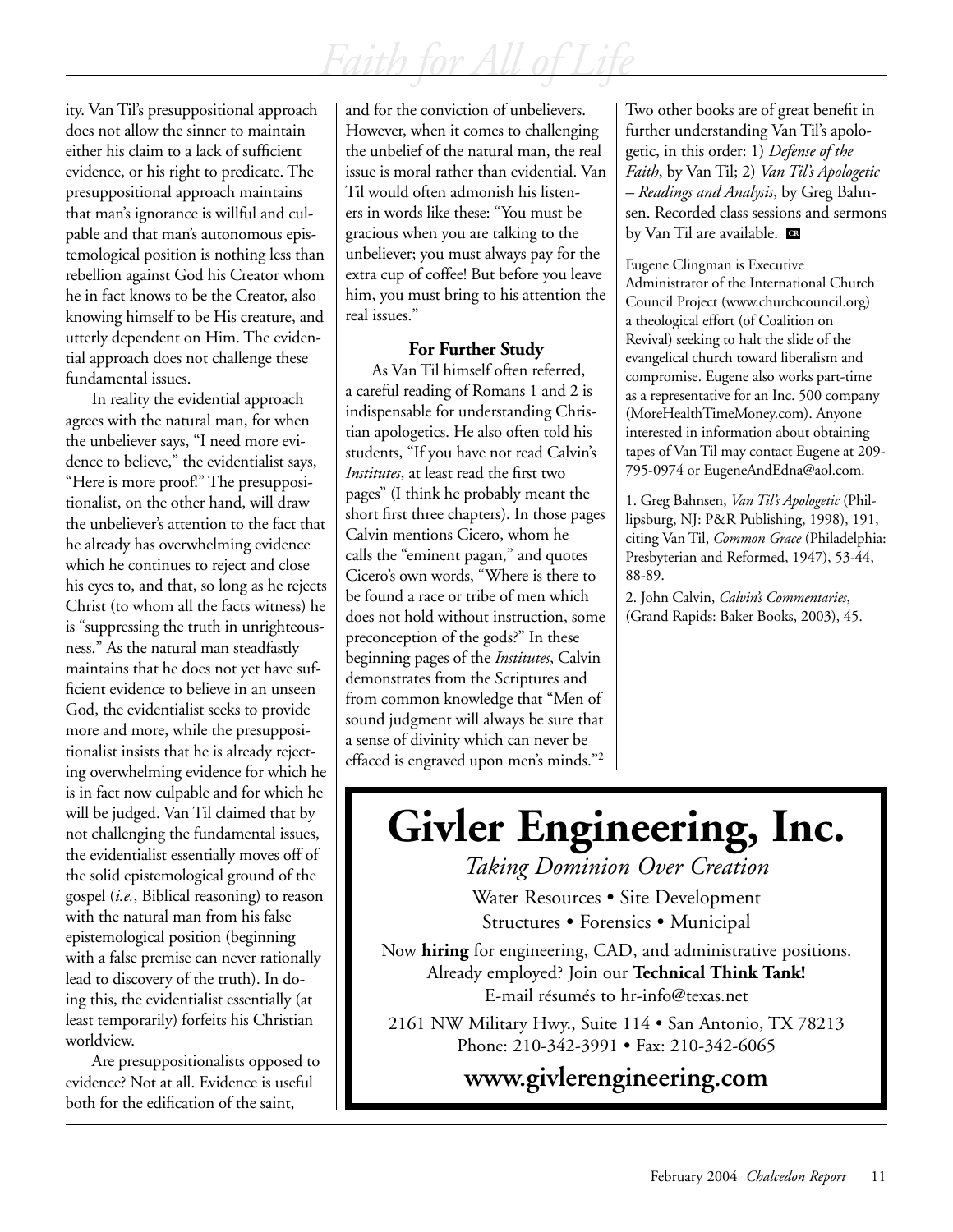# Pascal's Wager: Examined from the Van Til Perspective



The question of life after death has always been one of the major bones of contention between Christianity and atheism. After

we die do we remain dead, as the atheist claims, or will we, as the Christian claims, be resurrected from the dead to enter our final destinies — believers going to Heaven and unbelievers going to Hell? Blaise Pascal, a Catholic mathematician and philosopher, in Section III of his *Pensées* took a unique approach to this question. Instead of setting forth arguments in favor of Christianity, he asks us to approach the matter as a gambler would in trying to determine where to place his bet. This "Wager of Pascal" is simply stated: If, as the atheist supposes, after we die we stay dead, then our theological beliefs will have no effect upon our final destiny; but if, as the Christian supposes, after we die we are resurrected by God to face His judgment, then our theological beliefs do affect our final destiny. Therefore, Pascal concluded that a smart gambler will bet on God. If God doesn't exist, he will not have lost anything. But if God does exist, he will have gained Heaven and avoided Hell. Because Pascal's Wager sounds valid, Christians have used it in their evangelistic and polemical forays, and believers have claimed that their pondering of Pascal's Wager has been instrumental in their conversion to Christ.

Much analysis of Pascal's Wager fails to get to the bottom of things, to find the foundation of the various surface

*Forrest W. Schultz*

ideas. In fact, there are even some thinkers today — called "anti-foundationalists" — who are opposed to looking at foundational matters! Fortunately, though, we have available to us the very careful thinking about these foundational matters by one of the most brilliant men of the 20th century, Dr. Cornelius Van Til, who served as Professor of Apologetics at Westminster Theological Seminary for many years. Van Til taught a careful deduction of ideas as they logically follow from Biblical theology, contrasted with ideas that flow from the presuppositions of philosophies that are antithetical to Biblical theology. This Van Til perspective is the tool we need to carefully examine theistic proofs such as Pascal's Wager.

The Van Til perspective lays great stress upon the principle that the ultimate foundation of all thought rests upon the cognitive validity of our knowledge-acquiring abilities (when used as intended and when functioning properly), of which we can only be certain if these abilities were designed and created by God. Let me use my favorite example to demonstrate this point: If the Christian epistemology is true, then it is easy to prove that grass is green. Since God is omniscient, He knows all truth, including the truth that the grass is green and the truth of how to make my eyes and optic nerve and the visual perception parts of the brain so that when I look at grass I will see it as green. Since God is omnicompetent, He is able to make these organs so that they perform correctly so that I see the

grass as green. Since God is omnihonest and cannot lie, He does not deceive me by making my visual apparatus such that it would tell me something false about the grass. The Christian epistemology, therefore, is the only basis for real knowledge. It is the only basis upon which we can know that grass is green. (Perhaps it could be said, therefore, that only Christianity has a "green" epistemology!) If man got here by chance or if man was created by a finite god, *i.e*., one who is not omniscient, omnicompetent, and omnihonest, then we cannot be sure that our eyes are really telling us the truth about reality.

## **Begging the Question**

The same principle, of course, holds for the other factors involved in the acquiring and verifying of knowledge. For instance, we can only be sure that logic is epistemically valid because God gave it to us. Anyone whose starting point is an uncertainty as to the existence of God cannot consistently set forth any kind of argument because he cannot be sure he knows anything or that his rational faculty is valid. Anyone advancing a theistic proof as a reason for believing in God is therefore guilty of begging the question because he must presuppose the existence of God in order to be able to advance it. But Pascal's Wager claims to be starting not with the presupposition of the existence of God but with an uncertainty as to God's existence. The Christian says, "Believe in God because He exists." Pascal's Wager says, "We don't know if God exists, but, your best bet is to go with Him rather than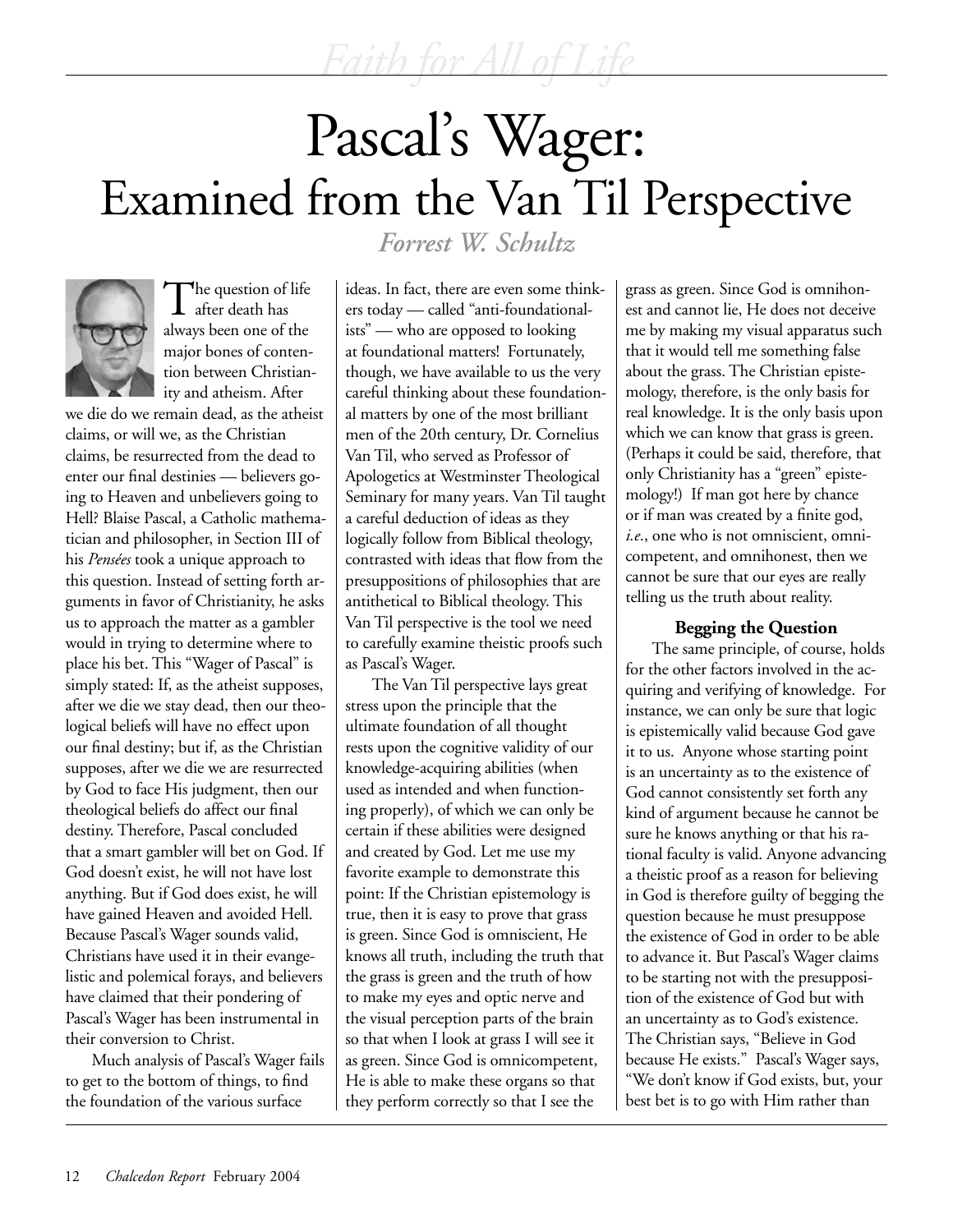atheism." Therefore it is just as logically invalid as are the theistic proofs because it does not presuppose the existence of God.

Pascal's Wager is also theologically objectionable, for two reasons. First, like the theistic proofs, it does not treat God as God. Since God is the ultimate being, He ought to be treated as such in everything we do including the way we frame our arguments. This means that, as the ultimate being, God should, in all our arguments, be regarded as the starting point, the foundation, not simply as the conclusion. Proponents of both theistic proofs and Pascal's Wager claim to believe that God is the ultimate being, the ultimate foundation of all reality, the ultimate truth on which all other truth rests, etc. Yet, in their reasoning they treat God as though He were uncertain, but they treat something else as certain and ultimate, and then they try to derive the existence of God or some truth about God from this other basis. That is, these inconsistent arguers want their hearers to believe in God, but their arguments don't treat God as though He really were God. Whether the existence of God is proven or merely a good bet and the only safe bet, in both cases these apologetes, by the way they argue, undermine their cases because they are not treating God the way He must be treated if He really is what we say He is.

### **True Conversion**

There is a second, closely related, theological flaw in Pascal's Wager — this one of a more personal nature. Genuine Biblical conversion involves more than an intellectual belief in the existence of God. It also involves — in fact it centers on — a personal relationship with God, a relationship which, among other things, grants due honor unto God. If we have even a glimpse of what this must mean, then we will surely need to conclude that anyone who comes to God solely on a Pascal's Wager type of

reasoning is actually insulting God. In fact, it is rather dubious, to say the least, that such a person has really been converted at all. Biblical conversion is not a mere "betting" on the existence of God, just to be on the safe side in case He exists. Nor, can the covenant of grace be reduced to a mere Hell insurance policy. Biblical conversion involves genuine repentance and faith, which involves a radical spiritual change.

This point should be so obvious that it is surprising Pascal's Wager could ever be taken as seriously as it has been by otherwise godly and astute men. Again, if we want people to come to God in repentance and faith then we must treat Him as God or else we are guilty of misrepresenting Him. Anyone with even a modicum of spiritual insight should be able to recognize this. In fact, there are even some atheists who appear to see it more clearly than some Christians. For instance, in his primer for atheist debaters, B.C. Johnson assesses, "God may damn anyone who 'bets' on his existence merely for reasons of prudence. He may consider such a 'bet' to be an insult."1

Thus, when examined from the Van Til perspective, Pascal's Wager is seen to be not only philosophically superficial but spiritually superficial as well. In fact, it is highly doubtful that the gambler even appreciates what the stakes really are. Does he know what makes Heaven Heaven and what makes Hell Hell? Probably not. Although it is appropriate that Heaven be a beautiful place because God cares about beauty, this is not what makes Heaven Heaven. It is Heaven because believers there will be in the fullest possible fellowship with God unimpeded by any depravity from within or by societal or satanic opposition from without. In short, it is God and our love for God and His love for us that makes Heaven Heaven. C.S. Lewis in his novel *The Great Divorce* showed that if any

of the unsaved were permitted to leave Hell and go to Heaven they would not be comfortable because they were not adapted to live in Heaven, and so they would choose to go back to Hell. In short, he showed that for the unsaved Heaven is not Heaven. But, you see, Pascal's Wager only looks on the surface. It says bet on God, because if He exists, you can go to a place with beautiful trees and streets of gold instead of to a place with burning sulfur. In this framework God is seen only as the means to an end, not as the End Himself. Pascal's Wager does not indicate what Heaven is really like (being in vital relationship and vibrant fellowship with God with all that entails) and what Hell is really like (the horror of being cut off from God and, thus, never finding fulfillment), thus it cannot be taken seriously because it doesn't tell us what the stakes really are. And if it were to tell us what these stakes are, then it would refute itself, because it would show that it is not possible to get into right relationship with God by seeing Him as a prudent bet. Pascal's Wager would see that genuine conversion — genuine repentance unto faith — is not consistent with such a bet.

 The Van Til perspective helps Christians to understand the roots of such theistic philosophies, which are in the final analysis just as misguided as their secular counterparts. And there are several excellent resources for learning more about Dr. Van Til and his teachings. Two by Van Til himself that are very helpful are his *The Defense of the Faith* and *A Christian Theory of Knowledge*. The two about Van Til I recommend are R. J. Rushdoony's *By What Standard* and Robert L. Reymond's *The Justification of Knowledge*. Two essay collections I recommend are *Foundations of Christian Scholarship: Essays in the Van Til Perspective* edited by Gary

*continued on page 29*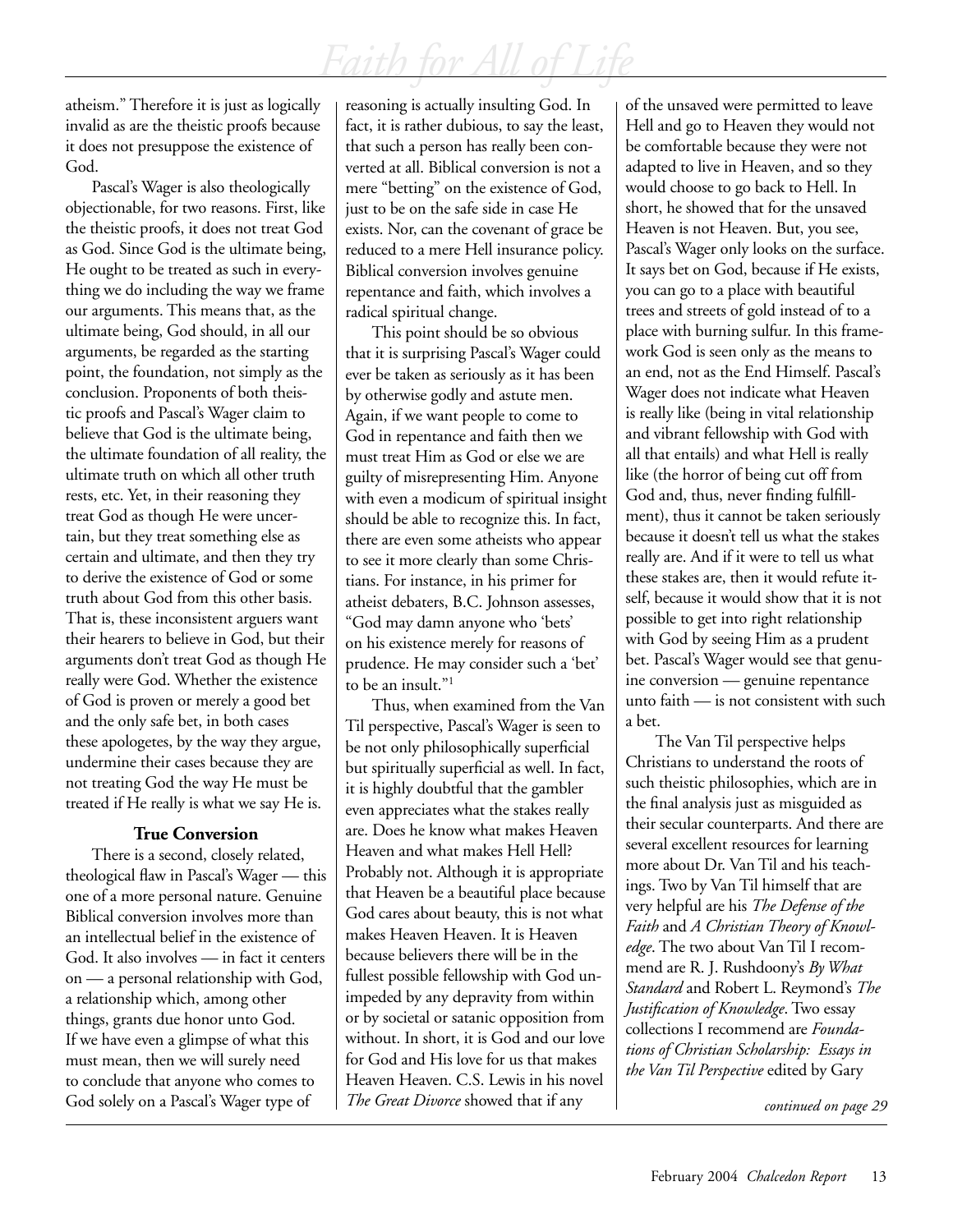# Pluralism: The New Enemy

## *Roger Schultz*



Chalcedon reader who attends a state university in southern California recently wrote to me about his experiences. "My prof opened

up a lecture with this statement: 'I am a Jew from Brooklyn and I am agnostic. My favorite topic of discussion is religion… *and I hate Christians*.'" The Christian student had known that he would have to jump through some "fiery hoops" in academia, and understood that the higher he went "the worse it [would] get." But the Jewish teacher from Brooklyn took him by surprise — as "this class that I am taking is called, of all things, *cultural pluralism*."

There is increasing hostility to Biblical Christianity in America, and it comes from the erstwhile promoters of pluralism and toleration. Some evangelicals have puzzled over this creeping intolerance, assuming that Christianity would be welcomed as one of the viable alternatives in the marketplace of ideas. They fail to understand, however, that man is not morally and epistemologically neutral. Sinful man is in fundamental rebellion against God (Rom. 1: 18; 2 Tim. 2:25f.), and cannot tolerate the teachings of Christianity. There are, I believe, four reasons why Biblical Christianity is anathematized by modern secularists.

## **Anathematizing the Christian Faith**

First, Biblical Christianity asserts God's absolute sovereignty over His creation and His creatures. Humanistic man, striving to be autonomous, resents any element of divine authority and

control. Those who see human freedom as the highest good will despise God's sovereignty and providence. Likewise, they will hate the societal institutions God has ordained to govern society. I once knew a feminist religion professor at a mainline but relatively traditional Presbyterian college in Georgia. She always spoke of Christianity as "Christofascism" and contended that the Bible had imposed "patriarchy" on Western culture. Hating the doctrines of divine sovereignty and providence, her scholarly goal was to offer a feminist and Marxist critique of the New Testament.

Second, Biblical Christianity asserts the infallibility of God's Word. Humanistic man hates the inerrant and infallible nature of the divine law-word. "The basic premise of law and society today is relativism," Rushdoony presciently noted in 1973. For Christians, he continued, "An absolute law set forth by the absolute God separates good and evil and protects good."1

Third, Biblical Christianity asserts the doctrine of salvation through Christ alone. Jesus is the only way of salvation: "No one comes to the Father but by me," Jesus said (Jn. 14:6). The exclusivity of salvation through Christ alone is a fundamental Christian teaching, but one that the world despises.<sup>2</sup>

In an earlier age, Christians universally embraced this doctrine. The *Thirty-Nine Articles* of the Anglican Church, for instance, includes a powerful statement on "obtaining eternal salvation only by the Name of Christ." Article XVIII reads: "They also are to be had accursed that presume to say, That every man shall be saved by the Law or Sect which he professeth, so that he be

diligent to frame his life according to that Law, and the light of Nature. For Holy Scripture doth set out unto us only the Name of Jesus Christ, whereby men must be saved."3

Finally, Biblical Christianity asserts an absolute standard of morality. No contemporary Christian leader raises the ire of liberals and secularists like Jerry Falwell, who is vilified because of his affirmation of Biblical morality and his crusade against abortion and gay marriage. Last year, two homosexual activists moved to Lynchburg, rented a house across from Falwell's Thomas Road Baptist Church, and began organizing homosexual rallies.4 Those in rebellion against God hate the restraints of His law, and hate those who are faithful to His Word.

Academics sometimes have bizarre ways of manifesting hostility to Biblical principles. I was at a meeting once with a feminist English professor who absolutely loathed Pat Robertson. Robertson, she argued, was responsible for the oppression and degradation of women (he opposed abortion and preferred that moms stay at home with their children). Eventually, the group discussion moved to the topic of clitorectomy, a barbaric practice of female circumcision still found in Muslim regions and in pagan Africa. The feminist professor, who was rarely silent, especially on topics related to women, had nothing to say. So I invited her opinion about this bizarre practice of mutilating young women. She responded that one must respect the cultural norms of other societies. For liberals, apparently, it is only appropriate to sit in judgment of Christians and Christian cultural norms.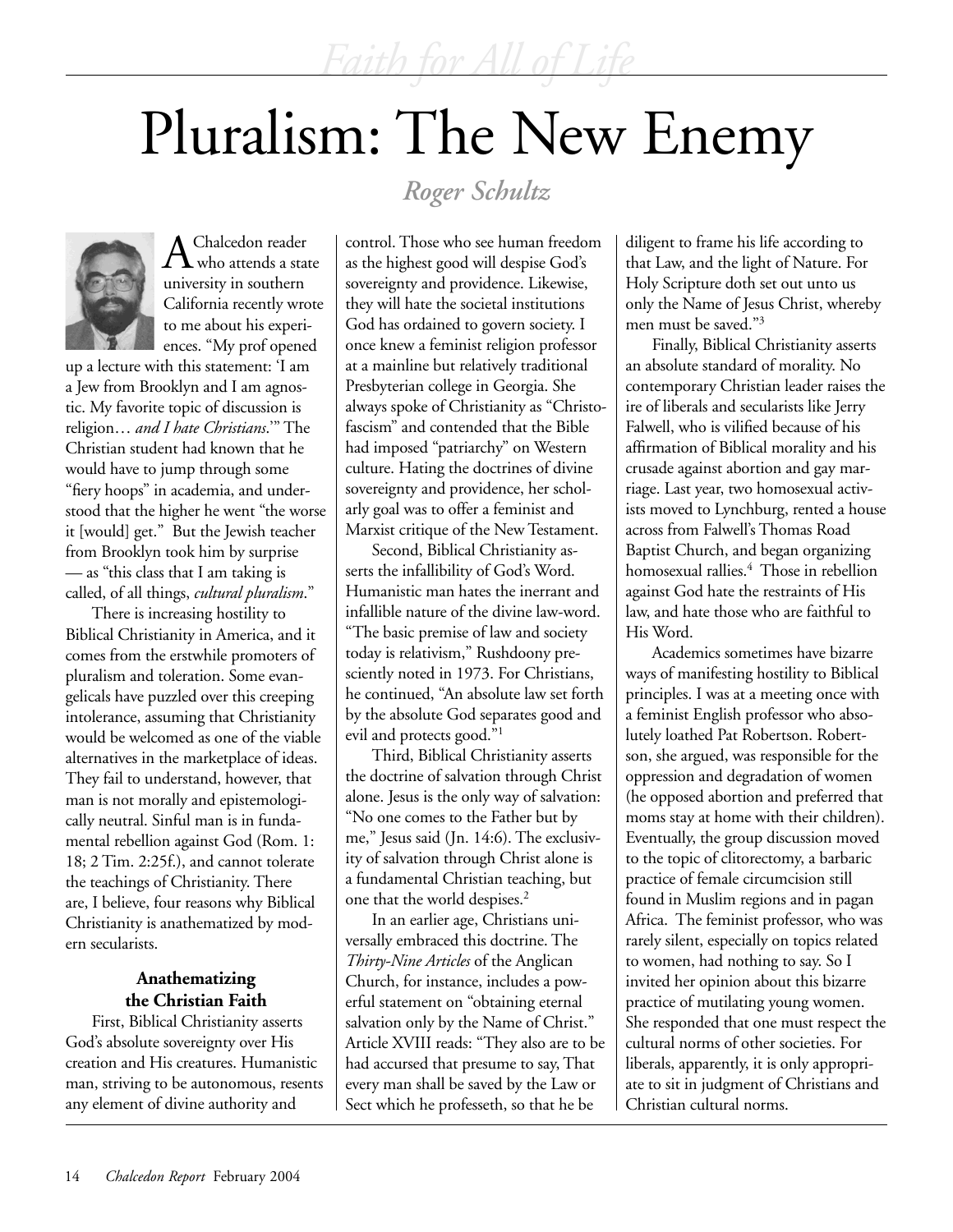At the same meeting, a Political Science professor discussed his work as a youth with the Peace Corps in Africa. He was initially shocked when natives stole his spare clothing from the clothesline and boldly wore them in his presence. Yet he said that he admired their different concept of property and their unique social ethic. He called it "compulsory sharing." (Where I'm from, we call it stealing! No wonder that this African country, with its apparent contempt for private property and capital development, was one of the poorest countries on earth.) The professor saved his strongest criticism for American capitalism and materialism. (But at least the capitalists don't steal his underwear.)

## **The Pluralist Creed**

The new mantra of today's pluralists is tolerance. Everyone's faith is legitimate — as long as it isn't exclusive. Everyone's moral convictions are good — as long as they aren't restrictive. Any worldview is acceptable — as long as it is authentic. The only requirement: you must not judge any one else. The emphasis on toleration appears to reflect a live-and-let-live neutrality among modern pluralists and seems relatively benign.

Modern pluralism, however, is rooted in a comprehensive worldview, which has its own creed and agenda. Christians are vilified as intolerant precisely because they violate the maxims of this new orthodoxy. Rushdoony was excellent at identifying the religious presuppositions of competing worldview systems. He notes, "there can be no tolerance in a law-system for another religion. Tolerance is a device used to introduce a new law system as a prelude to a new intolerance."5

What are the central tenets of the pluralist creed? The first principle concerns human autonomy. Man must be free. He must be free of God and any restraints of the God-ordained social order.

The second axiom of pluralistic orthodoxy is that all truth is relative, and all traditions are equally valid. As Rushdoony has argued, our generation's "infallible word must be a changing word, the word of flux."6

Ten years ago I was a fellow at the National Humanities Center for a program on multiculturalism. Faculty members from around the southeastern United States met for three weeks to discuss emerging scholarship on multiculturalism, which was a hot topic. We had special guest presenters from prestigious universities: a (lapsed) Muslim feminist from Pakistan who taught English at Yale; a (lapsed) Christian-turned-agnostic from Ghana who taught African and African-American Studies at Harvard; and a (lapsed) Buddhist anthropologist from Sri Lanka who taught at Princeton. The seminar leader was a (lapsed) Jewish psychiatrist-turned-anthropologist from the University of California who was an expert on Hinduism in Nepal. The seminar was valuable and I learned much, but its underlying themes were cultural relativism, the inferiority of western civilization, and the evils of Christian culture.

Most astonishing was a statement made by the seminar leader, who forthrightly presented his worldview assumptions and pointed to his cohort's shared convictions. He argued that Hinduism was a better religion than monotheism for the modern era, since "one God means one truth, and many gods allows for many truths." The need for relativistic truth, it seems, propels pluralists back to polytheism. Rushdoony makes a telling observation about the implications of the first commandment: "[I]t means *one God, one law*. The premise of polytheism is that we live in a multiverse, not a universe, that a variety of law-orders and hence lords exist…."7

The final tenet of pluralism is that the state is sovereign. A little over two hundred years ago in *The Social Contract* Jean-Jacques Rousseau hinted at the direction of modern pluralism in a discussion of "Civil Religion." He was happy to encourage religion, so long as it recognized the sovereignty of the state, taught good morals, and advocated toleration for all other religions. But he couldn't tolerate a religion that taught absolute principles. "Wherever theological intolerance is admitted, it must inevitably have some civil effect; and as soon as it has such an effect, the Sovereign is no longer Sovereign even in the temporal sphere: thenceforth priests are the real masters, and kings only their ministers…. [T]olerance should be given to all religions that tolerate others, so long as their dogmas contain nothing contrary to the duties of citizenship. But whoever dares to say 'Outside the Church is no salvation,' ought to be driven from the State…."8 Those advocating a transcendent view of God and the importance of salvation, then, are a challenge to the state, are guilty of heresy, and cannot be tolerated. In a pluralistic society, Rushdoony notes, man cannot "be under one law except by virtue of imperialism."9 The new pluralism inevitably leads to statism.

We are surrounded by new modern pluralists who claim to be interested in toleration. In reality, they adhere to a radically anti-Christian and anti-Biblical worldview, and, as at least one candid professor admitted, they "hate Christians." Christians are already feeling the heat from this new orthodoxy, and it will no doubt grow worse. The challenge for Christians is to remain loyal to King Jesus and to His unfailing Word. **CR** 

Dr. Schultz is the Chairman of the History Department at Liberty University, teaches Church History at Christ College, and is the homeschooling father of nine children.

*continued on page 29*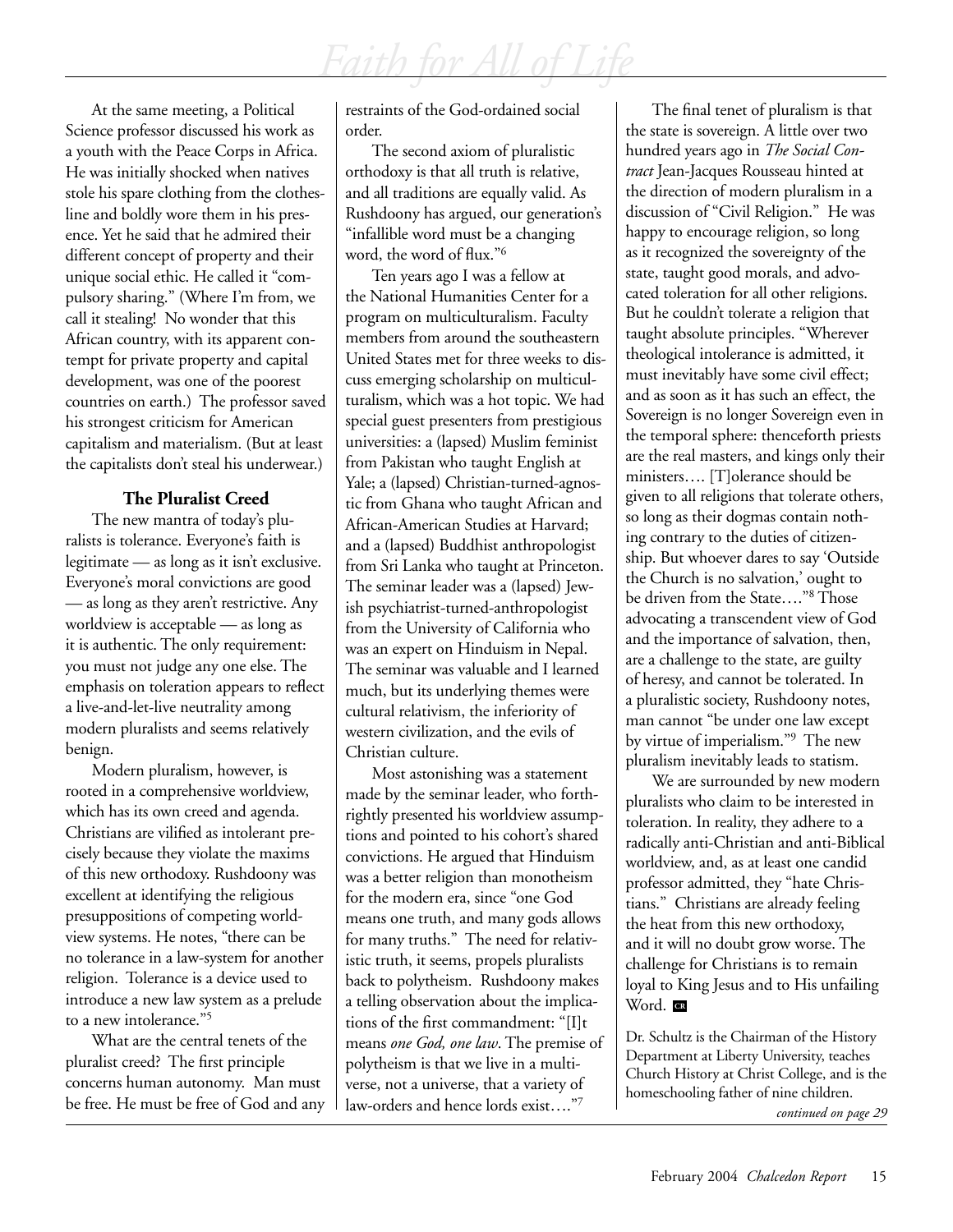# Christian Civilization Under Attack

*Samuel L. Blumenfeld*



Hebraic Christianity is the religion of a people in covenant with the God of the Bible, the Sovereign of the Universe. The greatness of

Hebraic Christianity is in the fact that out of it sprang universal Christianity, which extended that covenant to the rest of mankind through the divine intervention of Jesus Christ. That this was good for the human race is easily seen by the humane civilization that has been built on Judeo-Christian values.

## **A Beacon of Hope**

The United States, founded by Calvinists and Puritans, has become the best fruit of the Biblical seed. No civilization in history has provided so much freedom, so much abundance, so much happiness to so many human beings. No civilization in history has provided such freedom of invention, science, and intellectual endeavor. In short, the United States became and still remains the beacon of hope for millions of human beings who come to our shores in pursuit of all that America offers: life, liberty, and the pursuit of happiness.

Christianity gave Europe its science and cathedrals, its art and music, its literature, its universities, its spiritual strength. But despite all of that, Europe succumbed to the false, malevolent philosophies of Nazism and Communism, largely based on hatred of the God of the Bible. So fanatical was this hatred among the Nazis, that the Jews became the object of extermination. By destroying the Jews, the Nazis hoped to destroy Biblical prophecy and Biblical truth. As for the Communists, their hatred of the

bourgeoisie was so fanatical that they killed millions of Jews in labor camps and before firing squads.

It was the United States that came to the rescue of Europe when it seemed that its Judeo-Christian civilization would be permanently crushed under the heels of pagan or atheist totalitarianism. Europe, restored physically, politically, and economically, with the generous help of the American Marshall Plan, now lives with a ghostly Christianity, the cultural strength of which still radiates faintly from its ancient cathedrals and churches and in the arts and music of its past. It still celebrates the Christian holy days: Christmas and Easter, even though socialist secular humanism dominates European culture.

## **The Islamic Advance**

But because of the massive influx of Muslims into Europe, Christianity — or what's left of it in European culture and institutions — is once more under attack. The Muslims were expelled from Spain in the  $16<sup>th</sup>$  century, and they were largely expelled from the Balkans in the 18<sup>th</sup> century. But now they are back throughout Europe.

Much of this is the result of French President Charles de Gaulle's retreat from North Africa in 1962, the retreat of Christianity from what had become a vibrant European civilization in North Africa. What de Gaulle didn't realize was that the Muslims had no intention of simply destroying a vibrant, productive Christian civilization in North Africa. They planned, in time, to reclaim what they once held on the continent of Europe.

And so the Islamic takeover of Europe is proceeding very efficiently as they use all of the social protections given them by the European Union. They will win over the Europeans in the same way that the Turks won over Bosnia. In Bosnia Christians converted to Islam because they were given the choice of living as first class Muslims or persecuted Christians. The Serbs resisted and died by the thousands. But the Bosnians surrendered.

Will the Christians of Western Europe surrender to Islam? They seem to be in no mood to resist. One French professor recently told journalist Mark Steyn that in Western Europe there are no values worth dying for.

## **A Culture of Death**

Islam has created a very different civilization from ours. It has created one of poverty, hatred, and unceasing suffering. Its people, for the most part, live under tyrants who use the religion to subject them to lives of crippling superstition and intellectual degeneracy. Without the wealth derived from oil, the Islamic world would be even more backward than it is today.

Its greatest obsession is with the existence of Israel, the only state in the Middle East based on Western democratic values. Even though Israel occupies a tiny space in the vast Islamic empire, it has engendered such murderous hatred among Muslims that their children are taught that it is virtuous to commit suicide by killing Jews.

To many Christians in America, the return of the Jews to the ancient land of Israel is a fulfillment of Biblical prophecy. That is why so many Christians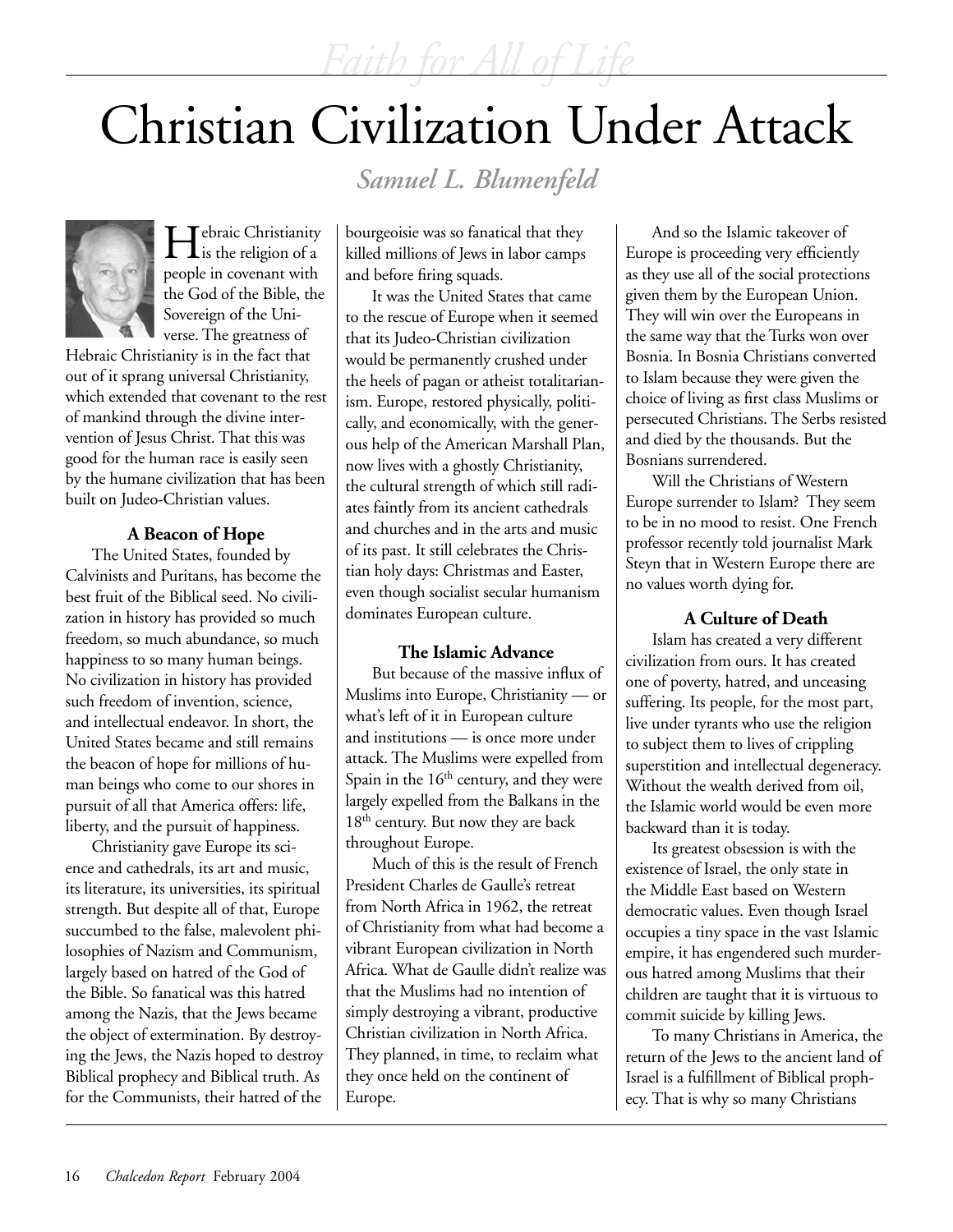focus their attention and concern on the fate of the Jews in that part of the Islamic world. That part of the world is the dangerous fault line where civilizations confront one another: Judeo-Christian versus Islamic.

The murderous attack on America by Islamic fanatics is a permanent and grim fact of history. It is true that most Muslims in America are embarrassed and frightened by what Islamic terrorists have done to this country. But it cannot be denied that most Islamic organizations in America promote hatred of Israel. Many of these organizations support Palestinian terror and the Arab economic boycott against Israel. And it is that hatred of Israel that has created a wide and very uncomfortable cultural gap between Muslims and Christians in America. Hatred can never become the basis of trust. If Muslims are ever to become truly integrated in American culture, they must first divest themselves of hatred of Israel.

## **The Third World War**

The war between the West and Islam has become the Third World War. On September 11, 2001, Islam launched its Pearl Harbor by destroying the twin towers of the World Trade Center, bombing the Pentagon, and killing over 3,000 innocent people. Nothing like this had ever happened to New York City and Washington D.C., let alone the United States. Our government has tried to convince us that this is not a religious war, that it is merely a war against international terrorism. But we must acknowledge that this terrorism is driven by Islamic religious fanaticism that views America as the Great Satan. America has no desire to destroy the Islamic religion. We simply don't want Islamic fundamentalists to destroy us.

We do not know how this war will be fought, how much suffering it will cause American families or our adversaries. What we do know is that it must be won. Throughout its tumultuous history, tiny Israel has faced Muslim armies and terrorists and has beaten them. And despite this permanent threat to its existence, Israel has thrived, creating the most democratic and economically advanced nation in the Middle East. We can learn some lessons from them.

The first lesson is to go directly after the terrorists, where they live, where they operate. And that is why we have invaded Afghanistan and Iraq. Saddam Hussein was in a position to shelter terrorists and supply them with weapons of mass destruction. He and his government had to be removed. After a great military victory, we have bunkered down in the task of fighting the resisters and establishing a friendly, democratic government in Iraq. We are at war, even though support of the war may be waning. But to retreat would give the fanatic Islamists the hope that they could cripple the United States.

We had thought in our naiveté that the new millennium would bring us permanent peace, prosperity, and well-being. Instead, we have another world war in which it is expected that the Islamic terrorists will try to use germ warfare or dirty bombs to decimate the American people. The sad truth is that the benevolent world Americans have grown used to no longer exists. And only by defeating Islamic fanaticism can it be restored. **CR**

Samuel L. Blumenfeld is the author of eight books on education, including *NEA: Trojan Horse in American Education, How to Tutor, Alpha-Phonics: A Primer for Beginning Readers,* and *Homeschooling: A Parents Guide to Teaching Children*. All of these books are available on Amazon.com or by calling 208-322-4440.





 $M^{\text{Jith}}$  the bankruptcy of modern education and the fallout of years of state controlled public schools, today's students are best indentified as "victims" rather than pupils. In this collection of essays **Samuel Blumenfeld** discloses the epidemic of humanistic educational theory and provides a clear way out to a truly Biblical form of education.

"This may be the most comprehensive and insightful analysis of 'what's wrong with our public school system' ever written. "

**D. James Kennedy, Ph.D.** Senior Ministry Coral Ridge Presbyterian Church

**Only \$22.00**

Paperback, 266 pages, index Shipping added to all orders.

**Ordering is easy! Use the order form on page 32 or www.chalcedonstore.com**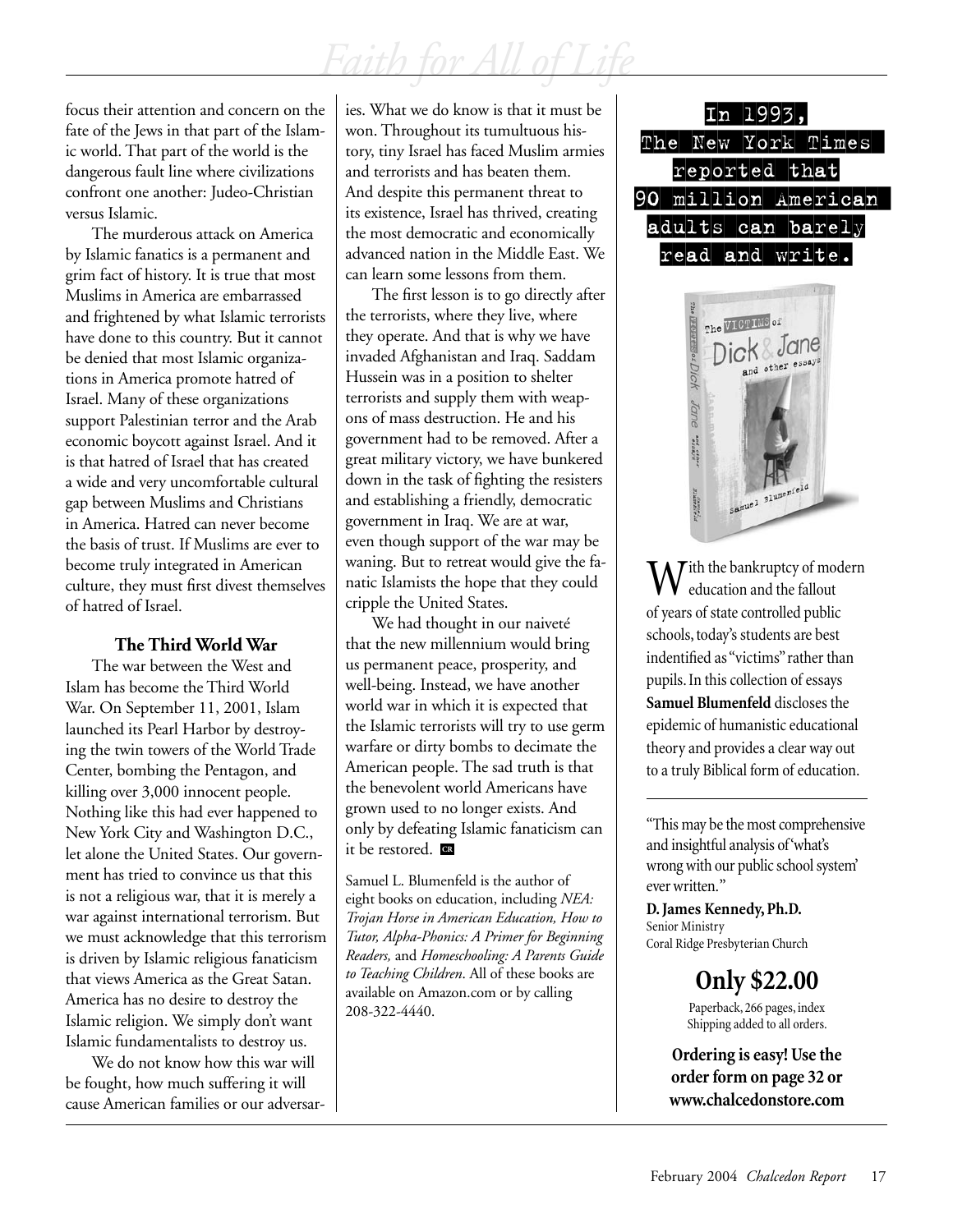# Living Defensively: Managing Debt



If your bank is like<br>mine, you have been mine, you have been inundated with sweet-appearing advertising posters every time you enter your bank. These posters

have captions similar to: "Because you keep your promises!" They encourage people to take out a home-equity loan for a vacation or other consumer expenditure. Recent posters depict a single female parent or a married couple wistfully looking at a young child. The unspoken, but well communicated, idea is that if you love your child, you will use the equity in your home to show your love by keeping any promise you might have made, regardless of changing circumstances — promises, you realize, must be kept!

What is wrong with the message being communicated? How could any parent who loves his or her child object to borrowing money for making good on a promise? After all, doesn't the Bible require us to keep our word?

A number of things should cause Christians to think twice about borrowing money to make good on a promise to children, or to anyone else for that matter. Note that I use the term "think twice," for there can be extenuating circumstances that might lead a person to borrow money for honoring a business contract or promise that is morally binding (Ps. 15:4). But borrowing money through home equity loans for consumer spending is just one aspect of the many clashes in our modern society between Christian philosophy and secular humanist philosophy.

## *Tom Rose*

For instance, most promises to children ("I'll take you shopping tomorrow," or "Let's go see Grandma next week," or "If you are a good boy we will go see Niagara Falls next summer") are not ironclad oaths made before the Lord that must be honored to the hurt of the swearer. Rather, such "contracts" of future intentions with children, or with other persons, should always be phrased conditionally to conform to the advice given by the apostle James (Jas. 4:13-15). We, after all, are not like God who is omniscient and has already determined the future, so we should always be open to the possibility that God might overrule plans we make. As Christians we must always stand ready to adjust our plans to meet changing circumstances, for it is God who is author of the future.

A second reason to eschew home equity loans in most circumstances is that borrowing against the equity of one's home for consumer spending runs counter to the sense of economic frugality and warnings against debt that are found in the Bible (Pr. 13:11, 22:7; 1 Tim. 5:8).

## **Mountains of Debt**

How does this apply to us in our current world economy? Political leaders in many countries, including our own, have long followed inflationary monetary policies that have led to, or threaten to lead to, inescapable deflationary collapses in economic activity. Japan has been experiencing a deflationary collapse for over a decade, and the United States has been experiencing one for over two years. The American economy has become very dependent on consumer spending financed by credit extended by other countries (China, Japan, other low-cost Asian exporters, oil-producing nations, Canada, etc.). Just to keep our frail consumer-oriented economy going requires the continued willingness of foreign exporting nations to hold ever-increasing amounts of American debt instruments. As Jim Puplava notes:

Asia now holds \$1,000 billion [\$1 trillion] of foreign exchange reserves out of a global total of \$2,500 billion [\$2.5 trillion]. Most of these reserves are held in U.S. dollars that come from trade imbalances between Asia and the U.S.<sup>1</sup>

And the evidence is echoed by David Vaughn:

> In just five years, total financial as well as non-financial American debt has surged by 51% or \$10.9 trillion to more than \$32 trillion, three times the annual Gross National Product. During the last quarter alone American households added \$397.6 billion in mortgage debt & another \$40 billion in credit card debt.2

This growing mountain of American debt held by foreigners should cause thinking persons to quake in fear that some unforeseen event will cause foreigners to stop accepting additional debt denominated in U.S. dollars, which are increasingly losing purchasing value. Even worse, we should fear the growing possibility that foreigners might soon find it to their advantage to disgorge trillions of dollars into the international money market. The possibility of such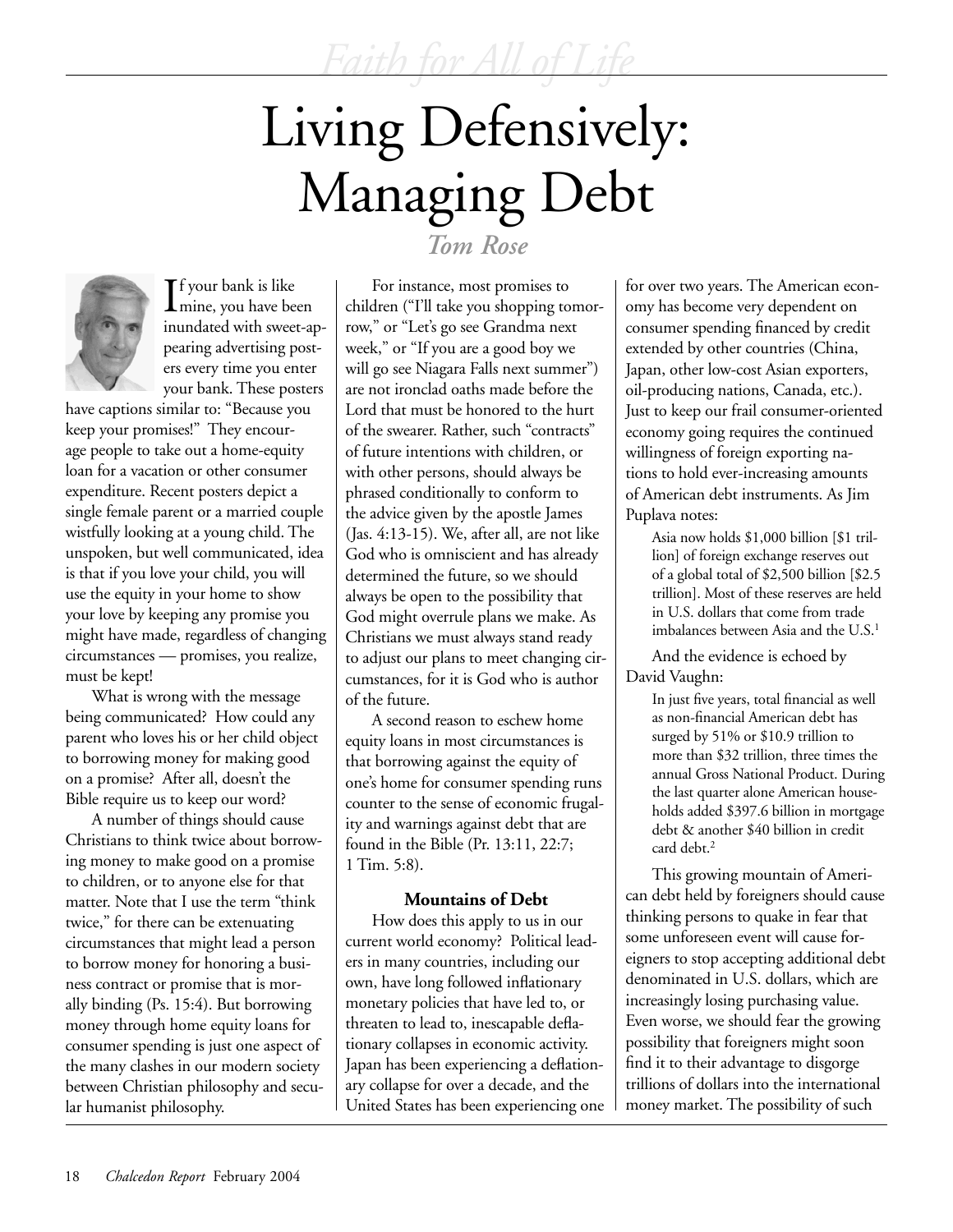an imminent event has been brought upon us by profligate spending by both the federal government and consumers. Wasteful spending has been encouraged and sustained by fiat-money creation by the Federal Reserve and its fractional-reserve banking affiliates.

## **Servant to the Lender**

Once again I encourage readers to ponder Proverbs 22:7. If foreign central banks decide to unload their holdings of U.S. dollar-denominated securities, homeowners who have succumbed to the siren call of easy credit through home equity loans are likely to find themselves unexpectedly saddled with increased debt and rising interest rates at a time when equity ownership in their home has fallen far below its market value. Post-boom deflationary periods always find some people encumbered with too much debt and no means to service it. During such periods there is always a vast transfer of wealth from financially weak, over-extended individuals to the relatively stronger lending financial institutions, often at a fraction of the real worth of the defaulted property. Thus, financial institutions that offer temptingly low-cost credit terms to unwary consumers are not really friends to borrowers, who are the very ones who stand to lose in case of an economic downturn.

In the mid-1950s I served as manager of the Chamber of Commerce in a town in Southeast Kansas. During the Korean War the town was booming because of employment supplied by a nearby munitions facility. But when the facility shut down, the boom fizzled. Families suddenly found the homes they had purchased at high prices, financed by government-guaranteed loans, to be worth much less than their outstanding mortgages. What did they do? Easy! They simply moved away and left an entire subdivision almost completely

devoid of human habitation! This is an example of what happened in just one small locality of our country in 1956- 57. It took years for the local economy to be revitalized.

Today the problem of home indebtedness is much greater and more widespread. It is nationwide and is now exacerbated by exceedingly high levels of credit-card debt and the reckless amount of federal debt mentioned above. At present, the Federal Reserve has been flooding the economy with fiat money in a failing effort to keep the speculative bubble of the 1990s from deflating, but the present rising price of gold is clearly evidencing the weakness of the U.S. dollar relative to foreign currencies that have not been inflated as much.

## **Is There a Solution?**

What can be done to solve the problem of easy credit generated by government-sponsored fiat money?

In the long run, we must eliminate America's fiat money machine, the Federal Reserve, and our system of fractional-reserve banking. We must go to a 100-percent reserve system of banking. I won't explain the mechanics of making the change now, but it can be done. The artificial control of interest rates would no longer be in the hands of untrustworthy central bankers whose main concern is to support special interest groups, both domestic and foreign. Interest rates would quickly adjust to a free-market level that would no longer penalize savers at the expense of spenders. Older people who have saved many years for their old age or to pass wealth on to their children would no longer be legally robbed by the insidious tax called inflation. Fiscal integrity and honor would return to our country's entire financial sector. But these are long-term goals to use as guiding stars in our journey of trying to right our ship of state among the treacherous waters created

by growing secular statism in both our country and the world.

Until we succeed, and while we are in the process of succeeding, to correct past errors committed by our political leaders,<sup>3</sup> there are some constructive things we can do as individuals to withstand the manufactured dangers that now beset us.

First, we as individuals can avoid additional debt and even pay down existing debt as one of our highest priorities. The fact that our central government has embarked on the road to financial bankruptcy provides a compelling reason why American families should stand financially tall and strong as private entities. In my lectures and writing I have often stated this maxim, "He who holds gold wields power." Similarly, he who stands financially and economically independent is also in a position to wield beneficial power and influence. Christians who heed the Biblical admonition to build and conserve family wealth will be in a position not only to protect their closest loved ones, but also to be of wholesome leadership to our country. We must think positively while we follow the dictates of Biblical prudence in setting our financial affairs in order.

Related to this is the need to counter the popular humanistic ploy of sacrificing everything "for the sake of the children," which comes through in the bank posters mentioned above. Over the last few decades our society has been overwhelmed with the humanistic call that depicts children as the main focus of all that we do, thus the line "Because you keep your promises!" While children are indeed important and our only way of building Christ's Kingdom from one generation to another, children are not the main focus of our Kingdombuilding work.

Today our society is so child-oriented that many "children," now in *continued on page 29*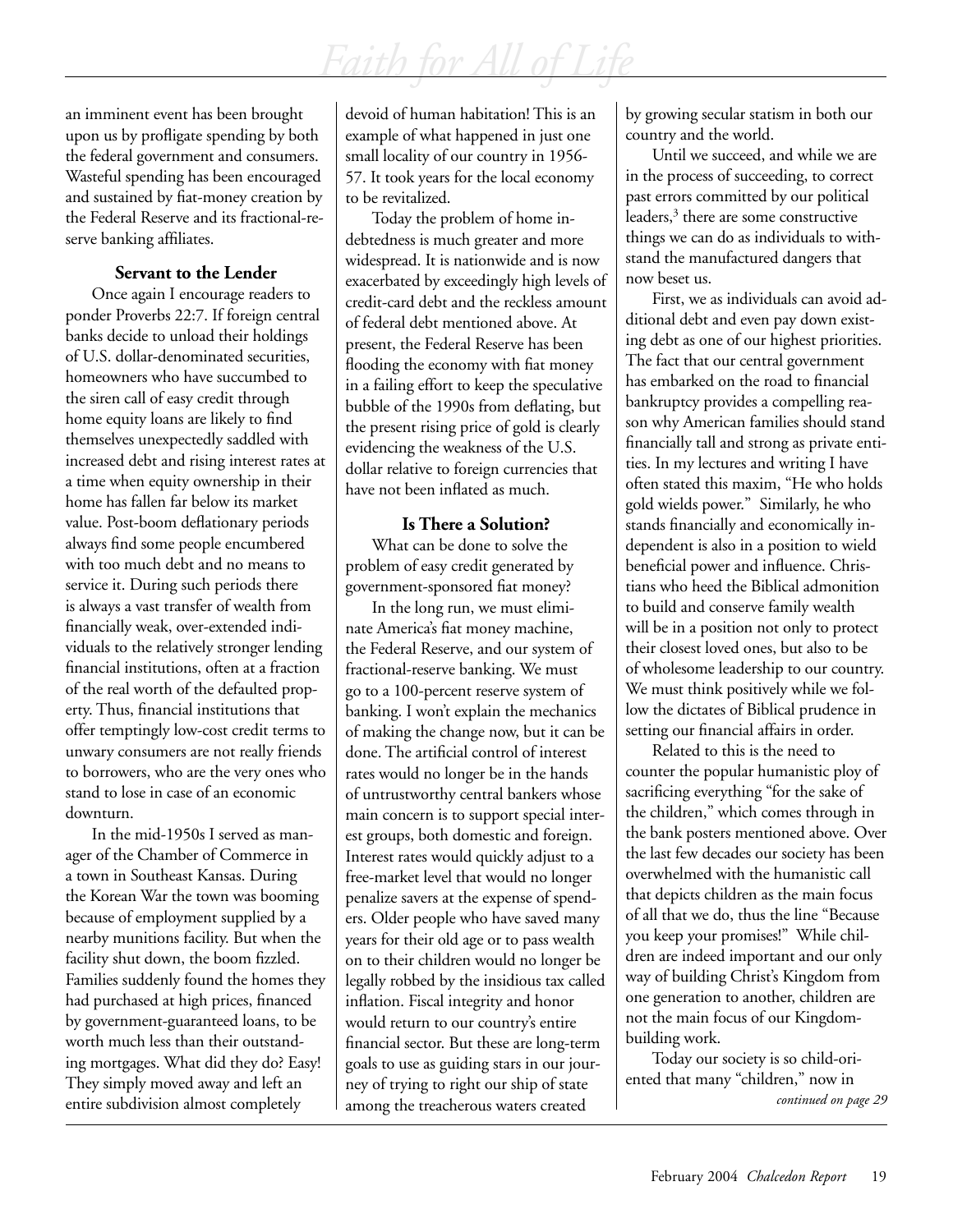# The Defense of the Faith: John Weatherford and Patrick Henry

*R.G. "Rick" Williams, Jr.*

*There is an inclination, on the part of many, to enjoy the fruit of the tree without even ever looking up to see whence it came.* – Lewis Peyton Little



ne of the most cherished books in my library is Lewis Peyton Little's *Imprisoned Preachers and Religious Liberty in* 

*Virginia.*<sup>1</sup> Since I have the distinction and blessing of being a 7<sup>th</sup> generation Virginian, this book holds a singularly special place, both in my heart and on my bookshelf. The book is a chronology of persecution against Virginia Baptists by the established state church — the Church of England, or Anglicans — during Colonial times.<sup>2</sup> While this book's primary focus is on Baptist persecution, Virginia's civil magistrates (with the blessing of the tax-supported Anglicans) were also fond of persecuting Presbyterians and Quakers. Oddly enough, these branches of the Christian Faith found one of their most stalwart defenders in Patrick Henry, whose father's side of the family had a long and rich heritage with the Anglican Church, though Henry's mother was a devout Presbyterian. The preaching of Samuel Davies, which Henry was exposed to in his mother's church, put in the bosom of young Henry a fire for religious liberty that could not be quenched. That fire helped lead to America's independence.3 It is probable that the persecution and suffering of Elder John Weatherford stirred Patrick Henry's heart to contemplate his own relationship with Christ. Weatherford's story, and Henry's involvement in it, should also stir our hearts as we consider American culture's increasingly hostile stance towards orthodox Christianity.

## **Imprisoned**

John Weatherford was born in Charlotte County, Virginia in 1740. He began preaching the gospel in 1761. According to one biographer, "He became at once a zealous and successful herald of the cross," and "it was his honor to suffer persecution for the sake of Christ."4 The persecution that Weatherford endured is something that  $21<sup>st</sup>$  century American Christians can scarcely imagine:



John Weatherford in the Chesterfield County Jail, 1773. This painting commissioned by the 200th Anniversary Committee of the Middle District Baptist Association, hangs in the Chesterfield County Museum, Artist Sidney E. King-photo by Bill Lane). Used with permission.

The rulers of the Episcopal Church were much vexed at the success of Mr. W. Wherever he went, his ministry was attended by crowds and many were converted through his instrumentality. It was a source of great mortification that a plain man, without any pretensions to learning, should so far obtain the confidence of the people. 5

The Church's "mortification" was manifested through the civil authorities' actions against Weatherford when he was arrested on May 15, 1773. The official Court record of Chesterfield County, Virginia for June 4, 1773 reads as follows:

…John Weatherford appearing in Court being taken up by a Warrant issued by Archibald Cary Gent. for that purpose and acknowledging themselves to be of the religious Sect called Baptists and that they had practiced preaching and assembling the people together…without having any License for so doing. On consideration of the premises the Court adjudging them on that account guilty of a Breach of the peace & good Behaviour…. 6

## **The Price of Freedom**

The records go on to state that a fine was assessed and that Weatherford was to remain in jail until such fines were paid. Since Weatherford had no money, he "remained." What is noteworthy for our purposes is what occurred during Weatherford's incarceration and how he came to be freed. Weatherford was so loved by those in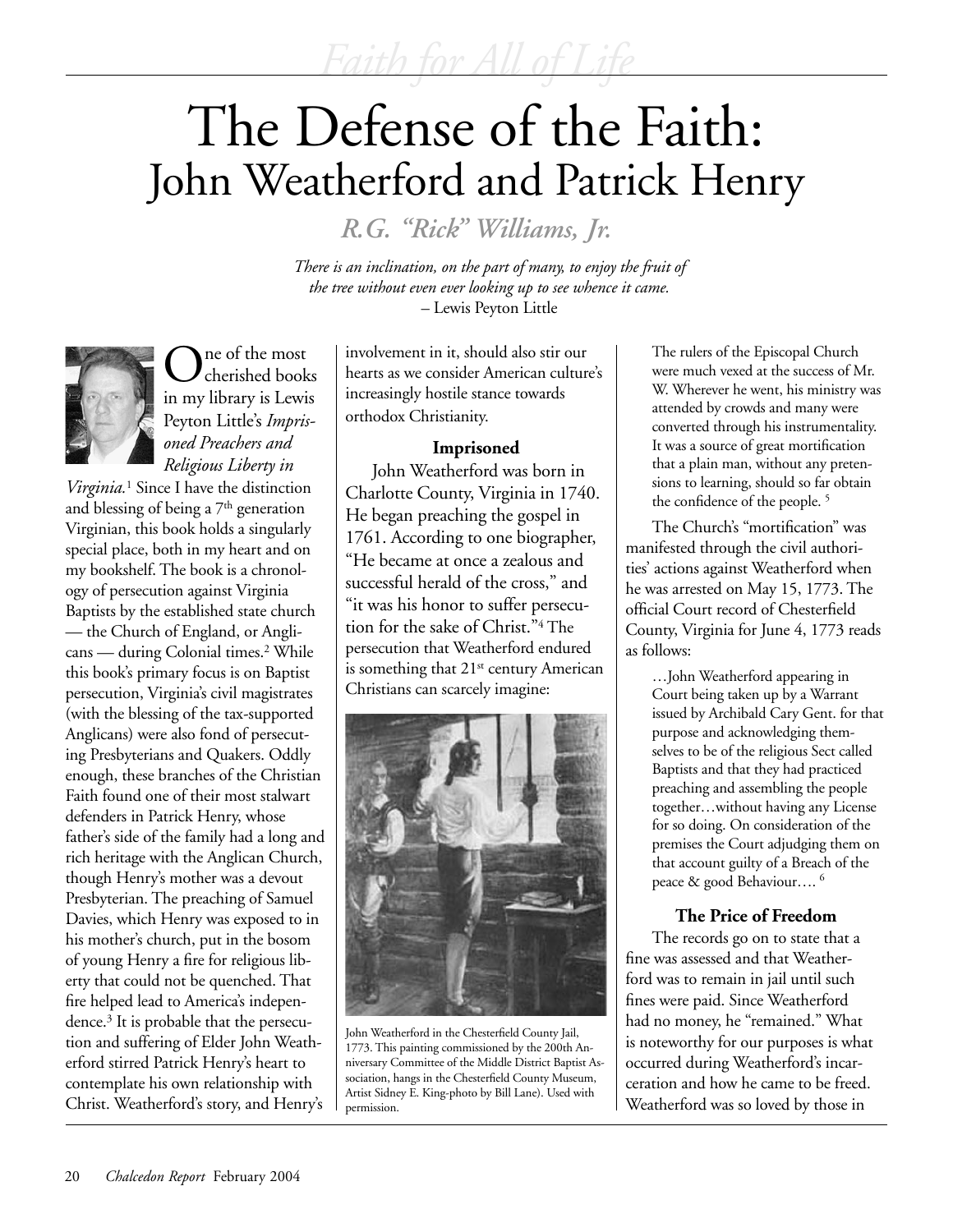the area who were familiar with his ministry, that during his five months imprisonment in the Chesterfield County jail, "his brethren and admirers flocked on Sunday to the village and thronged the yard of the jail." This show of support and eagerness to hear the gospel inspired Weatherford all the more and he "would lift the window and thrust his hands through the bars that he might shake hands with his loyal friends." Weatherford preached to the assembled multitude and several "experienced the renovating influence of Divine grace, nine wished to follow their Master." Not all gathered were appreciative. On at least one occasion "men of the baser sort" stood on both sides of the window and as Weatherford extended his hands during preaching, they cruelly slashed his hands with knives until he "would scatter his blood on his hearers or on the ground."

Dr. William White, a prominent physician and Virginia Baptist of the 19<sup>th</sup> century, later told of seeing Weatherford's wounds as a child when he attended the preacher's funeral:

> I was barely tall enough to look into the coffin. The hands of the veteran minister lay ungloved upon his breast with palms downward. I noticed the stiff and bloodless look they had and saw white and rigid seams extending across the back of each hand. The fact impressed me at the time, but I kept silence, and a thousand times I dare say I recalled those singular marks on the hands of the dead preacher…. They were the marks of the Lord Jesus — martyr marks of God's hero. 7

Patrick Henry soon heard of Weatherford's plight. The situation stirred Henry's strong sense of justice and he attempted to intervene. Henry was able to secure an order of release, but the jailer was adamant — he would not release his prisoner until all fines and jail fees were paid. This was a considerable sum. Henry departed, but not long afterwards, someone anonymously paid the amount due and John Weatherford was again a free man. Providentially, twenty years later, Patrick Henry moved to Charlotte County and became a neighbor of Weatherford's, who was at that time shepherding a small country flock close by. As the two of them discussed their common labors in struggling for religious liberty in the young republic, Weatherford, for the first time, learned that it was Patrick Henry who had paid his fine. Weatherford would henceforth always speak of Mr. Henry "with a glow of affection."8 Weatherford was not the only Baptist preacher that was the beneficiary of Henry's kindness and zeal for righteousness. Others would write that:

…they were so fortunate as to interest in their behalf, the celebrated Patrick Henry; being always the friend of liberty, he only needed to be informed of their impression, without hesitation, he stepped forward to their relief. From that time until the day of their complete emancipation, from the shackles of tyranny, the Baptists found in Patrick Henry, an unwavering friend.<sup>9</sup>

After preaching for almost eighty years, John Weatherford was gathered to his fathers on the 23<sup>rd</sup> of January, 1833. Weatherford was the last survivor of all the Baptist preachers that had been imprisoned in Virginia for their faith. Patrick Henry's admiration for Weatherford, and other Virginia Baptists, greatly influenced his own political philosophy and devotion, and confirmed his commitment for the cause of religious liberty in America. Both of these men are branches of the tree from whence comes the fruit of our liberty. May we never forget to look up. **CR**

Rick Williams is a businessman, publisher (www.VirginiaGentleman.com) and freelance writer. He has edited and compiled a book of quotes from the life of Robert E. Lee in *The Maxims of Robert E. Lee for Young Gentlemen*. He currently serves as Asst.

Chaplain of the Stonewall Brigade Camp, Sons of Confederate Veterans in Lexington, Virginia. He also served 12 years as a Virginia Magistrate, for which he asks the forgiveness of Baptists, Presbyterians, and Quakers everywhere.

1. Lewis Petyon Little, *Imprisoned Preachers and Religious Liberty in Virginia.* (Lynchburg, VA: J.P Bell Co., 1938).

2. The Anglican Church was renamed the Episcopalian Church after the American Revolution.

3. Davies' preaching also sowed in Henry's heart the seed that would be watered by the great revival that took place at Hampden-Sydney College in 1787. This revival resulted in the conversion of over half of the students at Hampden-Sydney and more than thirty of them entered the ministry as Presbyterian preachers. God brought the increase and Henry experienced "a deep Christian conversion experience." It was during this same revival that the renowned Archibald Alexander, who would go on to become the first professor of the newly formed Princeton Theological College in 1812, was converted.

4. James B. Taylor, *Virginia Baptist Ministers*  (New York: Sheldon & Co., 1860), 51-53.

6. Little, 335-336.

8. Weatherford sent 5 pounds currency to Henry in payment for his services, but it was promptly returned.

9. Little, 346-347.

<sup>5.</sup> Taylor, 51-53.

<sup>7.</sup> Little, 344.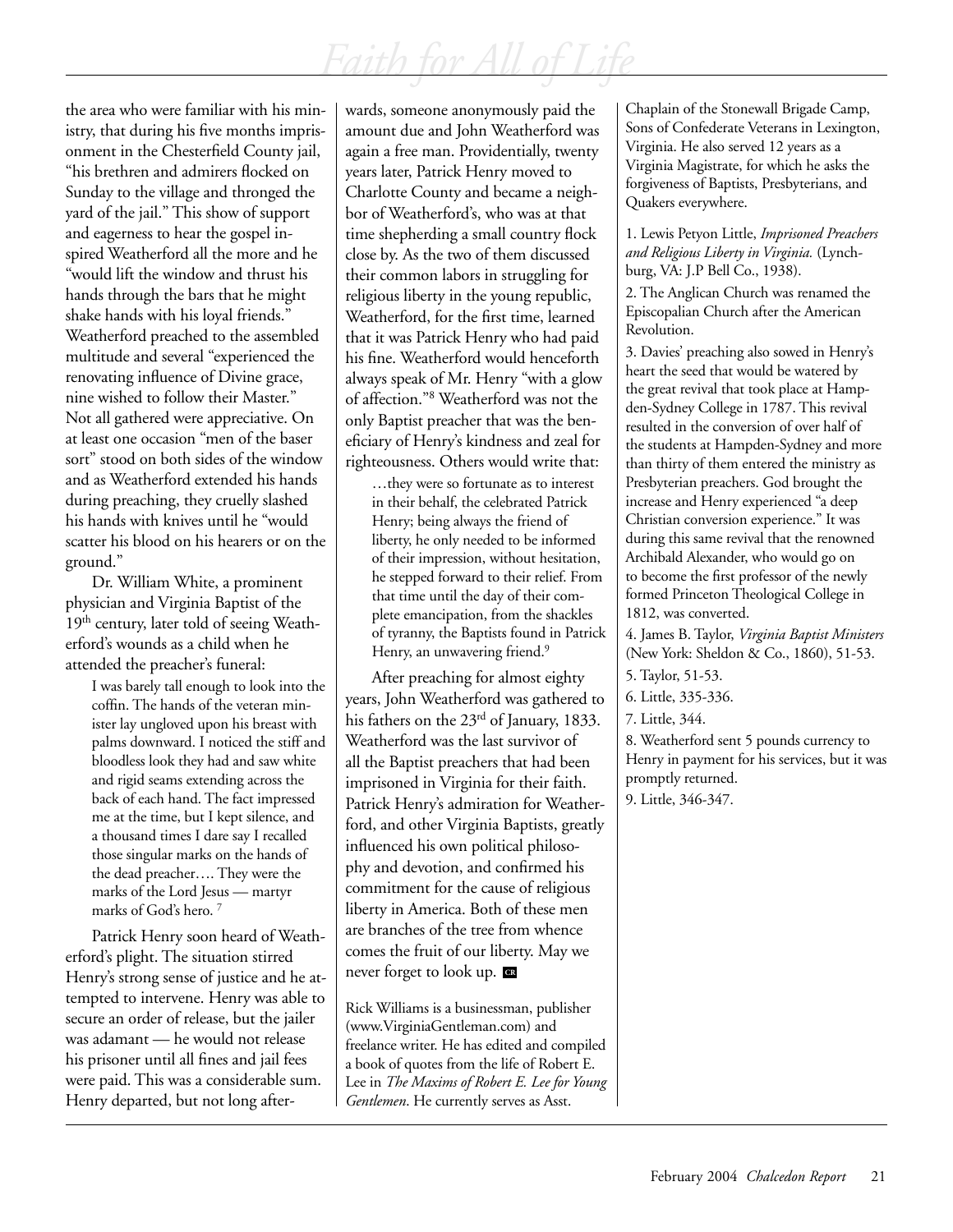# The Development of Van Til's Presuppositionalism in the Apologetic Practice of Greg Bahnsen

*Christopher B. Strevel*



 $\mathrm{E}^\mathrm{arly\,in\,the\,20^{th}}_\mathrm{century,\,Christian}$ apologetics recovered its objectivity and moved a step closer to theological consistency through

the work of Cornelius Van Til. Building upon the anthropology of Romans 1 and the revelational epistemology of John Calvin, Van Til reminded the church that the apologetic endeavor must take the fall of man and the condemning function of natural revelation seriously. The unbeliever's fundamental problem is not ignorance but rebellion. The encounter with unbelief, therefore, must expose and challenge unbelief's rebellious presuppositions. Failure to do so obscures the clarity, necessity, and all-sufficiency of Scripture. It also denies the comprehensive Lordship of Jesus Christ, especially in the realm of knowledge. Any method of apologetics that fails to stress the absolute certainty of the Christian worldview revealed in Scripture undermines the claims of the gospel and capitulates to unbelieving logic and science, which themselves manifest the consequences of unbelief and must be reformed in the light of God's Word.

Accordingly, Van Til insisted that Christian apologetics must proceed on two fronts. Negatively — and this was Van Til's primary though not exclusive emphasis — it must demonstrate the

utter impossibility of achieving objectivity, certainty, and truth in terms of the unbeliever's professed worldview, whatever form it may take. God has made foolish the wisdom of this world, and that foolishness has devastating consequences for man in every area, intellectually as well as spiritually. Positively, the apologist must unashamedly defend the absolute truth and certainty of the Christian worldview, for God, His revelation, and the person and work of Jesus Christ are the foundations of knowledge in every sphere. Van Til's positive, incontrovertible proof for the existence of God was that without Him, one cannot prove anything else. In fact, unbelief presupposes the existence of God and the truth of His Word, even though at every step he denies this and seeks to establish and preserve his autonomy. Unbelief must operate in God's world; it is unavoidable.

## **Teaching By Example**

Greg Bahnsen did more than anyone else in the 20<sup>th</sup> century to popularize, explicate, and apply Van Til's method. He recognized that Van Til's writing style was often obtuse and difficult for those not versed in the leading movements of western philosophy. Moreover, Van Til was not a systematizer, in that he did not produce a single volume in which every facet of his apologetic method, answers to critics,

and exegetical foundations were carefully laid out. This was one important aspect of the life work of Greg Bahnsen. He produced numerous books, essays, taped lectures, and series in which he provided the specific exegetical foundations of what has come to be called "presuppositional apologetics." Through his public debates, he demonstrated for his students that Van Til's method was not only workable but also effective to demolish every thought raised in opposition to Jesus Christ. These are well-known aspects of his legacy and subsequent generations will come to understand and appreciate Van Til through the contributions of his gifted student. Greg Bahnsen also emphasized certain practical yet often neglected aspects or implications of presuppositional apologetics.

## **The Christian Apologist's Difficult Task**

First, against the tendency to view presuppositional apologetics simplistically, as if it were a formula for easy apologetic success, Bahnsen reminded his students that this method actually commits its votaries to hard work and careful analysis. "Answering the fool according to his folly" requires patient study of unbelieving systems so their "foolishness"(*i.e.*, devastating philosophical and moral consequences) may be understood and exposed. Since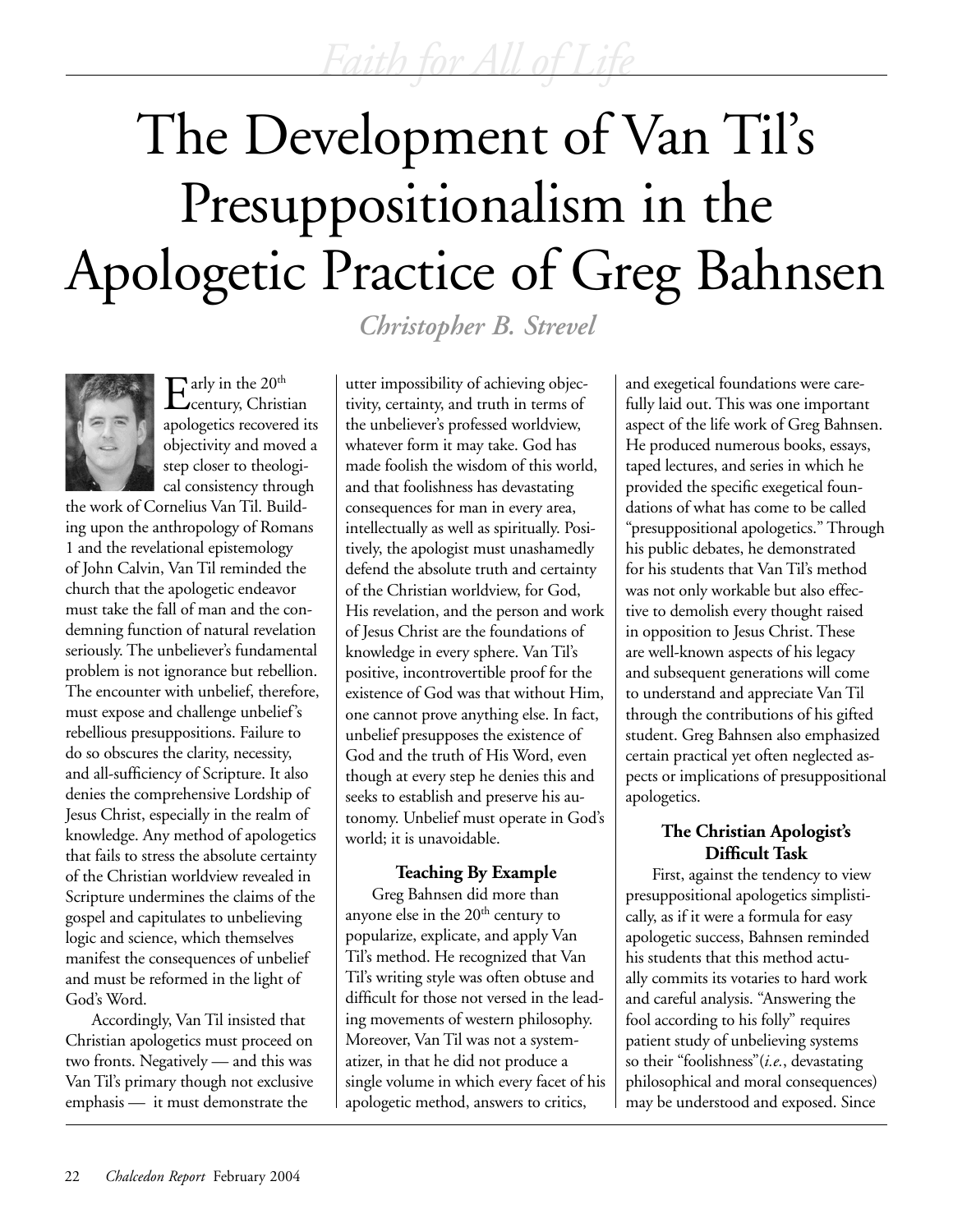apologetics is essentially the confrontation of opposing systems, the believer must seek to understand the entire system espoused by the unbeliever, not simply summary sound bites. The heart of man is deceitfully wicked, and he will seek many hiding places for his unbelief that must be investigated and understood in the light of the total system of which they are a part. Only by ascertaining these can the fool be fully exposed and the claims of Christ be pressed upon him comprehensively. By his personal example and encouragement, Greg Bahnsen called his students to gain a mastery of competing systems of thought, for only thereby may he avoid thinking apologetics "easy" or "formulamatic."

## **The Christian Apologist's Humble Attitude**

Second, Greg Bahnsen encouraged humility. One of his constant themes was that the Christian apologist must remember that he has received understanding by grace. Therefore, he does not engage in apologetics as a strident intellectual but as a humble disciple of Jesus Christ. Moreover, because grace alone given through the regenerating work of the Holy Spirit effects conversion, the believer must ultimately and constantly depend upon the work of the Spirit in the unbeliever to bring him to faith in Jesus Christ. This preserves the apologist from thinking that he can "argue" the unbeliever into the kingdom of God. Since faith in Christ is the goal of the apologetic encounter, dependence upon sovereign grace keeps the Christian apologist from viewing the encounter as an opportunity to demonstrate his intellectual superiority, which he often does not possess. Heaven or hell is the issue at stake, not intellectual domination. At the same time, dependence upon the grace of the Holy Spirit does not render humble argumentation superfluous. Because "answering the fool"

is a thoroughly Biblical idea, the Holy Spirit often uses the negative aspect of apologetics to bring the unbeliever to a recognition of the futility of life apart from faith in the triune God of Scripture. While presuppositional apologetics is often caricatured as obscurantist, arrogant, or hyper-intellectual, properly understood, it generates meekness, personal winsomeness, and patience in seeking to gain the unbeliever for Christ.

## **The Christian Apologist's Comprehensive Claim**

Third, Greg Bahnsen strongly emphasized the positive aspect of Christian apologetics. The reduction of the unbeliever's worldview to absurdity clears the ground for the gospel, but it does not erect the structure. The Christian gospel must be seen in all its saving power and glory not only as the way to forgiveness of sins and the obtaining of righteousness through faith in Jesus' obedience and sacrifice, but also as the revelation of God that preserves knowledge for man, provides the foundation for human culture, and directs man to the only source of ethical guidance. This must be demonstrated by careful argumentation not simply posited as a faith claim or encouraged as a way to psychological fulfillment. Christian apologetics is not merely a bulldozer that demolishes every stronghold of unbelief; it must also function as the architect that erects the city of God firmly upon the foundation of God's revelation in Scripture. This positive aspect of apologetics is especially important in the postmodern climate, for the pluralist will join with the Christian apologist in affirming many of his criticisms of western philosophy and the presuppositional nature of human thought. If we focus only upon the negative, we have not demonstrated the truth of the Christian worldview. We may in fact confirm the radical relativist in his darkness by

failing to impress upon him that not all systems of thought are bankrupt and biased; not all circles of reasoning are vicious. He may not embrace the gospel, but he must be confronted with the claim and demonstration of the claim that Christianity alone rescues man from relativism, prejudice, and chaos.

## **A Final Challenge**

While not the only legacies of Greg Bahnsen, hard work, grace and humility, and positive demonstration are three practical distinctives of his approach to presuppositional apologetics. Defenders of presuppositionalism would do well to heed them. The work of developing a full-orbed, Biblical, and Christ-honoring apologetic is not complete. The groundwork has been set out by Van Til and enhanced by Greg Bahnsen, but it is the work of every generation to build upon the foundation of its fathers, not by rejecting their contributions because they are incomplete or imperfect, but by standing upon their shoulders and continuing the great work of presenting, defending, and persuading men that Jesus Christ is the way, truth, and life in every area of human inquiry, moral decision, and spiritual pursuit. **CR**

Rev. Christopher B. Strevel is ordained in the Reformed Presbyterian Church in the United States (RPCUS) and currently pastors Covenant Presbyterian Church in Buford, Georgia. He also oversees students in Bahnsen Theological Seminary specializing in Calvin's *Institutes of the Christian Religion*. He currently resides in Dacula, Georgia, with his wife of twelve years, Elizabeth, and his three children, Christopher, Caroline, and Claire.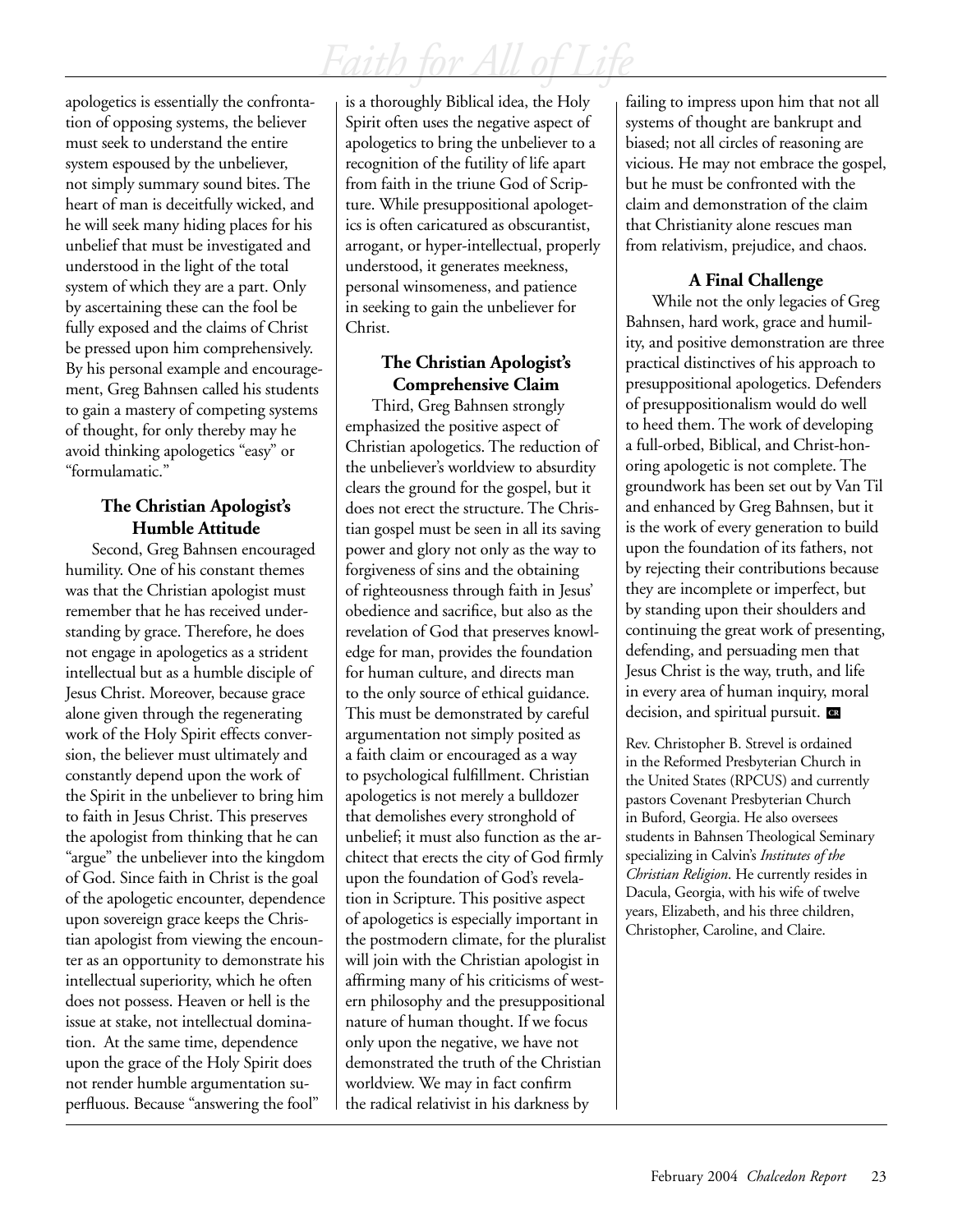# What's Love Got to Do with It?

*William Blankschaen*



I'm sorry. Well, not re-<br>ally. Not yet, anyway. ally. Not yet, anyway. When most people think of an apology, that's what they hear — "I'm sorry." But when Peter uses the

word *apologia*, nothing could be farther from his mind than a Christian who regrets believing.

Quite the contrary, when Peter commands us to be "ready to give an *apologia*" (1 Pet. 3:15) he is requiring an answer to an inquiry, not an "excuse me" for believing. That's how we get *apologetics*, the science and art of defending our Faith. But what we often seem to miss as we tenaciously defend the Faith is that we are responding to a question. And a question requires a questioner. And a questioner is a person. In our rush to launch doctrinal missiles from our fortified redoubts, we overlook Peter's penultimate point that the most effective defense of the Faith is not found in theological tomes or dusty debate halls. Instead, Peter's *apologia* actively answers the question. It really responds to the questioner. It touches his hand, connects with her heart, cares.

Loves.

OK. Now I'm sorry. Well, not really. But lest you think I'm calling for a group hug, let me allay your fears. When Satan's forces attack, we certainly must possess the intellectual ammunition to rout our foes. Furthermore, we must use the ammo efficiently. I believe the most effective (because it is the most Biblical) intellectual method for defending the Faith is a presuppositional defense. A fancy word, indeed, but with quite the simple meaning. *Pre*- means

*before*; *suppos* means *knowledge*. Once assembled, the word refers to an apologetic method that confronts and appeals to knowledge that the Creator implants in all men before they know anything else.

*What may be known of God is manifest in them…His invisible attributes are clearly seen, being understood by the things that are made, even His eternal power and Godhead. (Rom.1:18-20)*

Hence, the problem is not that men do not know the truth, but that they suppress the truth in unrighteousness.

**Confronting the Dead** The natural man knows the truth, but can't truly comprehend it until the Spirit opens his spiritual eyes (1 Cor. 2:14). Thus the unregenerate man consciously chooses to reject the truth because it seems foolish to him. So we regenerate folk confront him with the truth. Sounds simple enough. We whip out our Biblical baseball bats, brandish them menacingly in the air, and wind up to beat the blind beggars with truth until they're bruised and bleeding. Until they surrender. Until they beg for mercy. Or until they run at the very thought of becoming unfeeling brutes like us. Because although we love doctrine — a good thing! — and crave cold, hard logic — also a vital tool — we miss the critical context in which the *apologia* must take place.

Love.

Somehow we disconnect truth from love when, in fact, they're like love and marriage, horse and carriage — you can't have one without the other. Paul wastes no words in solving the dilemma Plato grappled with several centuries earlier — what is love? "He who loves

another has fulfilled the law…. Love is the fulfillment of the law" (Rom. 13: 8, 10). You can't get more truthful than that. Love happens when we treat God and one another the way God says we should. Love happens when truth acts. Jesus reinforced the same principle when He said, "If you love me, keep my commandments." Want love? Obey. Submit to His revealed truth. We say we love Christ? Then love the least of these blind beggars as yourself. Especially when they question you about Christ, you must answer by "speaking the truth in love" (Eph. 4:15).

### **The House Truth Built**

Love is the house that truth built. On the one hand, love depends on truth to give it structure; in return, love provides the context in which truth lives and thrives. Like sea monkeys without water, truth can technically exist without love, but it does not truly come alive until you put it in the context of love. And who wants to watch a barrel of sea monkeys without water? That's like watching a bowl of dry oatmeal. But how many unbelievers have heard our unloving answers only to be convinced that a bowl of dry oatmeal is the best answer Christ can muster? As William Wordsworth poetically penned, "For this, for everything, we are out of tune; It moves us not. — Great God! I'd rather be a Pagan…."

Although we fail to presuppose love, Peter started there, and ended there, and only tossed in the stuff about an *apologia* as a consequence of the real issue — love. Peter's primary message rings clearly throughout his entire discourse: Be of one mind; have compassion;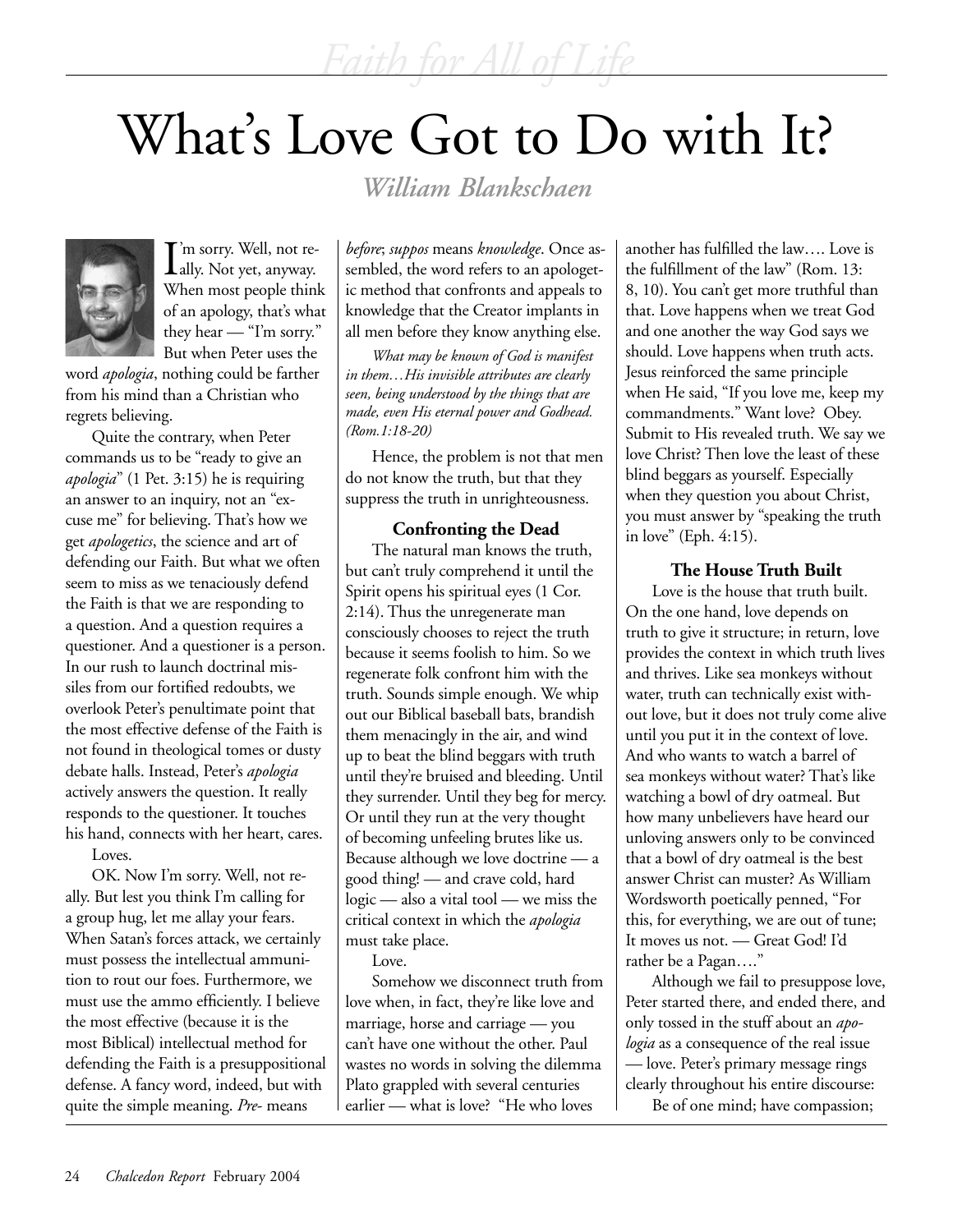love as brothers; be tenderhearted, courteous, and full of blessing; seek peace and pursue it, etc.

No wonder the curious unbeliever might feel compelled to inquire about the hope within you when he sees such incredible truth in action. He just doesn't get it. Why would you sacrifice yourself for another's good? Submit your own will to another's? Pursue peace when hatred comes so easily? So he asks about the hope he sees in you — or does he?

Be honest. When was the last time someone asked about the hope he saw in you? Not when did he notice that you dress in styles several decades outdated, don't have clue about those "dreadful" Tolkien movies, or didn't join the conga line at your cousin's recent wedding. But rather when was the last time he saw you endure tragedy with a smile, lay your desires down for Christ's sake, or extend a hand when you knew full well it would get bitten off? In short, when was the last time someone asked about Christ because he saw Him in you?

I thought so.

### **True Communication**

Studies indicate that up to 90% of communication is non-verbal. If that's true, words account for only a tenth of our persuasive power; actions apparently do speak louder than words. According to John Maxwell, "Your talk talks and your walk talks, but your walk talks louder than your talk talks." If truth is the voice of Christ, love is its megaphone and the lack of love its gag order. The Love chapter in Corinthians warns that without love, all our knowledge is nothing. Jesus clarified it when He said, "By this all will know that you are My disciples, if you have love for one another" (Jn. 13:35). People will "see your good works and glorify your Father in Heaven" (Mt. 5:16). Bottom line: People don't care how much you know

until they know how much you care.

And isn't that why Peter gave us the command in the first place? People. People will see us. People will ask questions. People made in the image of God will challenge us with inquiries. And how are we to answer? With vitriol and violence? God forbid! We answer in meekness and fear, knowing that we once walked in the same darkness. We answer, as the late Dr. Greg Bahnsen put it, with humble boldness. The humility is the love part; the boldness is the truth part. Christ requires both from those who dare defend His name. Our Lord requires us to defend His name with our hearts and hands as well as our heads.

We need not speculate as to Christ's opinion because He addresses precisely this problem in the church at Ephesus (Rev. 2:1-6). There were some things the Ephesians were good at — identifying false teachers and running them out of the church, for example. Yet, although Christ commends them for their high-energy defense, He threatens to remove His presence if they don't fix one tiny little thing: "You have left your first love." Aha! You may say that Christ is referring to their love for Him. Of course, but how do we demonstrate love for Christ? "Keep my commandments. Love one another. Feed my sheep." We show our love for Christ by loving people, especially those pesky people questioning our Faith.

The Ephesians mistakenly narrowed obedience to understanding and espousing a set of doctrinal creeds and arguments. They had mastered defending the faith with a Biblical billy club and a theological tazer. But somewhere along the way they had forgotten that Christ came to seek and save, not seek and destroy. Christ reminds them, "Do the first works." You know, the stuff you used to do when the love of Christ consumed you. Speak the truth, yes, but only in the context of passionate love for the blind beggar stumbling toward the gates of Hell.

That's what love's got to do with it. **CR**

William Blankschaen has been blessed with a beautiful wife and three children. He is a teacher and administrator at Cornerstone Christian Academy near Cleveland, OH, and a writer of challenging essays and Christ-honoring fiction.

## **Confront the Thinking of Modern Man**



#### **The Word of Flux: Modern Man and the Problem of Knowledge**

Modern man has a problem with knowledge. He cannot accept God's Word about anything so everything which points to God must be called into question. Man, once he makes himself ultimate, is unable to know anything but himself. Because of this impasse, modern thinking has become progressively pragmatic. This book will lead the reader to understand that this problem of knowledge underlies the isolation and self-torment of modern man. This book takes the reader into the heart of modern man's intellectual dilemma.

### **Paperback, 127 pages, indices, \$19.00 Shipping added to all orders.**

**Ordering is easy. Simply use the order form on page 32 or visit www.chalcedonstore.com**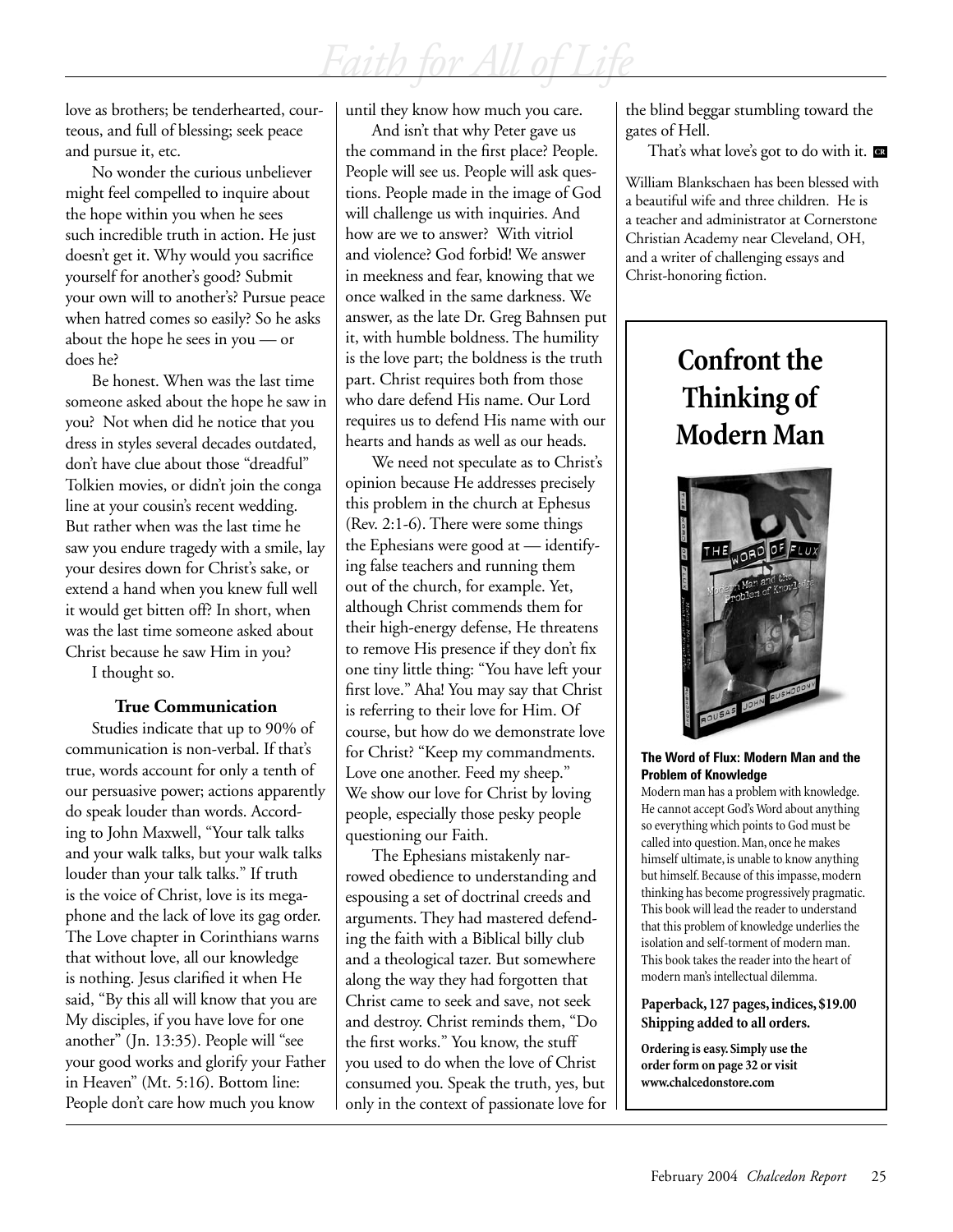# Presupposing the Young



Presuppositionalism is a fact of life. Everyone works from basic assumptions, or presuppositions. But not everyone is self-conscious of

his or her presuppositions. The task of evangelism, therefore, carries with it the necessity to expose presuppositions in the light of God's Word and challenge hearers to adopt Biblical assumptions, not ones they make up themselves.

Presuppositionalism as we know it has been around for half a century or more. The initiating work of Cornelius Van Til and his later followers have exposed a large number of people to the idea of presuppositions and the way they should be used in evangelism. But it seems there is good evidence for us to re-evaluate the way we teach and use presuppositions in an evangelistic or lifestyle framework.

### **Startling Revelations**

A recent study by the George Barna Research Group has highlighted the fact that spiritual maturity needs to begin at a young age. After three years of research, Barna has identified the following:

**1.** An individual's moral foundations "are usually in place by the age of nine. While those foundations are refined and the application of those foundations may shift to some extent as the individual ages, their fundamental perspectives on truth, integrity, meaning, justice, morality, and ethics are formed quite early in life."

**2.** An individual's "response to the meaning and personal value of Jesus Christ's life, death and resurrection is

*Ian Hodge*

usually determined before a person reaches eighteen. In fact, a majority of Americans make a lasting determination about the personal significance of Christ's death and resurrection by age 12."

**3.** Barna's research indicates that "in most cases people's spiritual beliefs are irrevocably formed when they are pre-teens."1

It seems that by age thirteen, most people are set in their ways. What are the implications of this for teaching presuppositions?

## **Exciting Opportunities**

To date, most books on presuppositionalism are aimed at the adult market. Now while there seems some reason to aim books on Christian apologetics at the adult market, it also seems necessary to provide a framework to teach young children about assumptions.

A lot of educational pedagogy stands in the way at this point. It is believed that children should not be taught difficult concepts. These are often saved for university days or later. Yet according to the Barna research, this is too late. However, in the 1970s, Chalcedon published an essay by Dorothy Sayers, "The Lost Tools of Learning" which opens the door to teaching presuppositions to pre-teen children.

Speaking on the medieval concept of education, Miss Sayers highlighted the three stages of learning that were used in the older methods of education. Using the concepts of Grammar, Logic and Rhetoric, Sayers explained how medieval education provided the tools of learning so that students could go on in life and educate themselves. They were

given the tools of learning, so they could learn on their own.

In contrast, modern educrats teach the child what they think he should know. They teach vast quantities of information rather than give students critical thinking skills. The result? Modern students do not have the tools of learning so they find it difficult to carry on continuous learning.

### **Pre-teen Potential**

More importantly for us here, however, is that Miss Sayers identifies the ability of the pre-teen child to learn quite complex information. In music, for example, we now understand why children could compose music at an early age in past eras. They were taught how to do it. They learned the grammar of music, just as they learned the grammar of language or mathematics. The result? Highly skilled musicians and composers by the time they were teenagers.

We should not be afraid, then, to use presuppositional arguments on young children to ground them in the Faith. While the way we teach may be different than it would be for adults, nevertheless the need is there to educate the young in these concepts.

Can young children understand philosophical argument? That is not the first question, according to the older view of education. The first step is to ground the student in the grammar of a particular subject. The second step, to be undertaken when the child reaches around the age of ten, is to add explanation (logic) to the information they have been taught. By the time the student is

*continued on page 30*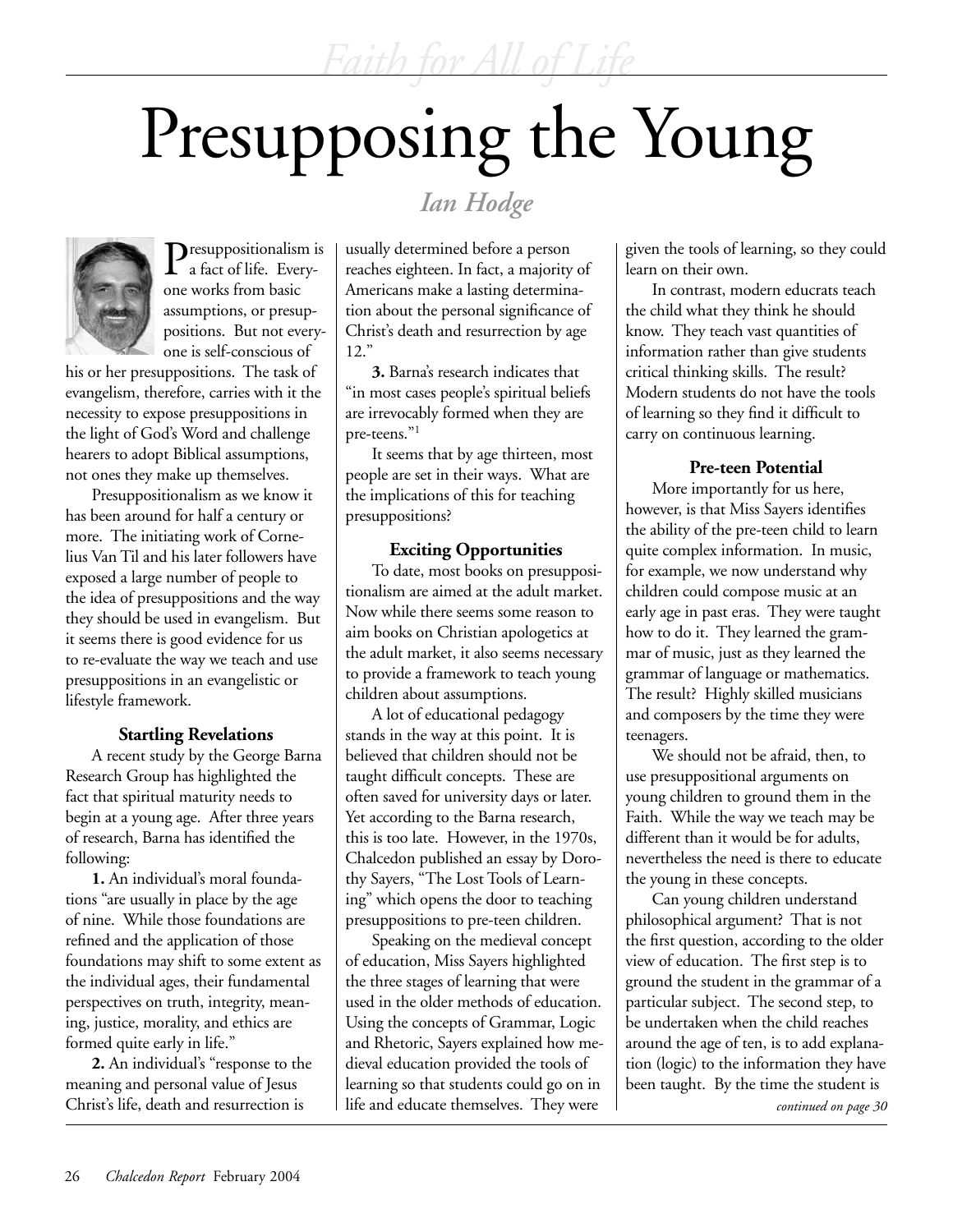# The Problem with Islam

*Warren Kelley*



Since the collapse of<br>Sthe Twin Towers on 9/11, much has been written and discussed about the nature of Islam and whether it is truly

a religion of peace. But in the two and a half years that have passed since that terrible day, how much have we learned about what Islam teaches and how those beliefs compare to our own?

## **Common Ground**

Christianity and Islam have many things in common. Both religions are monotheistic. Both believe that God is just, sovereign, and forgiving. Both hold Jesus in very high esteem and refer to him as Christ. Many American Christians even believe that we worship the same God.

The sacred book of Islam, the Qur'an, also teaches that we worship the same God and that it was He who imparted his truth to Moses. Sura 5:44 says, "It was We [Allah] who revealed the Law to Moses: therein was guidance and light." It goes on to say in verse 46, "And in their footsteps We sent Jesus the son of Mary, confirming the Law that had come before him. We sent him the Gospel: therein was guidance and light."

However, this is actually somewhat of a problem for Islam. Muhammad was not very well educated and did not have firsthand knowledge of the Jewish or Christian Scriptures. Early on, he believed that what he had written in the Qur'an was compatible with Scripture and that the god he served was the God of the Jews and Christians.

Sura 10:94 records Allah instructing Muhammad, "If thou wert in doubt as to what We have revealed unto thee, then ask those who have been reading the Book from before thee."

### **Significant Disagreements**

Later, when Muslims began to come into contact with Christians and Jews they realized that the Old and New Testaments did not agree with the Qur'an. In fact they disagreed on many key points. Since they believed that God's word could not be changed they had to find an explanation for this problem. The solution? The Jews and Christians must have corrupted God's revelation.

Islam teaches that Allah sent prophets to reveal his truth to all peoples to help them understand the truth and to serve him. Since the Jews and Christians corrupted Allah's teachings and others fell into worshiping many gods, Muslims believe the only uncorrupted, true revelation of God remaining is that of the Qur'an.

It is important to understand that the differences between Christianity and Islam are significant. While Muslims esteem Christ as a great prophet they strongly deny His deity. Consider the passage from Sura 112 that is recited in prayer *every day* by Muslims: "Say He is Allah, the One and Only; Allah the Eternal, Absolute; He begetteth not, nor is He begotten; and there is none like unto Him."

To believe that Jesus is the Son of God is blasphemy to a Muslim. Sura 5: 72 says, "They do blaspheme who say: 'Allah is Christ the son of Mary.' But said Christ: 'O children of Israel! Worship Allah, my Lord and your Lord.'" Just a few verses later in verse 75 it says, "Christ, the son of Mary, was no more

than a Messenger."

Abdullah Yusuf Ali, a noted Muslim scholar, put it this way, "Begetting a son is a physical act depending on the needs of men's animal nature. Allah Most High is independent of all needs, and it is derogatory to Him to attribute such an act to Him."

Christians cherish the belief that God sent His only Son to bear the price of our sins. For the Muslim it is blasphemy to believe that Allah would allow one of his prophets to perish in such a way and they deny that Christ was crucified.

### **No Sin Nature**

Muslims see no need for a savior and look at sin and the sin nature differently than Christians. Muslims believe in a creation story similar to the one of the Bible. However, in the Islamic version, Adam and Eve were created in a state of righteousness in the garden, sinned, and were forgiven. There was no sin left to pass on to descendants as a sin nature.

In fact, Islam teaches that Adam, after his fall and forgiveness, became the first prophet. Unlike the Bible, Islamic theology believes that prophets are kept from fundamental sins. Adam, as a prophet, could not have had a sin nature to pass on.

Without a sin nature, there is no need for a savior, no need for redemption. All people are born innocent and remain so until they themselves sin. At that point all they need is the grace of Allah to forgive their sins which come simply as a result of personal weakness, not from a sinful nature.

*continued on page 30*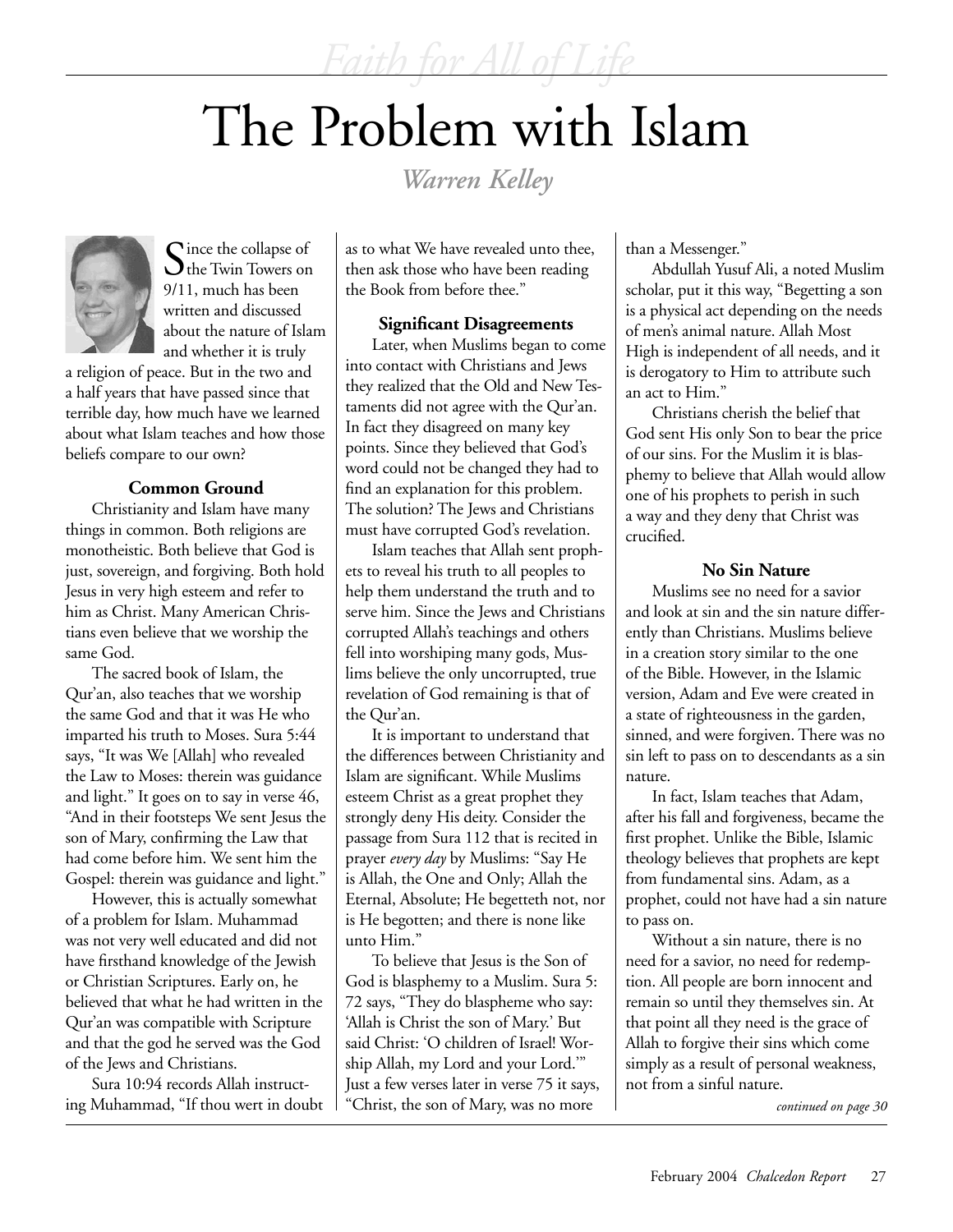### *West, Illustrations…continued from page 7*

the kingdom of God. Why not? Because the resurrection would be viewed as a *monstrosity* (his word). The unbeliever admits that strangeness occurs in the universe. All kinds of "miracles" happen. So why, then, should there not also be random resurrections both here and there? Thus, even if the Biblical writers were right about the resurrection, it would prove nothing at all. Monstrosities occur. As Van Til writes, "The resurrection of Jesus would be a fine item for Ripley's *Believe It or Not*. Why not send it in?" What is really needed? Convince the unbeliever that the Bible is a selfauthenticating authority and that both its miracles and interpretations of those miracles are infallible. Then the unbeliever would be convinced that Jesus not only rose from the dead, but that by rising He justifies sinners and is declared to be the Son of God with power (Rom.1:4; 4:25).

## **Blockhouse Methodology**

Each fact in God's universe is like a block we use to build our house. But when we lose sight of the overall picture, which is that *all* facts are God-created facts and intelligible only in terms of God, we fall into the sin of Blockhouse methodology. A fair example is Eve when she was beguiled to eat the forbidden fruit. Satan's strategy was to woo her to analyze the *block* (in this case the forbidden fruit) in terms of her own autonomous rationality. She sought to interpret the "block" apart from God's infallible interpretation of the *whole* Tree. Therefore she was dead-meat for Satan. The unbeliever has a similar problem; Camus (reportedly) said that if there is even one fact in the universe that has meaning, then all is lost (from an existential, philosophical standpoint).

## **The Prodigal Son**

The Parable of the Prodigal Son was perhaps Van Til's most popular Biblical metaphor. Van Til used the Prodigal as an illustration of the inability of the covenant-breaker to drown out the voice of the living God. His metaphor of "borrowed capital" was probably drawn from this story, too. He wrote, "When the Prodigal left his father's house he could not immediately efface from his memory the look and voice of his father. How that look and that voice came back to him when he was at the swine trough! How hard he had tried to live as though the money with which he so freely entertained his 'friends' had not come from his father! When asked where he came from he would answer that he came 'from the other side.' He did not want to be reminded of his past, yet he could not forget it. It required a constant act of suppression to forget the past. But that very act of suppression itself keeps alive the memory of the past."

In short, the Prodigal's futile attempt to drown out the voice of his father was like the discharged servant of Immanuel Kant, who had been with him for years. Angrily, Kant wrote a famous entry in his memorandum book: "Remember, from now on the name of Lampe must be completely forgotten."

Van Til's illustrations were always discreet, which made them all the more effective. He was no "skyscraper" preacher or theologian, who majored in stories. Yet he was wise enough to know the limits of his audience, especially when he was critiquing hard, philosophical concepts of autonomous sinners to whom everything was yellowed and thus confused. **CR** 

Jim West has pastored Covenant Reformed Church in Sacramento for the last 18 years. He is currently Associate Professor of Pastoral and Systematic Theology at City Seminary in Sacramento. He has authored *The Missing Clincher Argument in the Tongues' Debate, The Art of Choosing Your Love, The Covenant Baptism of Infants*, and *Christian Courtship Versus Dating*. His latest book is *Drinking with Calvin and Luther!*

## *Gentry, Bahnsen…continued from page 9*

and accepted a faculty position with the prestigious Newport Christian High School in Newport Beach (September 1980).

In February of 1985 Bahnsen debated the president of Atheists United and the American Rationalist Federation (Dr. Gordon Stein), demonstrating his remarkable apologetical and debating skills before an audience of hundreds. The taped debate is one of the best-selling tape sets available through Covenant Media Foundation (which distributes his materials) and has been a source of great encouragement to untold numbers of Christians. He engaged in several other public debates on apologetics and various social and political issues (including theonomy, gun control, homosexuality, Roman Catholicism, Islam, and Judaism), and spoke at conferences across America, in the British Isles and Russia during his distinguished career.

In 1990 Dr. Bahnsen worked with Michael Nelson to establish the Southern California Center for Christian Studies. The Studies Center has as its mission cultivating "intelligent commitment to the Christian faith, seeking with skill, sincerity and love to: challenge unbelief in all its forms and defend the claims of Christ, expound and explain the system of precious truth found in the Scriptures, apply God's word to the life of believers as well as to their world, train God's people for service to the Lord, and to encourage Christian piety, outreach, compassion and maturity." After Bahnsen's death, the Board of the Studies Center established Bahnsen Theological Seminary to provide distance education for those seeking advanced theological degrees.

Bahnsen authored six books: *Theonomy in Christian Ethics*; *Homosexuality: A Biblical View*; *By This Standard*; *No Other Standard*; *Always Ready: Directions for Defending the Faith*; and *Van Til's*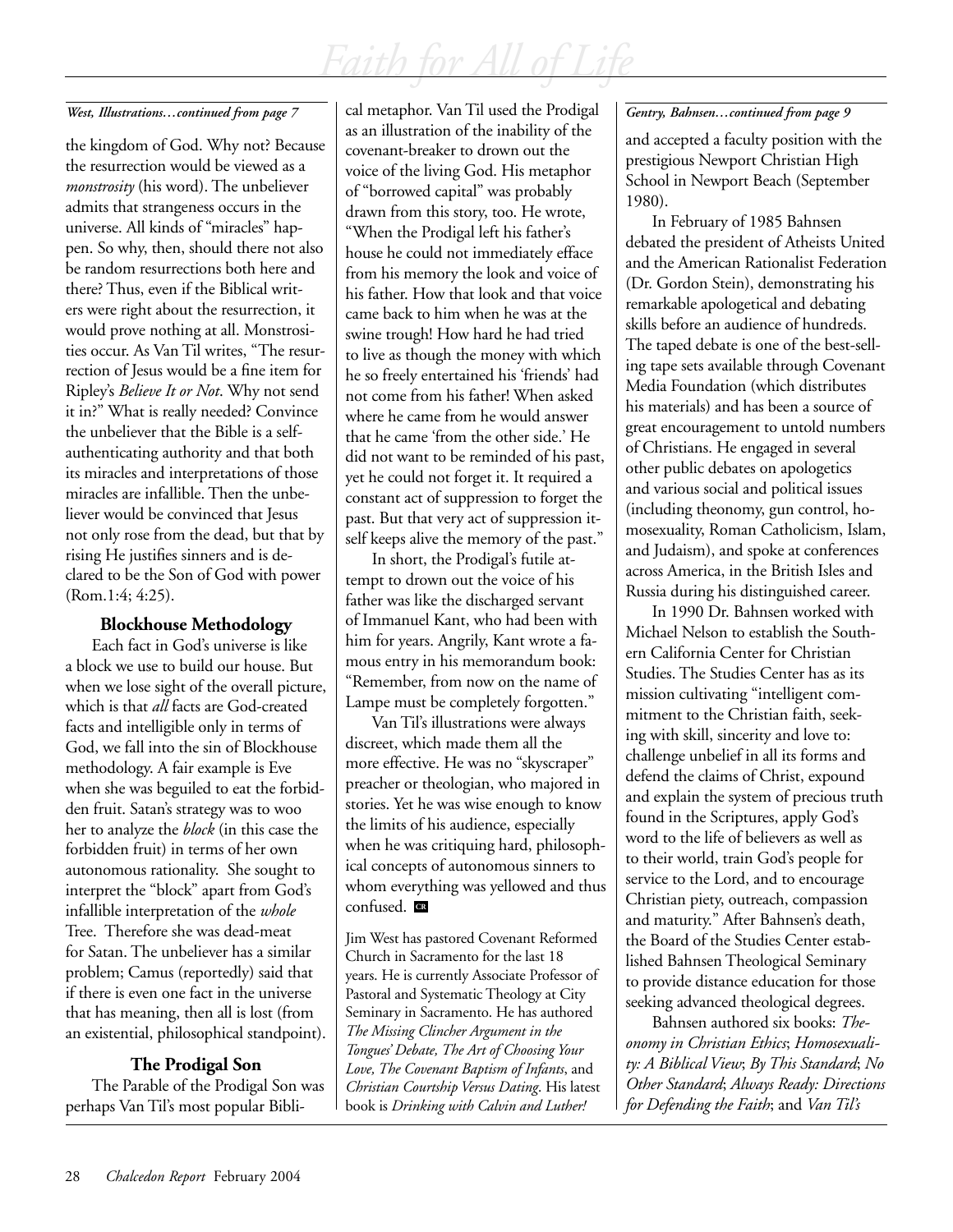*Apologetic: Readings and Analysis*. He coauthored one with me (*House Divided: The Break-up of Dispensational Theology*), contributed major articles to seven other books, wrote hundreds of articles, and produced over 1,800 audio tapes.

On December 5, 1995, he underwent his third open heart surgery to replace his aortic valve. Within twenty-four hours he developed serious complications. After being comatose for several days he died on December 11, 1995 at the age of forty-seven. Since his death his ministry influence has actually grown, primarily due to his large catalog of tapes and the influence of SCCCS and BTS. Certainly, though he is dead, yet he speaketh. **CR**

Dr. Gentry is the author of thirteen books and a contributor to eight others, from publishers such as Zondervan, Baker, Kregel, P & R, and American Vision. He is the editor of a new title from Ross House Books: *Thine Is the Kingdom: A Summary of the Postmillennial Hope*. He has spoken at conferences and on radio across the nation and runs a website for Reformed educational materials: www.kennethgentry.com.

*Schultz, Pascal's…continued from page 13*

North, and the Festschrift for Van Til titled *Jerusalem and Athens* edited by E. R. Geehan. **C** 

Forrest W. Schultz has a B.S. in Chemical Engineering from Drexel University and a Th.M. in Systematic Theology from Westminster Theological Seminary.

1. B.C. Johnson, *The Atheist Debater's Handbook*, (Buffalo, NY: Prometheus Books, 1981), 97.

#### *Schultz, Pluralism…continued from page 15*

1. Rousas Rushdoony, *The Institutes of Biblical Law* (n.p.:Craig Press, 1973), 119. A surprising number of Christians dislike the doctrine of infallibility. Recently some evangelicals, influenced by evidentialist apologetics, asked me for some non-Biblical "proofs" for a theological case I had made. Of all people, I chided them, Baptists should be satisfied with a good "thus saith the Lord." A Presbyterian shouldn't have to tell them that!

2. Jerry Falwell frequently goes to the mat on this issue. On the Donahue Show last year, Phil Donahue whined about the justice of God sending a Jew to hell for not believing in Jesus. Falwell's response, as I remember it, was superb: God would even send a Baptist — or a talk show host — to hell for not trusting in Jesus!

3. Originally drafted in 1571 for the Anglican Church, the American edition of the *Thirty-Nine Articles* date to 1801. The *Thirty-Nine Articles* have ambiguous authority in the Episcopal Church today.

4. Those interested can check what Lynchburg's new gay-activists are doing at www.soulforce.org. One can measure Falwell's influence by the hostility he generates with such activists. Dick Knodel, the pastor of the local OPC church, and Christ College students were visible in leading counter-protests and doing street evangelism during the Soulforce rallies.

5. Rushdoony, *The Institutes of Biblical Law*, 5.

6. Rousas Rushdoony, *Infallibility: An Inescapable Concept* (Vallecito, CA: Ross House Books, 1978), 51.

7. Rushdoony, *The Institutes of Biblical Law*, 17.

8. Jean-Jacques Rousseau, *The Social Contract* (N.Y.: Dutton, 1950), 139-140.

9. Rushdoony, *The Institutes of Biblical Law*, 17.

## *Rose, Debt…continued from page 19*

their 40s and 50s, still think and act as children. They will never be able to grow up and accept responsibilities as independent thinking adults. Thus, we must rediscover the inescapable fact that childhood is a relatively short period of life and that an orderly society is built and maintained by adults in an adultoriented world. In past generations children were taught that they lived in an adult world and that their role as children was to learn the discipline and responsibilities of adulthood as they grew and matured in wisdom. Many in our society have lost this commonsense view of generational relationships between children and adults, and it has caused many individuals to become short-sighted in their world-and-life view, which is unbiblical. This, too, should be kept in mind as we plan for a better future. God has placed man in a cause-and-effect world. We must discern the times by sound thinking and perception based upon Biblical principles. **CR**

©Tom Rose, 2003

Tom Rose is retired professor of economics and author of nine books and hundreds of articles dealing with economic and political issues. Rose's latest books are: *Free Enterprise Economics in America* and *God, Gold, and Civil Government*. Phone: 724-748-3726; Website: www.biblicaleconomics.com.

1. Jim Puplava, "West to East: the trade deficit represents largest wealth transfer in history," in *News & Views,* ed. Michael J. Kosares, Fall 2003, 4 (www.usagold.com publication).

2. "Daily Reckoning 10/10/2003," in *Gold is breaking through!,* David N. Vaughn, ©Le Metropole Café, Inc.

3. Tom Rose, "America's Central Bank," *Chalcedon Report*, Jan. & Feb. 2003.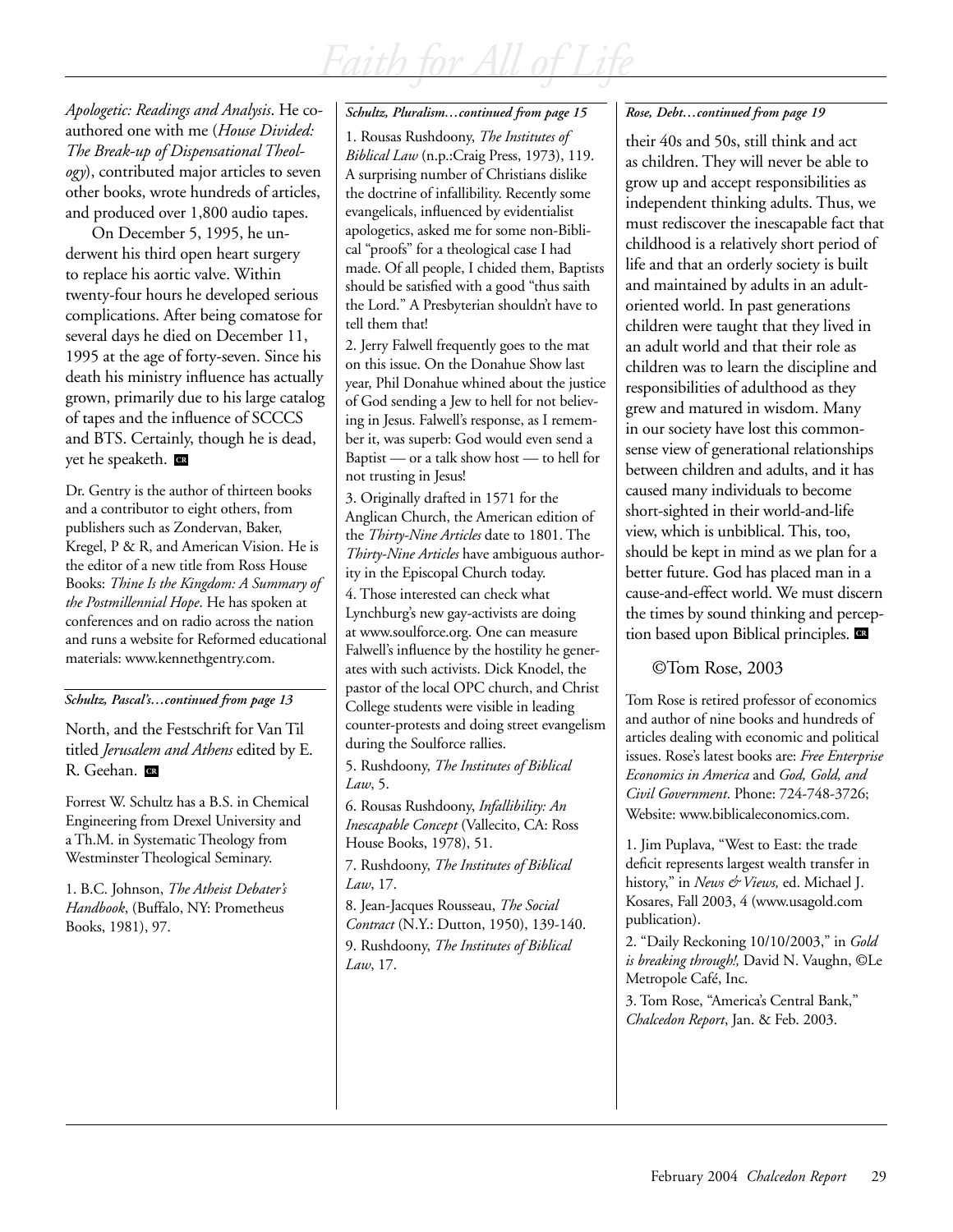For the Muslim salvation is simply a matter of works to earn his way into paradise. Sura 23:102-103 paints an image of our lives being weighed in a scale on judgment day, "Then those whose balance is heavy — they will attain salvation: but those whose balance is light, will be those who have lost their souls; in hell will they abide." Because we cannot see the totality of our own good and evil, salvation for the Muslim is never assured. Only on judgment day will the balance be known.

## **No Justice**

Along with the acceptance of this belief comes a loss of justice. For the Muslim all that is needed to do away with any sin is enough good deeds to balance the scales. So, as long as they put in enough hours of community service, even murder or rape can be simply overlooked.

To summarize these beliefs, Islam teaches that Jesus was a great prophet who was often misquoted and misunderstood by His disciples. He is not God and His death is not necessary for the forgiveness of our sins. All that is necessary is to do more good in this life than evil and we will be allowed into paradise in the next life.

That said, it seems that the belief system of a large percentage of American Christians is closer to the teachings of Islam than the teaching of the Bible. **CR**

Warren Kelley serves as Executive Vice President for International Christian Media, the ministry that produces *Point of View Radio Talk Show*.

## Kelley, Islam…continued from page 27 **Folge, Presupposing…continued from page 26** for the Business Reform Foundation

in his early teens, the rhetorical stage of education should begin: the ability of the student to defend the knowledge he has acquired.

It does not seem an insurmountable task, for example, to have young children learn the basics about the origins of life, for on our assumptions here hang the moral foundations that we adopt in life. The choice, as always, is between a created, personal universe, or an impersonal uncreated one. If the world is uncreated and impersonal, then morals are a dream and everyone can be his god determining for himself what is right or wrong.

## **Leaving off the Baggage**

Underlying all this is a commitment to how we know that what we know is true. The impersonal universe leads only to a dead theory of knowledge, with no basis for knowing whether or not the information we have is true or false, right or wrong. In fact, these concepts tend to disappear in an impersonal universe. Or, as Paul puts it in Romans chapter one, the unbeliever suppresses the truth in his attempts to deny what he knows deep down to be true: that the God of the Bible created all things and really exists.

Without the baggage of a humanistic education, it is not difficult to teach these basic ideas to children, and there is an incentive to move down this path. Barna's research opens up a vision of children's ministry that may have been overlooked in the past. But in our Christian schools and homeschools, we have the opportunity to educate the young in the assumptions that will carry them through life. And it seems that if we don't do this by their early teenage years, it may be just a little too late. **CR**

Ian Hodge, AmusA, Ph.D., is Director of International Business Consulting

(www.businessreform.com) a ministry that teaches how to apply the Bible to business and provides consulting services based on Biblical principles. He writes a weekly Commentary at www.biznetdaily.com. When he is not business consulting, Ian enjoys exercising a ministry in music with his family (www.musicreform.com).

1. "Research Shows That Spiritual Maturity Process Should Start at a Young Age", available at www.barna.org.

# **Hit Your** l'arqet!

**Advertising in the** *Chalcedon Report* **means focus for your ministry, product or service. You'll be able to reach thousands of individuals with a similar worldview. Contact us today for pricing and guidelines. email: cortiz@nc.rr.com**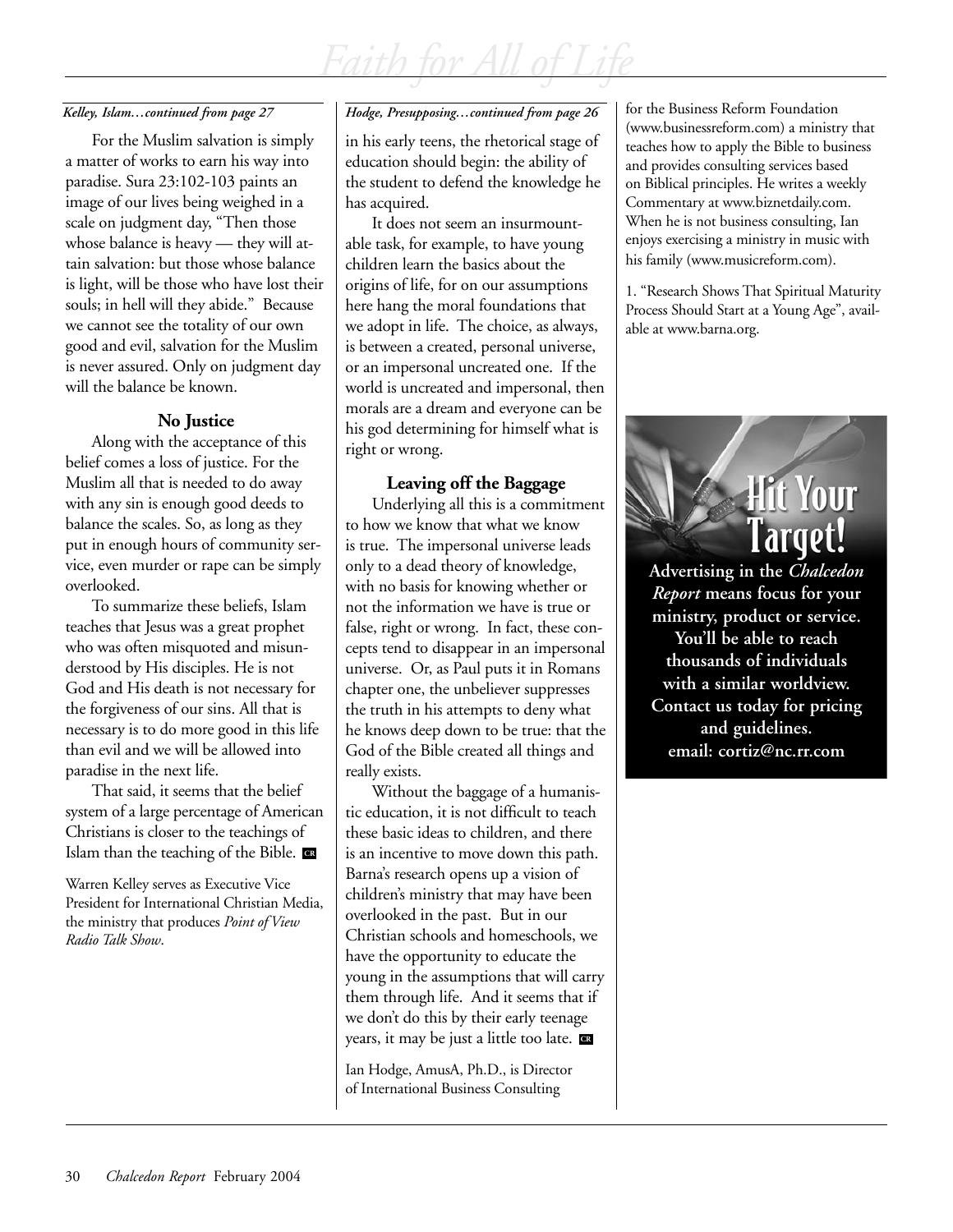*Classifieds*

**BOOK ONCE AGAIN AVAILABLE** *How to Become a Millionaire in Christian Education* by Ellsworth E. McIntyre. Only \$10 plus \$3.00 (U.S.) for postage & handling. Volume discounts available to distribute copies at your church. (revmac@mindspring.com for prices) Nicene Press, 5524 19th Ct., SW, Naples, FL 34116.

**ARM YOURSELF** spiritually and intellectually. Check us out: www.biblicaleconomics.com. Mention this ad for a 10% discount.

**ORDER** Ross House books by email! Send your order to rhbooks@goldrush.com. Be sure to include your Visa or Mastercard number and expiration date.

**EAST CENTRAL WISCONSIN** Covenant Reformed Presbyterian church of Manawa. Confessional, Theonomic, Psalm Singing. Located between Appleton and Stevens Point minutes from Manawa. Worship at 10:00 am, Bible Study following. Contact Pastor Martin Waltho at 920-596-3252.

**REFORMATION** Int'l College & Seminary. Distance learning for the seriously reformed. Phone: 772-571-8833 www. reformation.edu.

**DOMINION BUSINESS** Opportunity www.deu818.com. Tentmkrs: 888-689-3555 Others: 888-277-7120 Toll free, leave message.

**A GOLD MINE ...** and it is free! Engaging audio lectures in Bible, theology, and church history. www.brucewgore.com.

**CHALCEDON NOW** has a student question booklet with a separate teacher answer booklet for use with R. J. Rushdoony's "American History to 1865" tape series. Both are available for \$5.00 postpaid from Chalcedon.

**SINGLE MEN** and women and young families wanted for 3 yr. apprenticeship program. Learn how to start, own, and operate your own Christian school. Salary, housing, and medical benefits while learning. Free tuition toward undergraduate or graduate degree. Contact Dr. Ellsworth McIntyre, Grace Community Schools, 5524 19th Ct., SW, Naples, FL 34116. Phone: 239-455-9900 or 239-352-6340 or email: revmac@mindspring.com.

**FLORIDA EAST** Coast Reformed church Plant. Palm Bay to Vero Bch. 772-571-8030 reformation@ direcway.com.

**NEHEMIAH CHRISTIAN** Academy of La Mirada, CA offers a classical education with a Reformed worldview. Now enrolling grades K-4. Call 562-868- 8896. www.nehemiahacademy.org

**REFORMATION CHURCH** - OPC Reformed preaching, All of the Word for all of life S. Denver, CO 303-520-8814.

**IF YOU ARE INTERESTED** in a free portfolio review, or a discussion regarding your various financial and estate conservation objectives, please contact DAVID L. BAHNSEN, Financial Advisor at UBS Financial Services at 949-717-3917, or by email at David.Bahnsen@ubs.com. UBS is not a tax or legal advisor.

**CHALCEDON WANTS** to develop a list of churches, home churches, and Bible studies sympathetic to our position and objectives so we can share this information with those who call. If you would like your group to be on our list send the name of the contact person, their email, phone number, the town and state of the group to Susan Burns at chalcedon@adelphia.net.

**DID YOUR CHILD COME WITH A GUARANTEE?** For free information email children@godlyseed.com (immediate response)

**COVENANT CHRISTIAN ACADEMY** of Westminster, CA offers a classical education for grades K-6. Now enrolling. Call 714-531-9950.

**FREE PRO-FAMILY** Resources www.abidingtruth.com

**PEORIA ILLINOIS AREA** Providence Family of Faith church is Proclaiming the Crown Rights of King Jesus through Confessional Instruction (WCF), Family Discipleship (NCFIC), and Covenantal Worship in a Loving Community that is Home Education Supportive. Contact 309-387-2600, or pridajan@aol.com www.ProvidenceFamilyofFaith.org.

**CREATE FAMILY** Wealth In a ground floor oppurtunity with a revolutionary roof top mounted wind power technology. I am currently seeking top quality people to add to my leadership/sales team. www.dealersneeded.com/freepower. 815-235-9295.

**CHRIST CHURCH:** Christ-centered worship and living as covenant keepers in covenant community. Close to Birmingham AL 205-629-5343 jgraveling@alltel.net

**WOULD YOU CONSIDER** yourself Charismatic and Reformed? Do you love the Reformation Faith and Contemporary Christian Worship? Would you be interested in starting a Charismatic Reformed church in the Roseville/Citrus Heights/Auburn area? Let's talk and get acquainted. Call Chris Hoops 916-781-7986 or email at choops@surewest.net

**ZARATHUSTRA AND THE BIBLE:** 64 pages of printed notes. mpappie@msn.com

**IS YOUR CHURCH LOOKING FOR A PASTOR** who is Reformed, Theonomic, Postmillennial and Paedo-Communion oriented? 14 years European missions experience. Please contact Richard S. Crews at 918-955-4913 or r.crews@cox.net.

**GOD DOES EXIST! NEW PRESUPPOSITION-AL APOLOGETIC BOOK** - simple ways to refute Atheism, False Religions, Evolution, & Vain Philosophy Send \$25.00 to Puritan Presuppositional Press 3157 N. Rainbow #543 Las Vegas, NV 89108

**HELP FOR CHRISTIAN PARENTS.** For free information email mychild@godlyseed.com (immediate response).



# **Online shopping made easy**

Now you can search the entire Chalcedon and Ross House catalog of books, monographs, audio tapes, and videos anytime you want to. Our convenient, secureshopping cart makes ordering simple and safe. Visit often to find out about updates and new releases.

## **www.chalcedonstore.com**